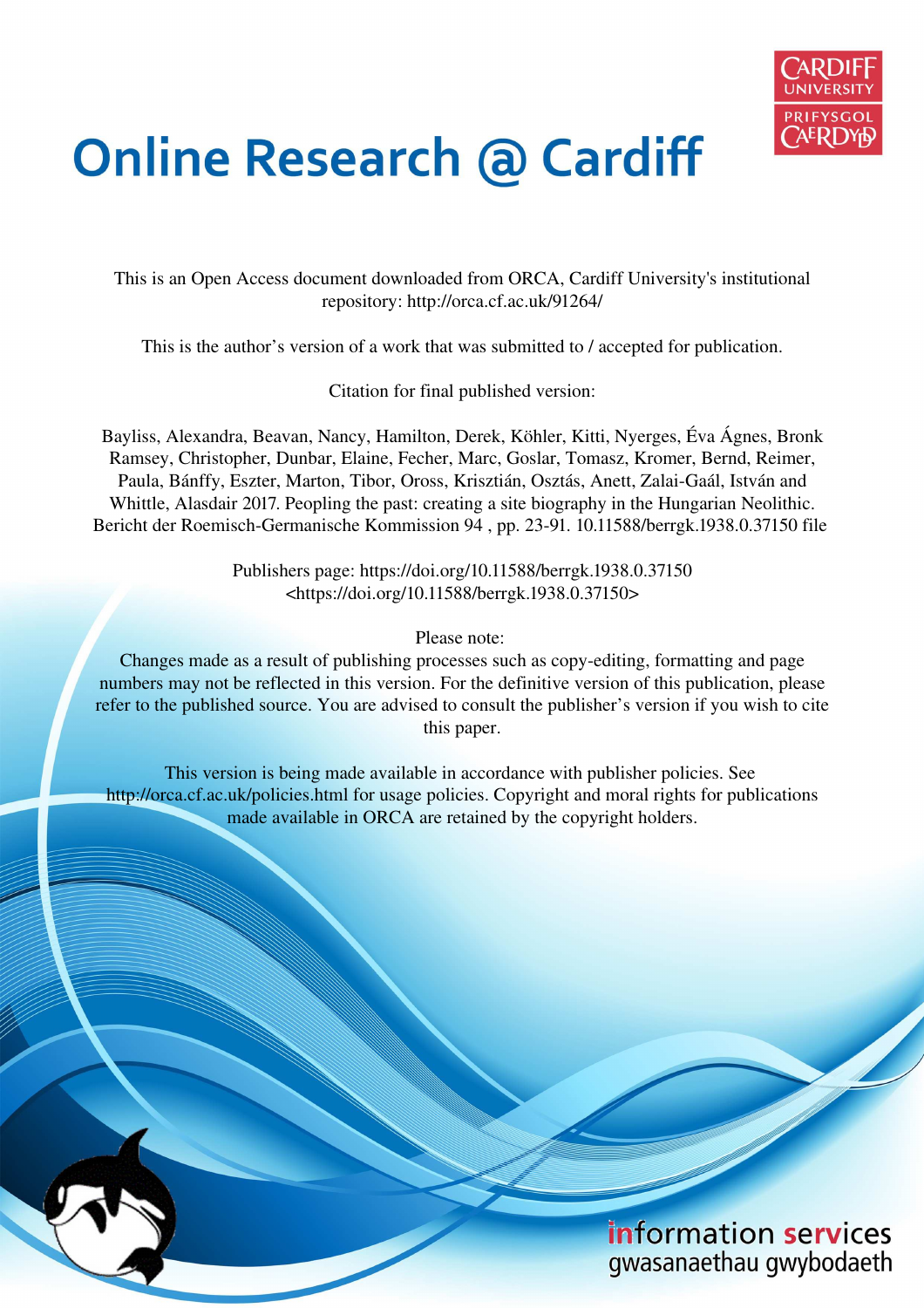## **Peopling the past: creating a site biography in the Hungarian Neolithic**

By Alex Bayliss, Nancy Beavan, Derek Hamilton, Kitti Köhler, Éva Ágnes Nyerges, Christopher Bronk Ramsey, Elaine Dunbar, Marc Fecher, Tomasz Goslar, Bernd Kromer, Paula Reimer, Eszter Bánffy, Tibor Marton, Krisztián Oross, Anett Osztás, István Zalai-Gaál, and Alasdair Whittle

*Keywords*: Bayesian chronological modelling, radiocarbon dating, stable isotopes, prehistoric histories

*Schlagwörter*:

*Mots-clés*:

## **Fuzzy prehistory**

For most regions and for most sequences around the world, prehistorians until now have only been able to assign the past people whom they study to rather imprecise times. Such imperfect chronology is the result of our reliance on radiocarbon dating and a conventional approach to the interpretation of radiocarbon results which relies, basically, on the visual inspection of calibrated dates. Thus, typically, a radiocarbon sample from a few thousand years ago will calibrate to a date spanning  $100-200$  years (at  $2\sigma$ ). A group of such samples will not produce identical calibrated dates, even when they derive from the same event, and archaeologists visually inspecting a graph of such dates tend to include the extremes of the timespan indicated, and thus considerably exaggerate the duration of a given phenomenon as well as accepting the relative imprecision of its dating (BAYLISS ET AL. 2007). In the European Neolithic there has been a longstanding tradition of inferring chronology by summing, first uncalibrated (OTTAWAY 1973; GEYH / MARET 1982; BREUNIG 1987), and then calibrated (AITCHISON ET AL. 1991) radiocarbon dates. This method similarly tends to produce inaccurate chronologies of exaggerated duration (BAYLISS ET AL. 2007, 9–11). For the fortunate few, in regions with favourable conditions in which timbers are preserved, dendrochronology can provide dates precise to a calendar year and even to a season within a given year, for example among the Pueblo settlements of the American Southwest or the Neolithic and Bronze Age settlements on the fringes of the Alps in west and central Europe (e.g. HERR 2001; MENOTTI 2004). In most regions, however, such preservation and such chronologies are exceptional.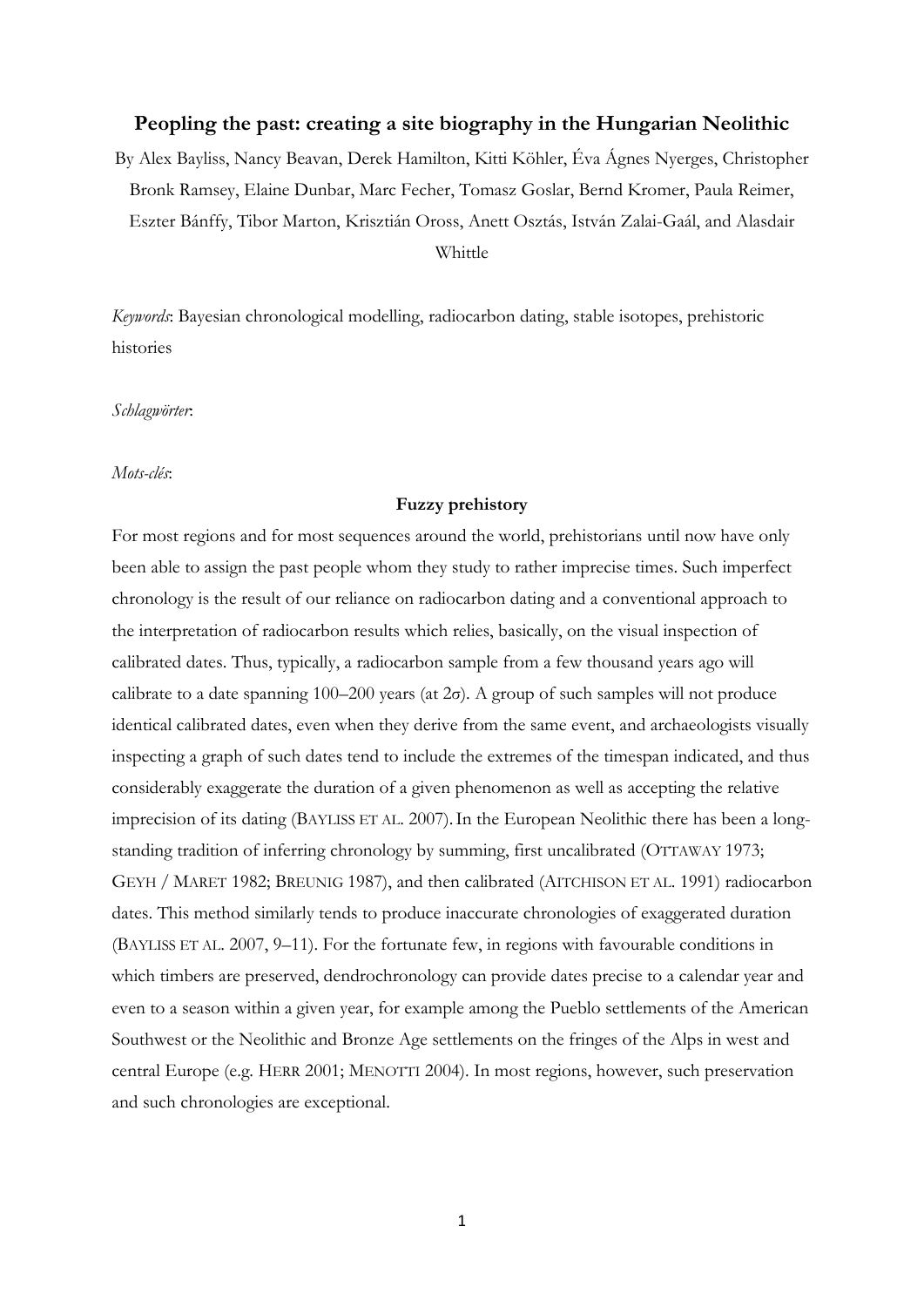Relative chronological schemes, which have been a particular strength of archaeology in continental Europe, exploit the entanglement of people and things (HODDER 2012). The rich materiality of past lives provides the basis for its chronological analysis by typology and seriation, both exploiting principles of similarity and difference. Chrono-typology identifies stylistic similarities across a background of difference, using also association, context and stratigraphy (ADAMS / ADAMS 1991). Seriation formally orders a matrix of types and units (such as artefacttypes in graves or decorative motifs on pottery vessels). Such orderings may or may not be chronologically successive, although in practice they can be shown often to be so (GREENACRE 2007). The resolution of relative dating provided by material culture depends on the pace of change within the artefacts selected for study. Where this is swift, typological phases may cover just a few decades (e.g. STEHLI 1989), although where change in the studied material is very slow, phases may cover several centuries (e.g. KALICZ 1991). Normally, however, prehistorians seem content with radiocarbon-backed culture history chronologies which employ successive units of 200 years or more in duration; the familiar chronological tables chart these units (*fig. 1*).

It is no surprise that slow change over the long term has been the dominant, if not the unthinking default, chronological perspective. A further, perhaps unavoidable, consequence of the dating methods which are usually available, and the imprecise chronologies which result, has been that many prehistorians have been content to write accounts of the past which have been very generalised. On the one hand, they normally lump together in broadly defined phases, often of several centuries or more, events, constructions and other phenomena, which might well not be coeval, and on the other, they tend to emphasise the long-term development of change, in a search for long-running or underlying processes, at the expense of shorter-term events and successions. Recently, much more theoretical attention has been directed to individuals, personhood and agency — the latter the nexus of action, practice, choice, memory, values and emotion which constitutes human subjects, and is often combined with structure, the web of rules, tradition, habits, taken-for-granteds and unconscious knowledge of how to go on (BARRETT 2001). This has been an attempt to get closer to people in the past, rather than just notions of the structures within which they operated or the processes to which they were subject (DOBRES / ROBB 2000; FOWLER 2004). Even this approach, however, has not come to terms with the limitations of current dating, and agents and individuals tend to float timelessly in a kind of pseudo-ethnographic present. Imprecise chronology has entailed a fuzzy kind of prehistory.

#### **Bayesian chronological modelling**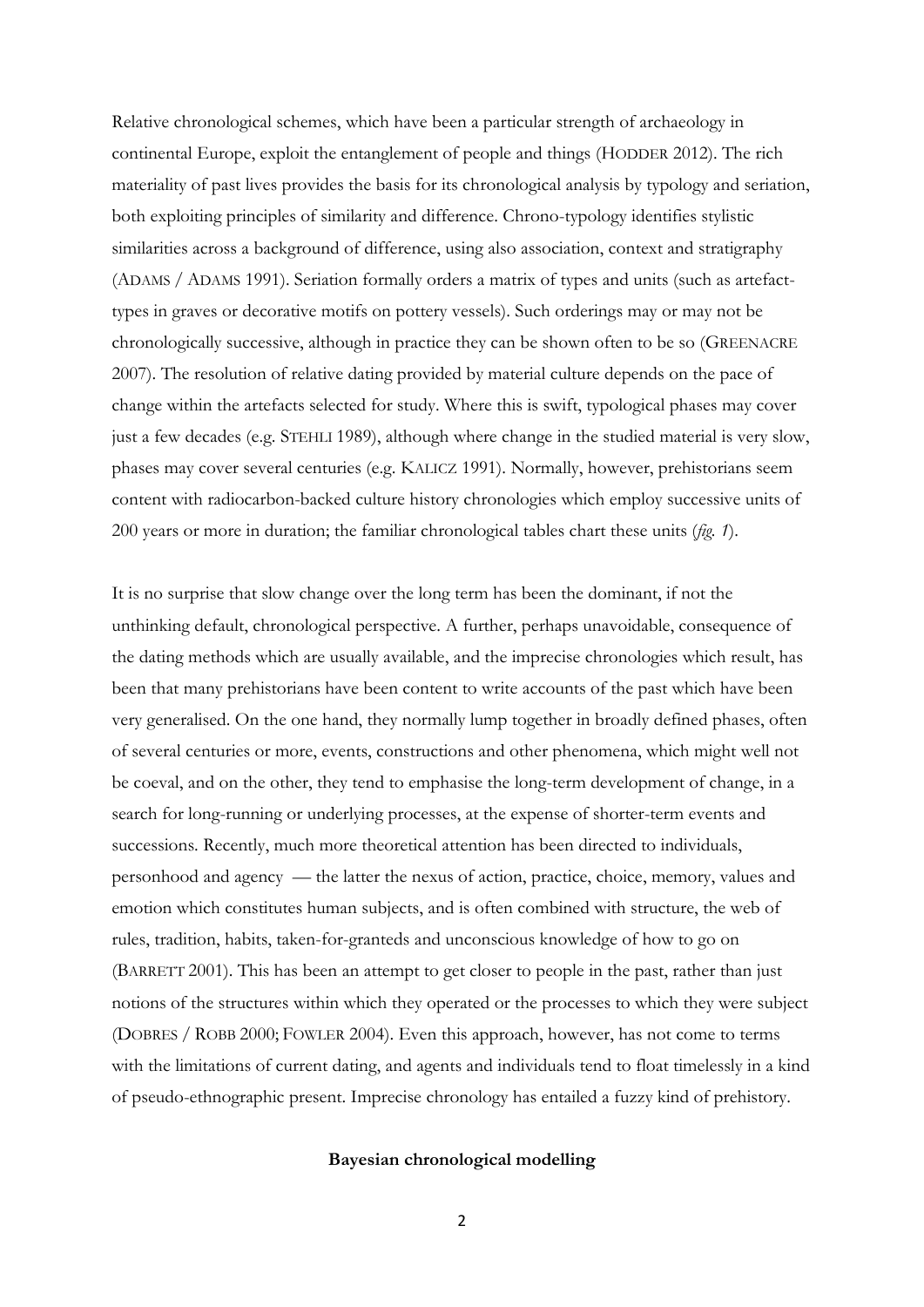The application of Bayesian statistics for the interpretation of radiocarbon dates allows chronologies that are precise within a scale of human lifetimes and generations to be constructed routinely (BAYLISS 2009). This makes fuzzy prehistory a choice rather than a necessity and opens up new avenues of interpretation for archaeologists (BAYLISS / WHITTLE 2007; WHITTLE ET AL. 2011, Chapter 14).

The basic idea behind the Bayesian approach to the interpretation of data is encapsulated by Bayes' theorem (BAYES 1763; *fig. 2*). This simply means that we analyse the new data we have collected about a problem ('the standardised likelihoods') in the context of our existing experience and knowledge about that problem (our 'prior beliefs'). This enables us to arrive at a new understanding of the problem which incorporates both our previously existing knowledge and our new data (our 'posterior belief'). We do this by the use of formal probability theory, where all three elements of our model (that is, existing beliefs, new information, and revised interpretations) are expressed as probability density functions. These give us a quantitative measure of our state of knowledge of each component of the model. Bayesian models are thus interpretative constructions which rely on multiple lines of evidence (BUCK ET AL. 1996). An accessible general introduction to the principles of Bayesian statistics is provided by Lindley (1985), and to its history by Bertsch McGrayne (2011).

Alison Wylie (2002, 162-3) has suggested that 'scientific arguments are more like cables than chains'. In this view, individual lines of argument that are insufficient on their own can make a cumulatively persuasive case when woven together, although the strands that make up a cable of comparative, evaluative argument may conflict with one another and thus may require dynamic judgements and revisions. In the construction of archaeological chronologies, Bayesian statistics provide a formal and explicit methodology for weaving together different strands of evidence to form the cable. The approach combines calibrated radiocarbon dates with knowledge of the archaeological contexts from which they are derived to produce a series of formal, probabilistic date estimates. Stringent demands are made of both the radiocarbon dates and our archaeological understanding of stratigraphy, associations, sample taphonomy and context in general, but the combined chronology should be more reliable than its individual components, since it is reliant on multiple strands of reinforcing evidence. To return to Wylie's metaphor, the resultant cable should be both stronger (more robust) and tighter (more precise).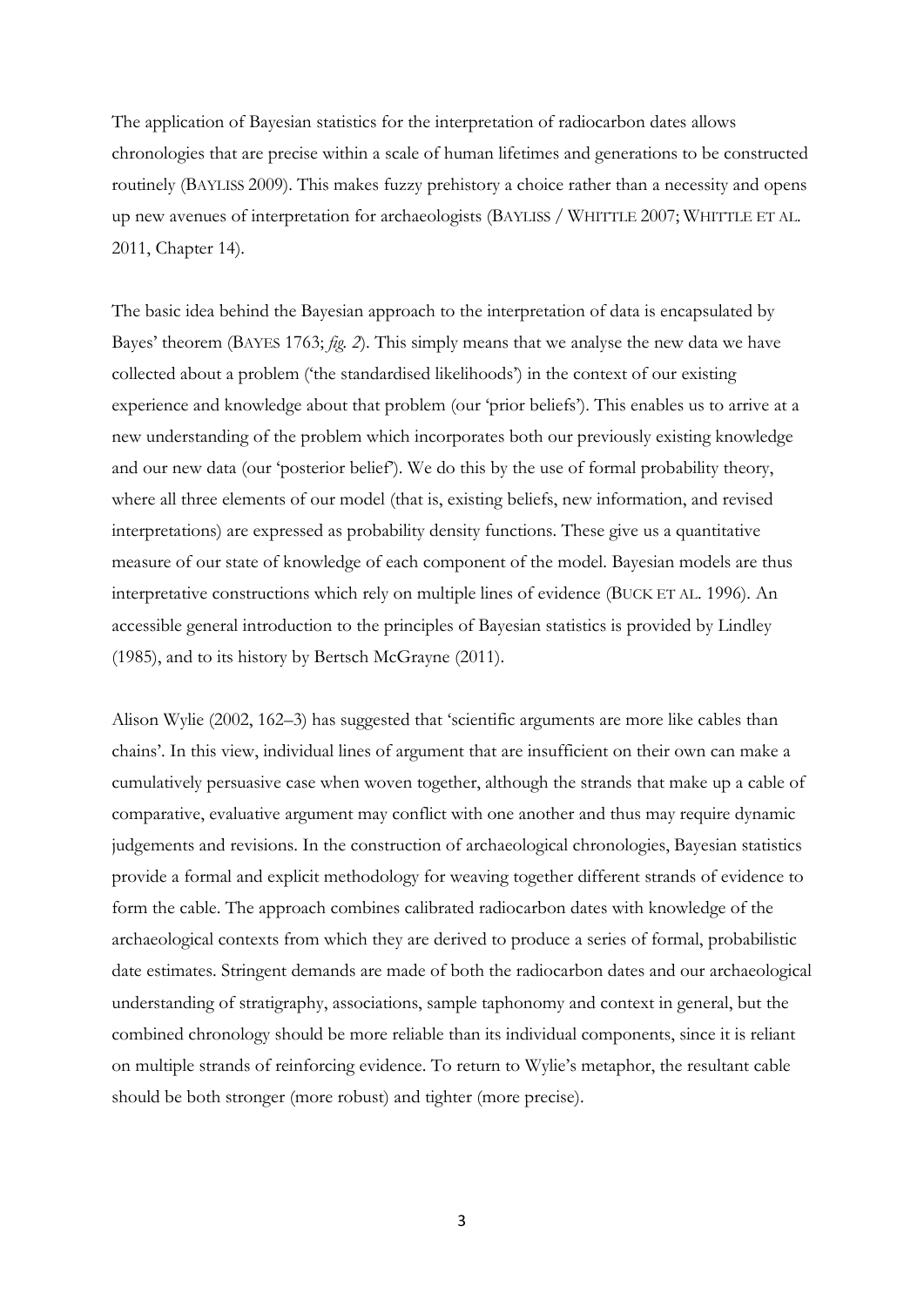Our models incorporate archaeological prior beliefs of various kinds. We need to be clear about the basis of these beliefs. Some may be comparatively unequivocal — the stratigraphic succession of a sequence of articulated animal bone samples, for example. In other cases the stratigraphic sequence may be open to alternative interpretations, or there may be doubt about the taphonomy of the dated material. In other situations, our prior beliefs may themselves derive from other methods which bring with them their own set of presuppositions and structure. For example, correspondence analysis will place a closed context according to the average position of each of the artefact types it contains, and so in a chronological sequence it will be located at the average time when all the artefacts in the assemblage were manufactured, not at the point of burial. The fundamental point is that Bayesian statistics, being a formal methodology, force archaeologists to be explicit about their strands of reasoning.

Once the elements of a model have been defined, millions of calculations are undertaken in order to reconcile the probability distributions of the individual calibrated radiocarbon dates with the other available information, using Markov Chain Monte Carlo methods. Each distribution is repeatedly sampled to build up a set of solutions consistent with the model structure. Statistical checks are available to check the stability of a solution (its convergence) and the compatibility of the radiocarbon dates and the archaeological information included in the model (its agreement; BRONK RAMSEY 1995, 429; 2009a, 356–7). These diagnostic statistical tools aid us in ensuring internal consistency within our cable (see also WYLIE 2002, 176–7).

The chronological models presented in all the papers in this volume have been constructed using the program OxCal v4.2 (BRONK RAMSEY 2009a; 2009b; BRONK RAMSEY / LEE 2013) and the atmospheric calibration curve for the northern hemisphere published by Reimer et al. (2013). The algorithms used are defined exactly by the brackets and OxCal CQL2 keywords on the lefthand side of the technical graphs (e.g. OROSS ET AL. this volume (a), fig. 4; [http://c14.arch.ox.ac.uk/\)](http://c14.arch.ox.ac.uk/). The posterior density estimates output by the model are shown in black, with the unconstrained calibrated radiocarbon dates shown in outline. The other distributions correspond to aspects of the model. For example, '*start: Alsónyék Starčevo'* is the estimated date that the activity at Alsónyék began in this period (OROSS ET AL. this volume (a), fig. 4). In the text and tables, the Highest Posterior Density intervals of the posterior density estimates are given *in italics*. So, for example, we estimate that Starčevo occupation on subsite 5603 began in *5800–5730 cal BC* (*95% probability*; *start: Alsónyék Starčevo*; OROSS ET AL. this volume (a), fig. 4), probably in *5775–5740 cal BC* (*68% probability*)*.* Where unmodelled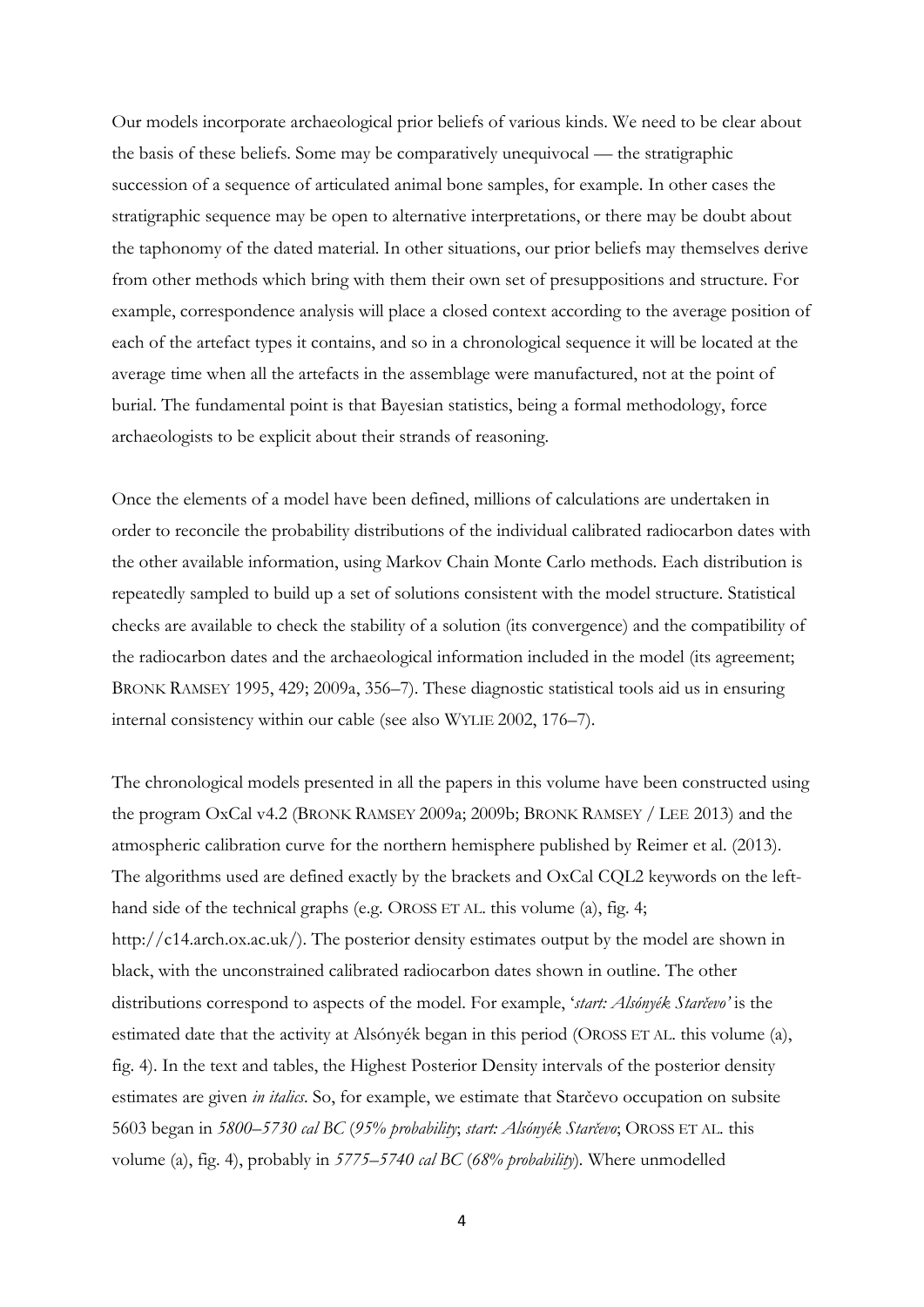radiocarbon dates are given, they have been calibrated using the probability method (STUIVER / REIMER 1993) and IntCal 13. All ranges have been rounded outwards to the nearest five years.

#### **The Bayesian process at Alsónyék**

Over the past two decades, an iterative process for the routine implementation of Bayesian modelling for the construction of chronologies for archaeological sites has been forged from the body of applications undertaken by English Heritage (now Historic England) (BAYLISS / BRONK RAMSEY 2004; BAYLISS 2009). This process, summarised in *fig. 3*, was followed for the construction of the chronological models for Neolithic settlement and burial at Alsónyék.

## *Existing knowledge*

The dating programmes described in this volume were undertaken between 2012 and 2015, during the post-excavation analysis of the Alsónyék complex (OSZTÁS ET AL. this volume (a)). Our understanding of different elements of the landscape and assemblages during this process thus differed depending on how much research had been undertaken on a particular aspect of the site at the time when samples were submitted for radiocarbon dating. For example, the analysis of the Starčevo pottery was much further advanced than that of the Lengyel pottery.

The settlements, and many of the excavated features, however, could be placed reliably within the overarching typo-chronological sequence of Neolithic ceramics in central and south-eastern Europe (SIMON 2003; BIRÓ 2003). The existing radiocarbon dating for the occurrence of these ceramic groups within Transdanubia is limited, in terms of both the number of measurements available and the quality of the samples submitted for dating (for example, in most cases the fragments of charcoal submitted for dating were not identified to age and species). The quality of the reporting of these results (BAYLISS 2015) is also often insufficient for them to contribute to more than an outline chronology for the associated ceramics.

Fortunately, as part of the aDNA and stable isotope study undertaken between 2009 and 2013 (SZÉCSENYI-NAGY ET AL. 2015), 21 radiocarbon dates were obtained on human skeletons selected for aDNA analysis from Alsónyék. These results, along with the carbon and nitrogen stable isotope measurements on the dated burials, were kindly made available to us in advance of full publication.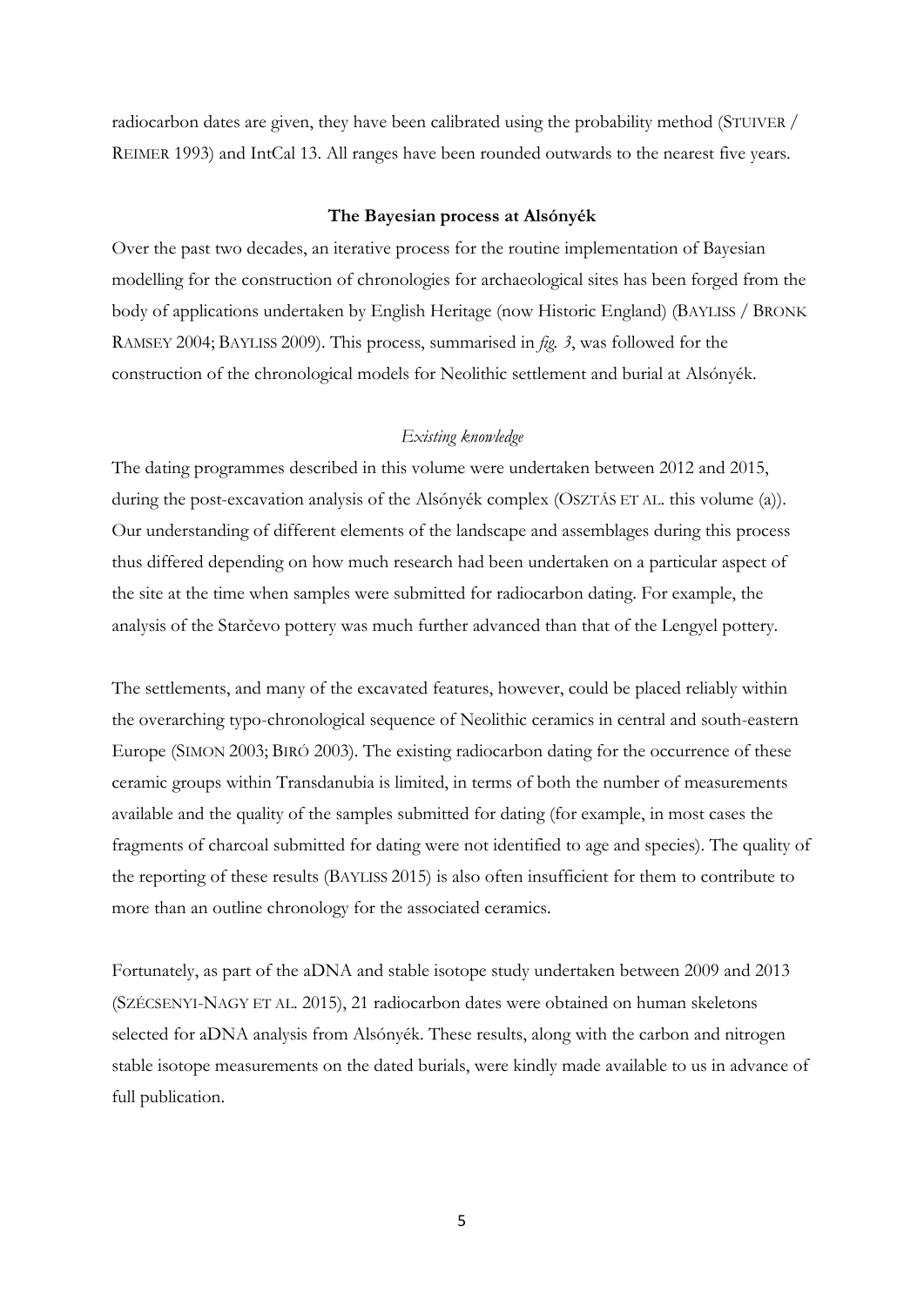Fifteen of these dates came from the Starčevo settlement on subsite 5603 (OROSS ET AL. this volume (a), table 1). A preliminary chronological model was constructed incorporating the single stratigraphic relationship between graves 1532 and 1533 with these dates (*fig. 4*), which clearly indicated that activity on this site probably fell in the second quarter of the sixth millennium cal BC. The first typological analysis of the Starčevo pottery assemblage had already demonstrated its exceptional variety (e.g. in terms of painted pottery; BÁNFFY ET AL. 2010). In the course of the current dating programme, three style groups were identified. Many of their components are comparable with diagnostic traits of Starčevo typo-chronological phases in Slavonia (to the south), although it was not known if these were of chronological significance at Alsónyék (BÁNFFY ET AL. 2010; OROSS ET AL. this volume  $(a)$ ,  $\overline{00}$ ).

No radiocarbon dates were available from the LBK site at Alsónyék before this study, and so our existing assessment of the chronology of the site was based on the overall chronology for the presence of LBK ceramics in Transdanubia (OROSS ET AL. this volume (b), 00) and the rather scant parallels for the Alsónyék LBK pottery assemblage from elsewhere in south-east Transdanubia (OROSS ET AL. this volume (b),  $\overline{00}$ ). Little could be said other than that the earliest, and probably the latest, LBK pottery types to occur in Transdanubia do not appear to be present, and that the site probably dates to the later sixth millennium cal BC.

Five radiocarbon dates were available from the aDNA and stable isotope project for the Sopot burial ground in subsite 5603-2 (OROSS ET AL. this volume (c), table 1), preliminary modelling of which suggested that the cemetery might have endured for a relatively restricted period sometime within the first two centuries of the fifth millennium cal BC (*fig. 5*).

We inherited a single radiocarbon date from the aDNA and stable isotope project for the Lengyel cemetery (MAMS-11941; OSZTÁS ET AL. this volume (b), table 1), which calibrates to 4730–4540 cal BC (95% probability). The initial review of the ceramics suggested that the earliest forms of Lengyel pottery (which are not known to occur in Transdanubia) were not present. The scale of occupation in this period was taken to indicate that the Lengyel site was in use for most of the currency of this ceramic type in Trandanubia (ca. 4900–4300 cal BC).

## *Objectives*

The explicit definition of the archaeological problems to be addressed by a programme of scientific dating is an essential step in the Bayesian process. The aims of the project determine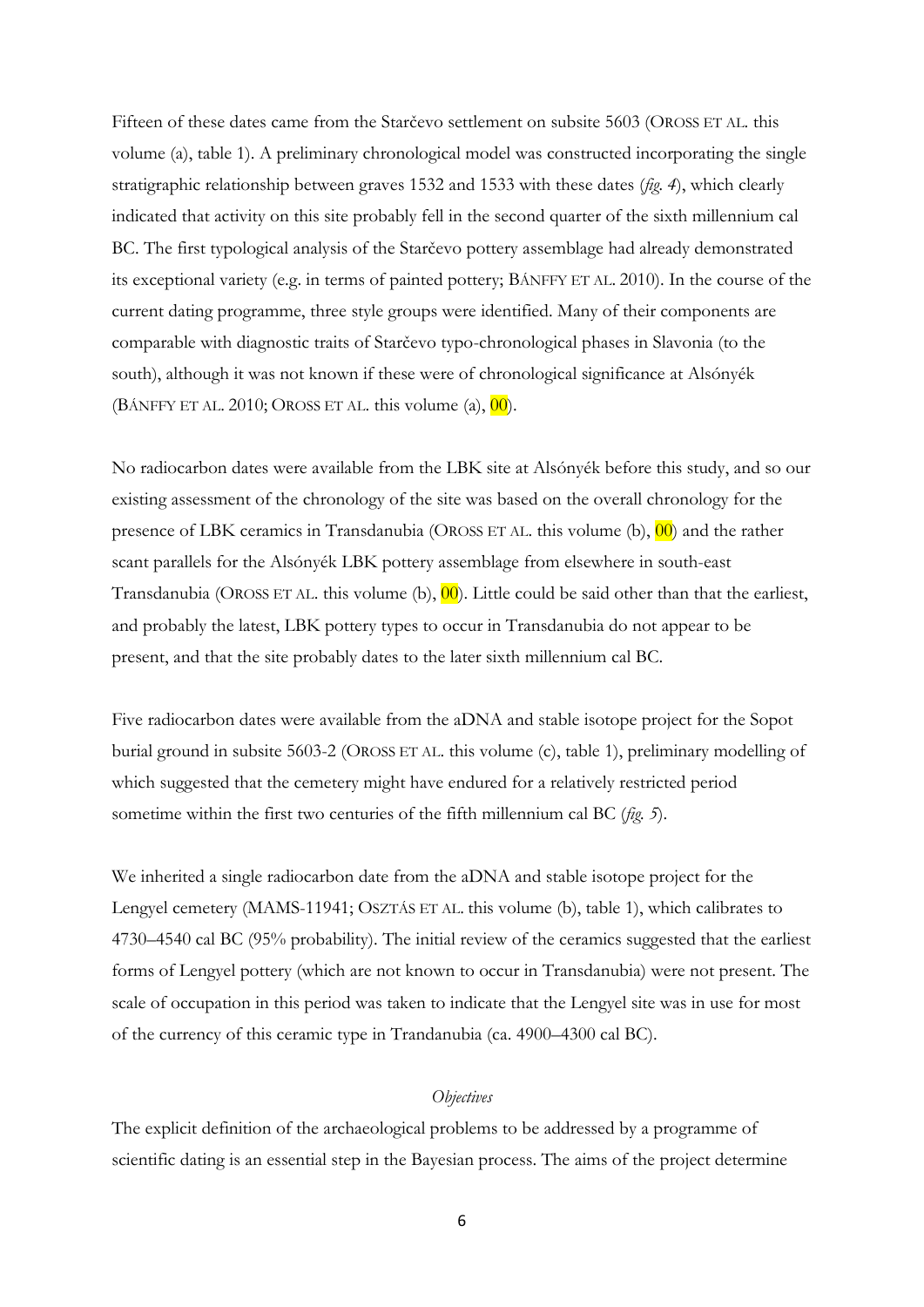the precision of dating that is required to answer specific questions and consequently the sampling strategy that is necessary to achieve that precision.

The radiocarbon dating programme at Alsónyék was a joint initiative between the *Times of Their Lives* project (funded by the European Research Council), which concentrated on the Lengyel and Sopot sites, and the Alsónyék post-excavation project (funded by the Hungarian Scientific Fund, OTKA), which concentrated on the Starčevo and LBK sites. Both projects also benefited from radiocarbon dates that had been previously obtained by the aDNA and stable isotope project (funded by the Deutsche Forschungsgemeinschaft) and took a joint approach to the design of the new radiocarbon dating programme.

The overall programme aimed to address the following issues:

- to provide calendar dating for the establishment and demise of each settlement, thus estimating the duration of use of each site
- to determine whether occupation of the complex was continuous, or whether there were periods of abandonment, or times when settlements of different cultural traditions were occupied contemporaneously
- to estimate changes in the intensity of occupation of the complex through time

Additionally, each component of the dating project addressed specific issues of relevance to a particular site or period.

Starčevo ceramics mark the first appearance of Neolithic lifeways in Transdanubia, and so dating the establishment of this settlement was a priority. Establishing whether the pottery style groups identified were of chronological significance and, if so, determining the chronology and duration of each style group, were also important.

Given the difficulties in finding any grouping within the LBK ceramics from Alsónyék, calendar dating for this site was needed to place it within the wider LBK typo-chronology for the western Carpathian basin. It was also hoped to explore how the layout of the settlement developed through time, both through determining the sequence of longhouses within a particular cluster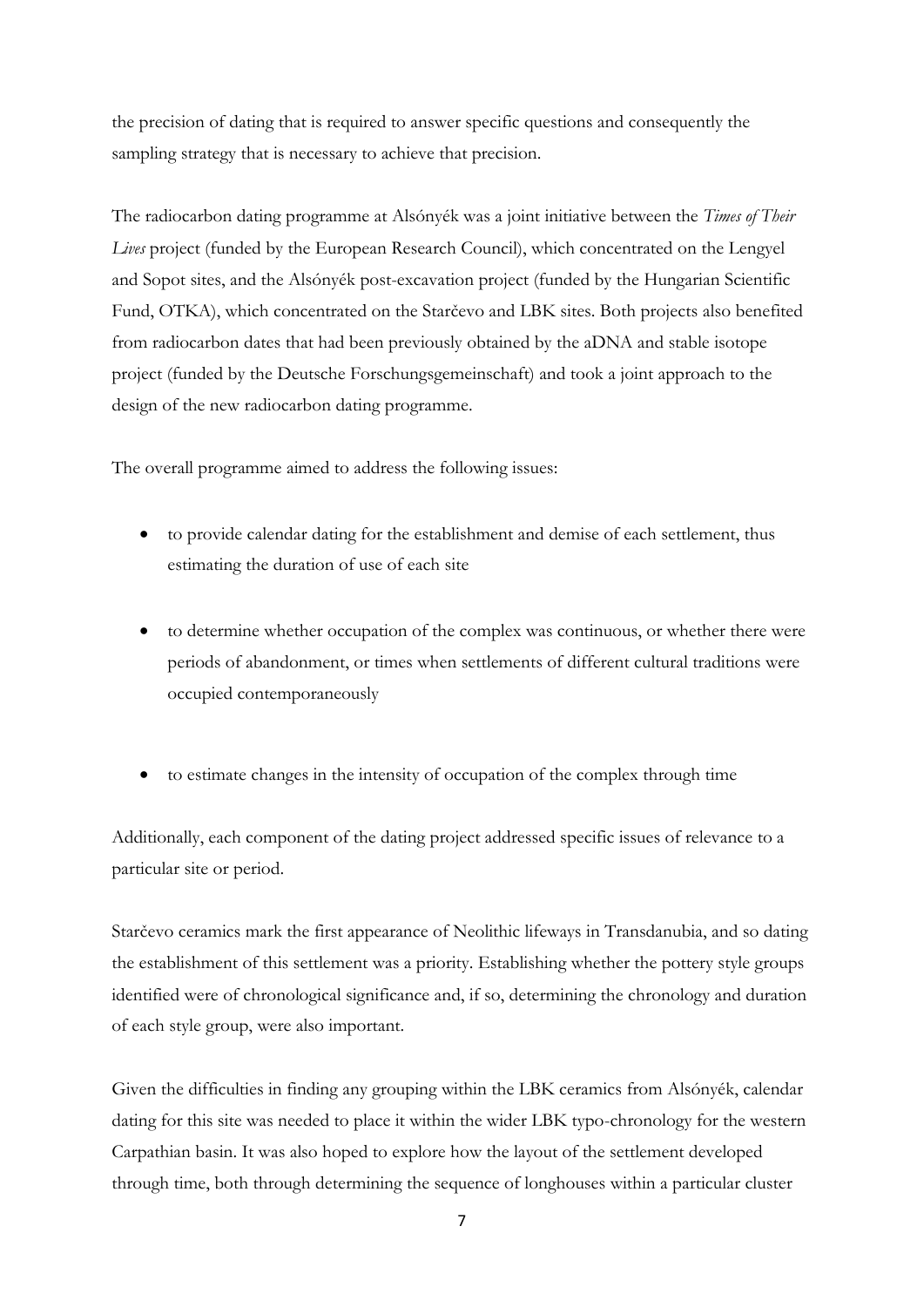and through determining the sequence of house clusters. Finally, we wished to estimate the interval between the filling of the house long pits and the burials that were cut into them.

As outlined by Oross et al. (this volume  $(c)$ ,  $\overline{00}$ ), the position of Sopot occupation within the Neolithic sequence of Transdanubia is currently a matter of active debate. It was hoped to establish the chronology of the Sopot burial ground relative to both the LBK and Lengyel settlements, and in particular to determine whether the late LBK and early Sopot communities may have overlapped.

The objectives of the Lengyel dating programme were modified during the course of the dating project (as described below). Initially, however, our sampling focused on:

- placing the occupation within the regional sequence for Lengyel ceramics
- determining whether groups of burials and settlement activity in the same location were contemporary
- revealing the timing and tempo of settlement activity, answering questions such as: was there a single concentrated horizon of activity or did the site grow over time? Which areas were in use a which time? Did the settlement shift? How big was the settlement at any one time?
- refining our understanding of the typo-chronology of Lengyel ceramics by providing precise calendar dating for the sequence under construction through the seriation of pottery vessels in graves at Alsónyék
- determining the duration and contemporaneity of different burial groups
- determining the times when tuberculosis was present in the community.

## *Sampling*

There are a number of steps in constructing an efficient and effective sampling strategy to achieve a series of archaeological objectives through a programme of radiocarbon dating and chronological modelling. The identification and selection of suitable material for scientific dating form only one of those steps. It is also necessary to identify archaeological information that can be included in the model as prior information, and to determine the most effective combination of that prior information with the available pool of potential samples through a series of realistic simulation models. Finally, measures must be designed to mitigate the risks inherent in the identified sampling strategy.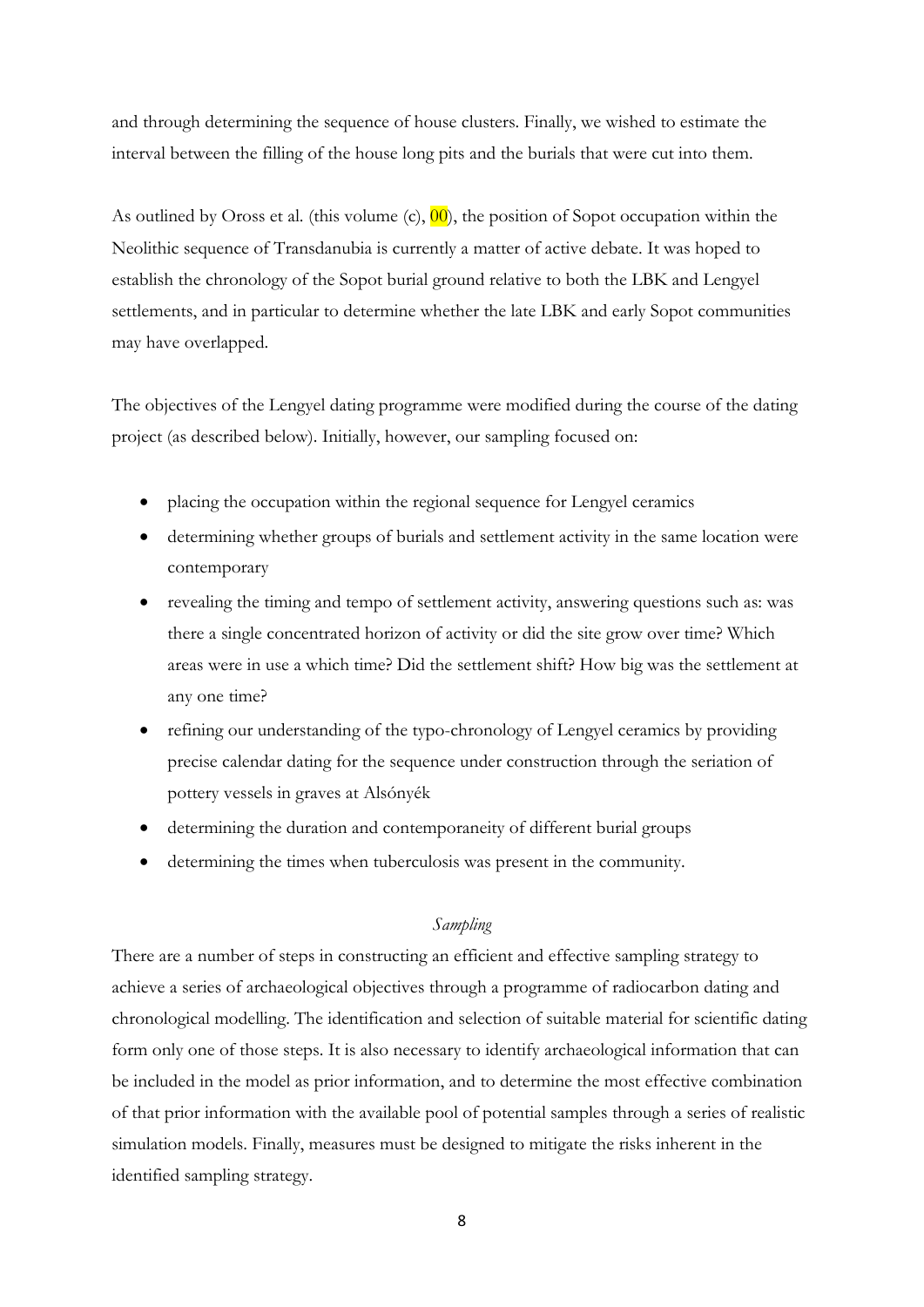#### *Prior information*

The archaeological information that is included in a chronological model is as important as the radiocarbon dates and must be subject to the same degree of rigorous assessment.

The first kind of archaeological knowledge which we have included in all the models presented in the papers contained in this volume relates to place. People tend to repeat themselves, and often activity is concentrated in particular places that archaeologists call sites. This means that the radiocarbon dates from a site are related — the samples do not derive randomly from anywhere within the span of the radiocarbon calibration curve (currently AD 1950 to 48,050 BC), but randomly from within the period when that site was occupied. At Alsónyék, we can further refine our understanding of this relatedness, as occupation in different places can be associated with distinctive ceramic traditions. We can thus model chronologies for four different sites: one associated with Starčevo ceramics (OROSS ET AL. this volume (a)), one associated with LBK ceramics (OROSS ET AL. this volume (b)), one associated with Sopot ceramics (OROSS ET AL. this volume (c)), and one associated with Lengyel ceramics (OSZTÁS ET AL. this volume (b)).

This archaeological information is not sophisticated, but it is critical that it is included in a Bayesian chronological model if accurate chronologies are to be produced (STEIER / ROM 2000; BRONK RAMSEY 2000). Most often this has been done using the uniform phase model proposed by Buck et al. (1992), which interprets the samples as coming randomly from a phase of occupation which starts and then continues more or less constantly until it ends. (Since the radiocarbon calibration curve in this period is interpolated at 5-year intervals from measurements on tree-ring samples that are generally decadal or bi-decadal in range (REIMER ET AL. 2013; NIU ET AL. 2013), minor deviations from constant occupation (for example, seasonal variations) will not matter in practice.) For the Lengyel settlement, the robustness of this approach is assessed using the trapezium phase model proposed by Karlsberg (2006), as implemented in OxCal v4.2 (LEE / BRONK RAMSEY 2012). This approach interprets samples as coming randomly from a phase of occupation that begins gradually, reaches a height of intensity that continues more or less constantly, until it gradually declines and then ends.

The second type of archaeological information that is included in all the models presented in this volume is the relative sequence of deposits provided by stratigraphy. The sites have no great depth of stratigraphy, but features frequently intercut, and most often we selected samples from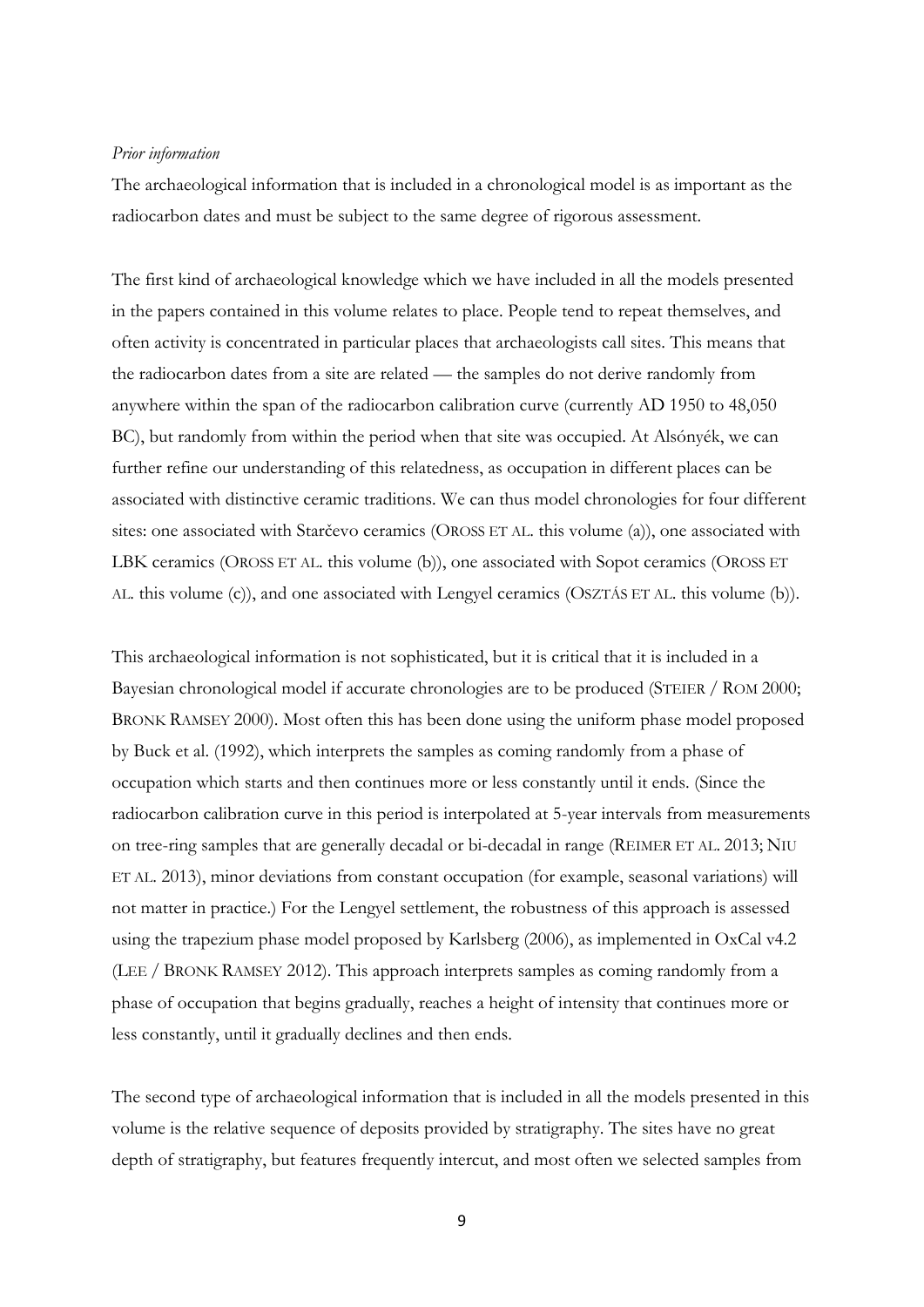settlement features that had been cut by later burials. Stratigraphy, of course, provides a relative sequence of excavated deposits, and radiocarbon dating provides dates for samples. Consequently, for it to be valid to use a sequence derived from stratigraphy to constrain the calibration of radiocarbon dates in a Bayesian model, it is essential that the carbon in the sampled material was in equilibrium with the atmosphere at the time the deposit was formed. This has significant implications for what constitutes suitable material for sampling (see below).

At Alsónyék, constraints provided by stratigraphy add precision to the model without the need for additional radiocarbon dates. This is true of many sites, although in some instances, for example when a site falls on a plateau in the radiocarbon calibration curve, stratigraphy is essential in obtaining precise chronologies (see BAYLISS ET AL. 2014). Incorporating as many such relationships as possible into the models is thus cost-effective. It is even more so if samples can be selected to constrain the calibration of existing dates (as was done in selecting samples from Starčevo features stratigraphically related to burials that had already been dated by the aDNA project) or to contribute towards more than one objective (as was done when samples from Lengyel settlement features were cut by graves containing diagnostic Lengyel ceramics).

The third type of archaeological information is that derived from the typological sequence of things. In the case of the Starčevo ceramics, this was a series of typological style groups whose chronological significance was uncertain at the time of sample submission (OROSS ET AL. this volume (a),  $\overline{00}$ . In the case of the Lengyel cemetery, this was the seriation by correspondence analysis of the occurrence of pottery types in grave-assemblages. At the time of sample submission, work on this correspondence analysis was just beginning but, based on the success of previous work on similar material (ZALAI-GAÁL 2002; 2010), it was anticipated that a seriation of selected Lengyel grave-assemblages at Alsónyék, including those sampled for radiocarbon dating, would be available by the time the first round of radiocarbon results were due to be reported.

#### *Potential samples*

With the advent of radiocarbon dating by Accelerator Mass Spectrometry (AMS), the concept of a radiocarbon sample fundamentally changed. The required sample size is now so small (one carbonised cereal grain or ca. 1.0g of human or animal bone) that it is physically possible to obtain a radiocarbon measurement on almost any organic material that is recovered during

10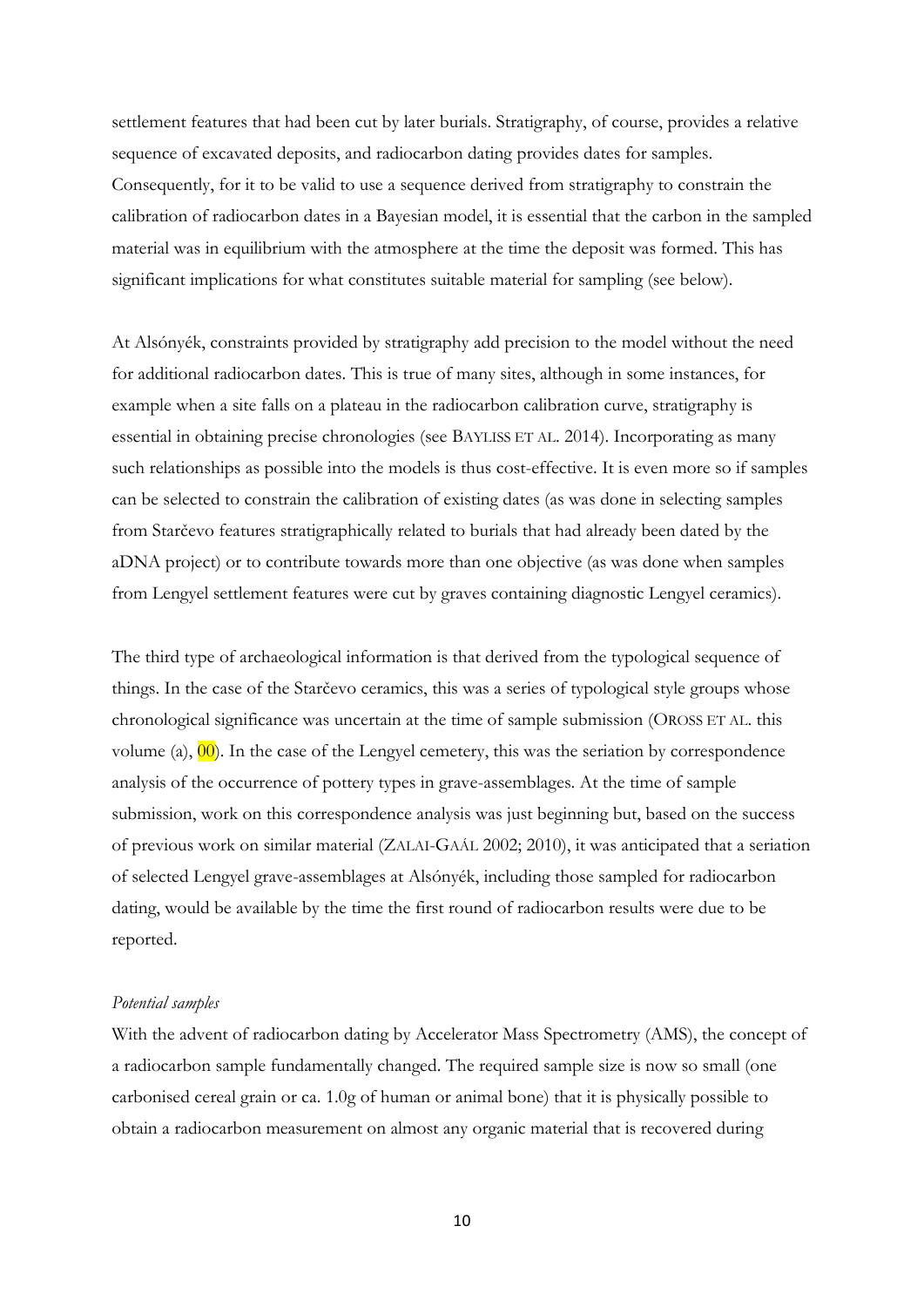fieldwork. The question then was which of the thousands, if not millions, of potential samples retrieved from Alsónyék should be selected for dating.

We started to narrow down the pool of potential samples by only considering materials that meet three essential criteria:

- 1. the carbon in the sampled organism must be in equilibrium with the carbon in the atmosphere (or some other well-characterised reservoir) at the time when the organism died.
- 2. the sample must not be irretrievably contaminated by any other carbon-containing material.
- 3. the datable material must be unequivocally associated with the archaeological activity that is of interest.

Given the ongoing post-excavation analysis at Alsónyék, a fourth criterion intruded in practice: that the material had to be available for sampling. This meant, for example, that no charred plant remains, including charcoal, could be dated. Although soil samples were collected during the excavation from many features (including features, such as ovens, where the charred plant remains could be considered to have a strong functional relationship with the excavated deposit), flotation has so far been undertaken of only some of the soil samples and the resultant flots are still being analysed. It was also not possible to find carbonised food crusts on any of the pottery that could date its use. The ceramics from the settlements had been washed during excavation by conscientious site workers, who appear to have removed almost all charred residues that may have once existed. Only a proportion of the pottery from the graves had been cleaned, by the specialists who reconstructed the vessels, but again charred food crusts were not found (this is not unexpected, as charred residues usually occur on cooking vessels).

Given these practical constraints, our sampling programme for radiocarbon dating concentrated on animal and human bone.

Bones from terrestrial herbivores (such as cattle, deer and sheep) are in equilibrium with atmospheric carbon through the plants they eat, and so constitute ideal samples for radiocarbon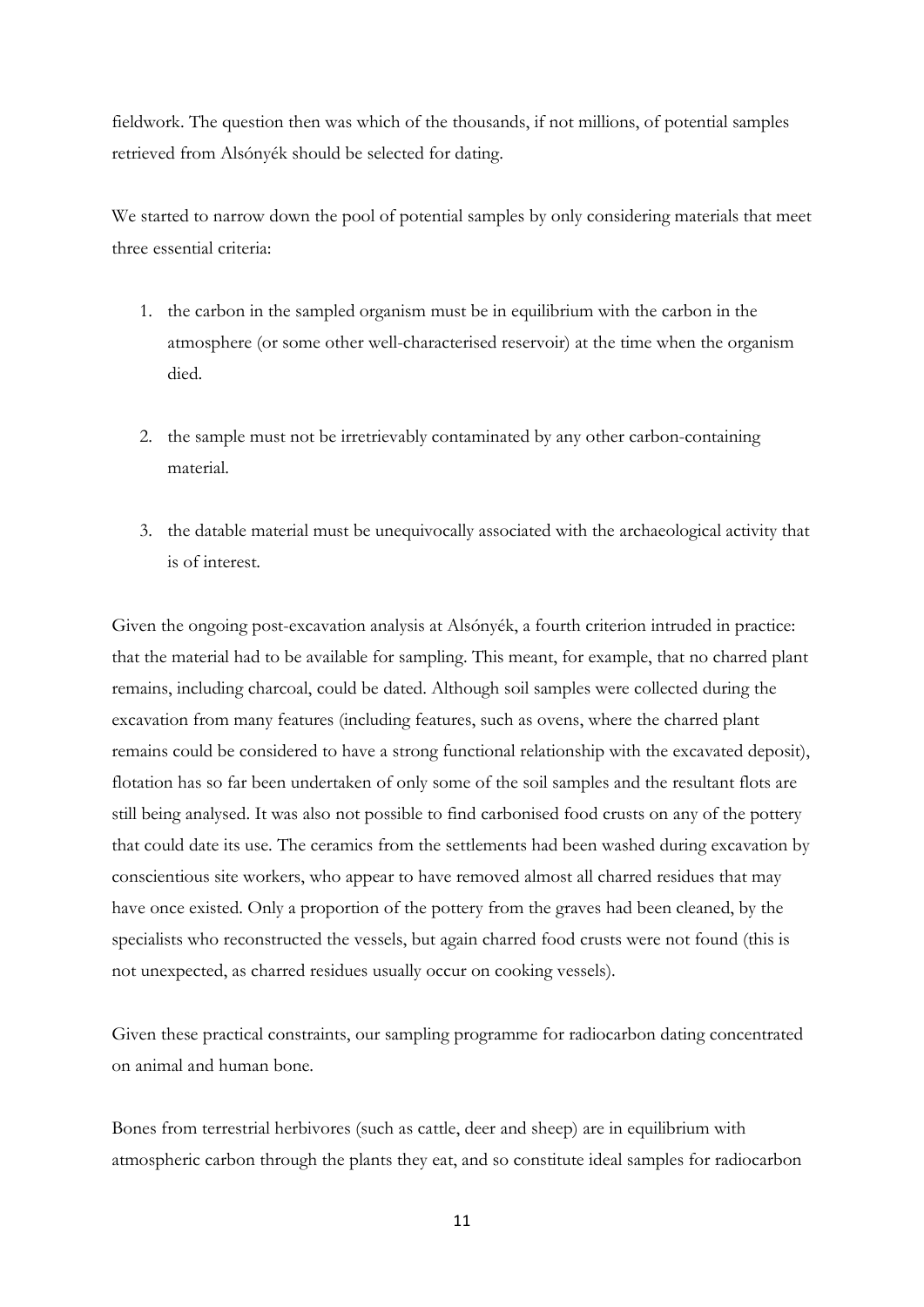dating. Bone collagen from terrestrial omnivores and carnivores (such as pigs, dogs and humans) derives from food that potentially comes from a mixture of sources, not all of which may be in carbon equilibrium with the atmosphere.

Consumption of marine resources adds a component of older carbon to an individual since, although <sup>14</sup>C from the atmosphere is absorbed into the surface ocean within a few years of its production (CRAIG 1957), this is diluted by the upwelling of radiocarbon-depleted water from the deep oceans (MANGERUD 1972). Both direct radiocarbon measurements and global modelling of the surface ocean suggest that its apparent age is in the order of 400 radiocarbon years (BROECKER ET AL. 1960; STUIVER / BRAZIUNAS 1993), although the variation is such that local corrections are essential [\(http://calib.qub.ac.uk/marine/\)](http://calib.qub.ac.uk/marine/). Distance from the sea (over 400 km) presumably precludes the consumption of a significant component of marine fish by the Neolithic community and its commensals at Alsónyék, although some marine organisms such as *Spondylus* shells were present.

Reservoir effects have also been observed in freshwater environments, where molluscs and submerged aquatic plants can take up dissolved carbonate from the water (DEEVEY ET AL. 1954). This is known as the 'hard-water effect' and, because the carbonate derives from rocks, such as limestone, which were laid down so long ago that all the radiocarbon in them has decayed away, it always makes a radiocarbon sample from such freshwater environments appear older than a contemporary terrestrial sample. There are two important points to note about this type of reservoir effect. First, it affects not only organisms, such as submerged aquatic plants, which metabolise carbon dissolved in the water, but also organisms further up food chains which feed on these plants, such as freshwater fish and waterfowl. Secondly, it is locally highly variable. Some freshwater aquatic resources can be appreciably depleted in radiocarbon (LANTING / VAN DER PLICHT 1998; COOK ET AL. 2001; 2002; CULLETON 2006; ASCOUGH ET AL. 2007; SHISHLINA ET AL. 2007). Others, however, appear to have radiocarbon contents in equilibrium with the atmosphere (BEAVAN ATHFIELD ET AL. 2001; LILLIE ET AL. 2009). (There are a number of other local situations in which reservoir effects can be found in archaeological materials. These include the incorporation in samples of old carbon from humic acids produced by ancient peat beds and the incorporation of geological-age carbon from artesian springs or out-gassing volcanoes (TAYLOR / BAR-YOSEF 2014, 150–5). Estuaries exhibit particularly complex reservoir ages, as the marine reservoir mixes with freshwater bodies each with a locally-specific carbon reservoir.)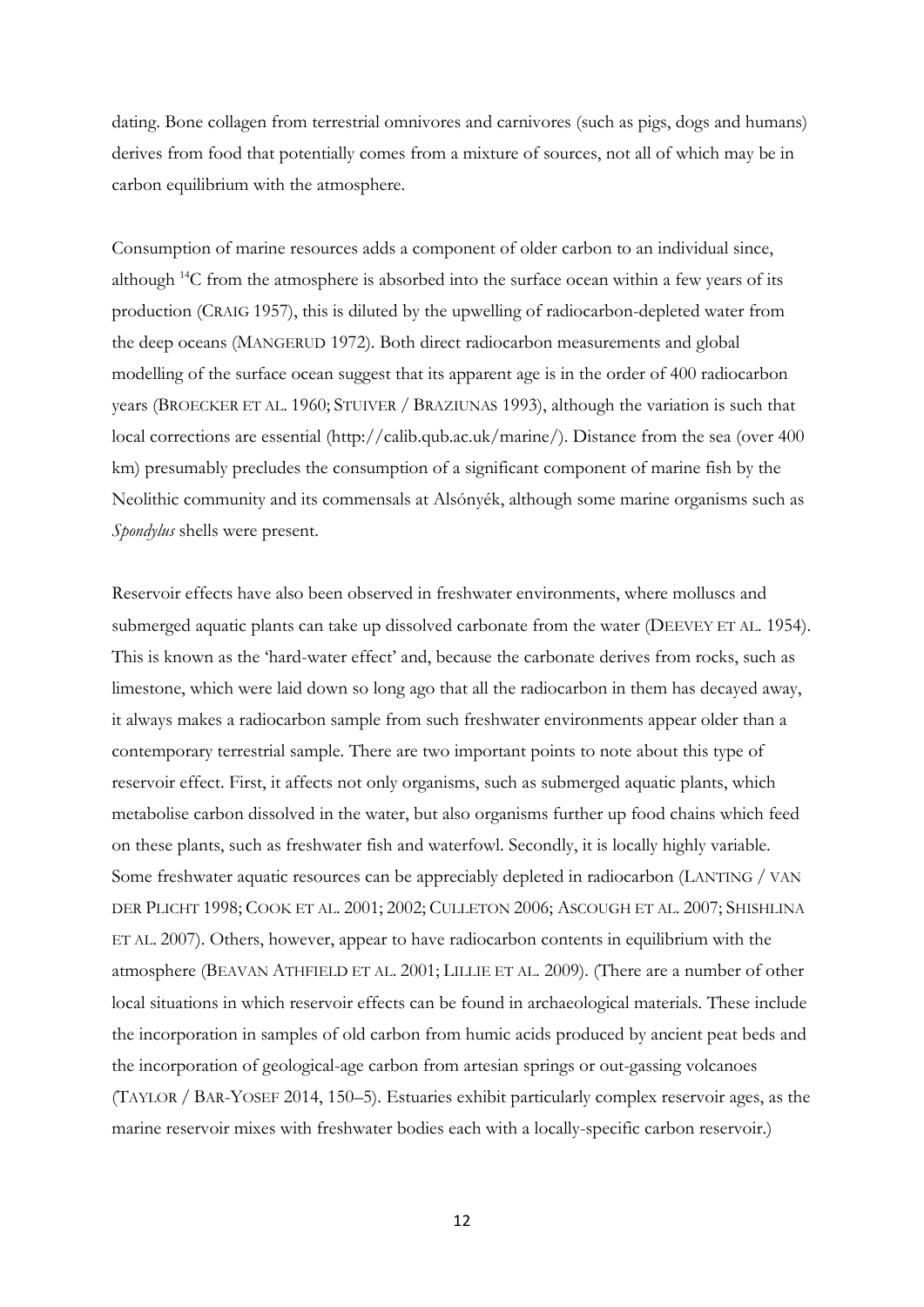The consumption of appreciable quantities of freshwater resources from the Danube and its wetlands at Alsónyék is certainly possible. Moreover, a significant freshwater reservoir has been observed downstream in the Danube at the Iron Gates (COOK ET AL. 2001; 2002; BONSALL ET AL. 2015).

For this reason, a pilot set of radiocarbon dates was obtained on three 'perfect pairs' of contemporary human and herbivore bones from Lengyel graves at Alsónyék before sampling began in earnest (a fourth 'perfect pair' was subsequently obtained from one of the Sopot graves; *fig. 6*). These results are listed in *tab. 1*. In each case the measurements on the human and animal bone are statistically consistent (WARD / WILSON 1978), and so there appears to be no measurable freshwater reservoir offset. (Statistically consistent groups of human and animal bone have also been reported (RACZKY / SIKLÓSI 2013, table 1) from Copper Age graves in Hungary at Hajdúböszörmény-Ficsori-tó-dűlő (VERA-3785, 5370±40 BP and VERA-3788, 5370±45 BP  $(T=0.0, T'(5\%) = 3.8, v=1)$ , and VERA-3787, 5425±35 BP and VERA-3789, 5360±35 BP  $(T=0.0, T'(5\%) = 3.8, v=1)$ ) and Pusztataskony-Ledence Site 1 (Poz-33547–50, 5460±40 BP, 5490±40 BP, 5420±40 BP and 5420±40 BP (T′=2.2, T′(5%)=7.8, ν=3).)

Whilst the consistency of the radiocarbon results from the 'perfect pairs' of contemporary human and animal bone that are currently available from the Hungarian Neolithic and Copper Age may suggest that the consumption of freshwater resources has not led to a wide-scale freshwater reservoir effect in human bone samples, this does not mean that particular individuals may not have consumed a larger proportion of such resources and thus exhibit a measurable freshwater reservoir effect. The stable isotopic analyses for each individual, which were used to estimate the percentage of fish in their diet (see below), attempted to identify and account for such individuals.

The second scientific criterion which a sample must meet if it is to be considered suitable for radiocarbon dating is that it must not be contaminated by any other carbon-containing material. This is impossible in practice as, at the very least, the organic component of groundwater will have added contaminants to the sample. Generally, bone is one of the more challenging sample types to date accurately as it requires more complex chemical preparation than most other sample types routinely submitted for dating by archaeologists (LONGIN 1971; BROWN ET AL. 1988; BRONK RAMSEY ET AL. 2004a; HIGHAM ET AL. 2006), although the inter-laboratory reproducibility on bone measurements undertaken as part of the most recent international inter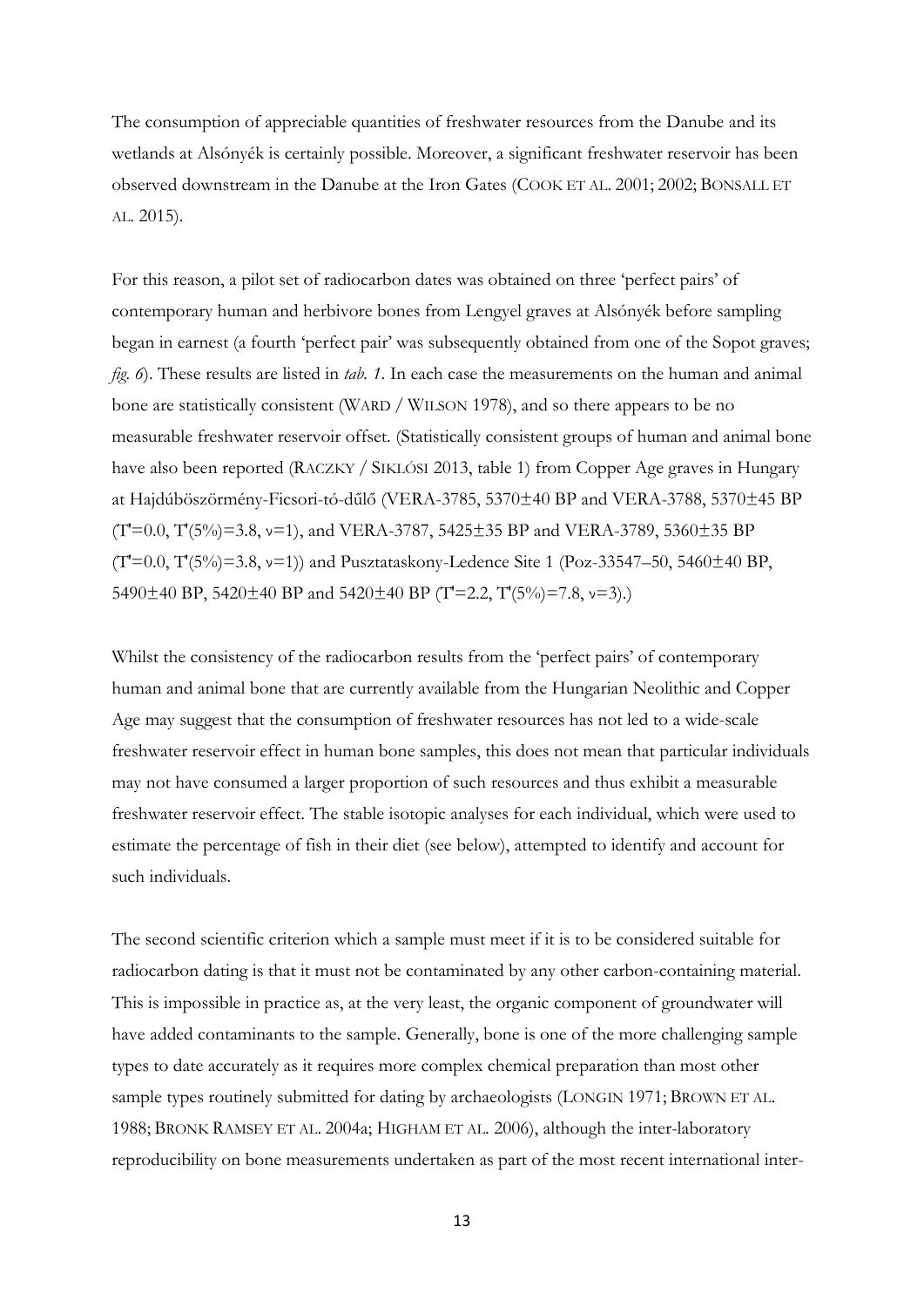comparison study is similar to that produced for other sample types (SCOTT ET AL. 2010a; 2010b). All bones sampled for radiocarbon dating from Alsónyék had been washed in water, marked with black indelible ink and stored in plastic bags. No consolidants had been used on any of the material.

The final criterion which a potential sample must meet before it can be judged suitable for radiocarbon dating is that there must be a clear association between the datable material and the archaeological activity that is of interest (WATERBOLK 1971). This relationship, between the *dated event* (such as the death of a cow) and the *target event* (such as the digging of a refuse pit), is never known but is inferred on the basis of archaeological evidence. The basis of this inference, and its security, must be specifically considered for every potential sample. The golden rule is that every potential sample should be considered residual unless there is a plausible argument showing that it was freshly deposited.

The scale of the finds assemblages recovered from Alsónyék enabled us to confine the dating programme to samples where the archaeological association between sample and context can be inferred with a reasonable degree of confidence. Samples of animal and human bone weighing 2–5g were taken, usually with a circular dental drill. For animal bone samples, herbivores (cattle, aurochs and red deer) were sampled in preference to omnivorous (pig and wild boar) or carnivorous (dog) species because of the possibility of freshwater reservoir effects arising from diet, as discussed above.

All the human remains sampled were articulated skeletons, probably deposited shortly after death in deliberately cut graves (although a few of the Starčevo burials were placed in disused ovens). In contrast, after death or slaughtering, animal carcasses are usually processed in some way before the bones are finally deposited in the ground. What is important for radiocarbon dating is to determine whether a bone was deposited in the feature from which it was recovered very soon after the animal's death, so that the radiocarbon date on the sampled bone accurately reflects the age of the feature. Where there is a mixture of earlier animal bones, derived from previous activity in that location, the earlier bones must be identified so that they are not sampled and provide erroneous dates for the deposit.

When a bone is exposed on the ground surface, over time weathering and other forms of environmental and biological erosion cause diagenesis of bone collagen which, in many cases,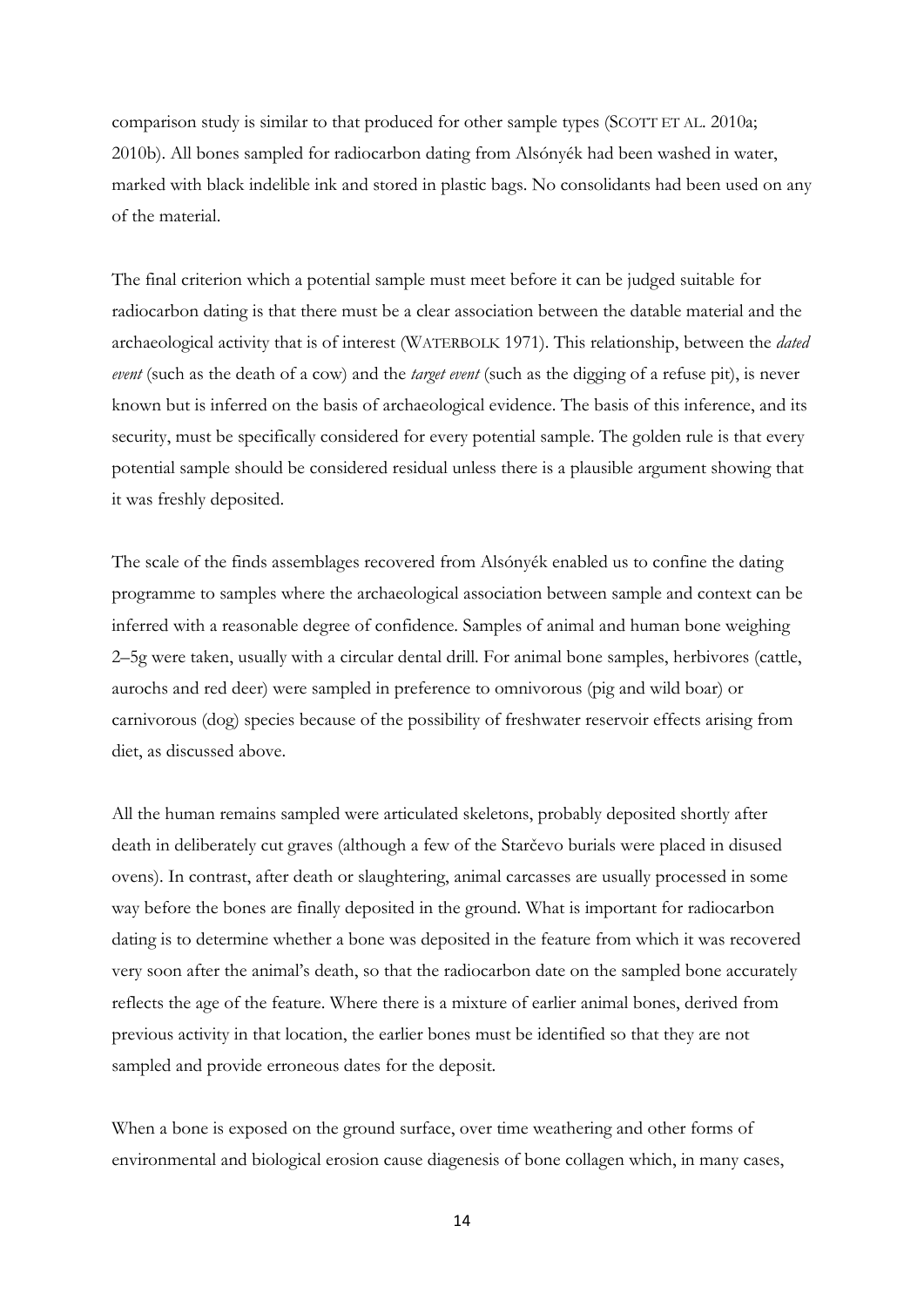makes it unsuitable for scientific analyses. Many bones that are buried soon after death, however, are in a physical and chemical condition that allows radiocarbon dating but, in order to avoid reworked bones from earlier activity, it is necessary to sample articulated skeletal elements (such as a cattle limb). To appear articulated, anatomically fitting bones need to have been buried together as a coherent part of the carcass with the ligaments and tendons holding the bones together. This apposition shows that the bones cannot have been disturbed since deposition and that they must have been buried soon after the animal's death. In this case their association with the archaeological context is clear.

Alternatively, the refitting parts of an unfused bone can be dated, usually a long bone of an immature individual. A long bone is made up of three main parts: two articular ends (proximal and distal epiphyses) and a shaft (diaphysis) in between. The fusion (*synostosis*) of these elements progresses with the individual's age. The cartilaginous epiphyseal plate of immature animals, located at the growth section between the diaphyseal and epiphyseal line, is absorbed and reconstructed during this process. The surfaces of the epiphyseal cartilage have a characteristic pattern. In the case of immature bones this integral cartilaginous part decomposes after the death of the individual, thus eliminating the epiphyseal and diaphyseal connection. If the long bone was buried when it was complete and it has not been exposed to disturbance later, although some soil may get in the place of the thin layer of decomposing cartilage, the surrounding soil keeps the diaphyseal and epiphyseal parts together. Thus the unfused surfaces at the ossification line keep their sharp characteristic forms. These distinctive epiphyseal and diaphyseal surfaces provide evidence that the elements of an unfused bone were buried together even when, as often happens, the parts are disturbed during excavation.

These kinds of evidence allow us to infer that a bone sample was deposited in the ground soon after the death of the individual, and is clearly associated with the formation of the deposit from which it was recovered. The categories of sample in descending order of reliability can be summarised as follows (*fig. 7*):

- 1a) a complete articulated animal or human skeleton documented as such during excavation (*fig. 7, 1a*).
- 1b) articulated bones from part of the skeleton of an individual (e.g. a cattle limb), documented as such during excavation (*fig. 7, 1b*).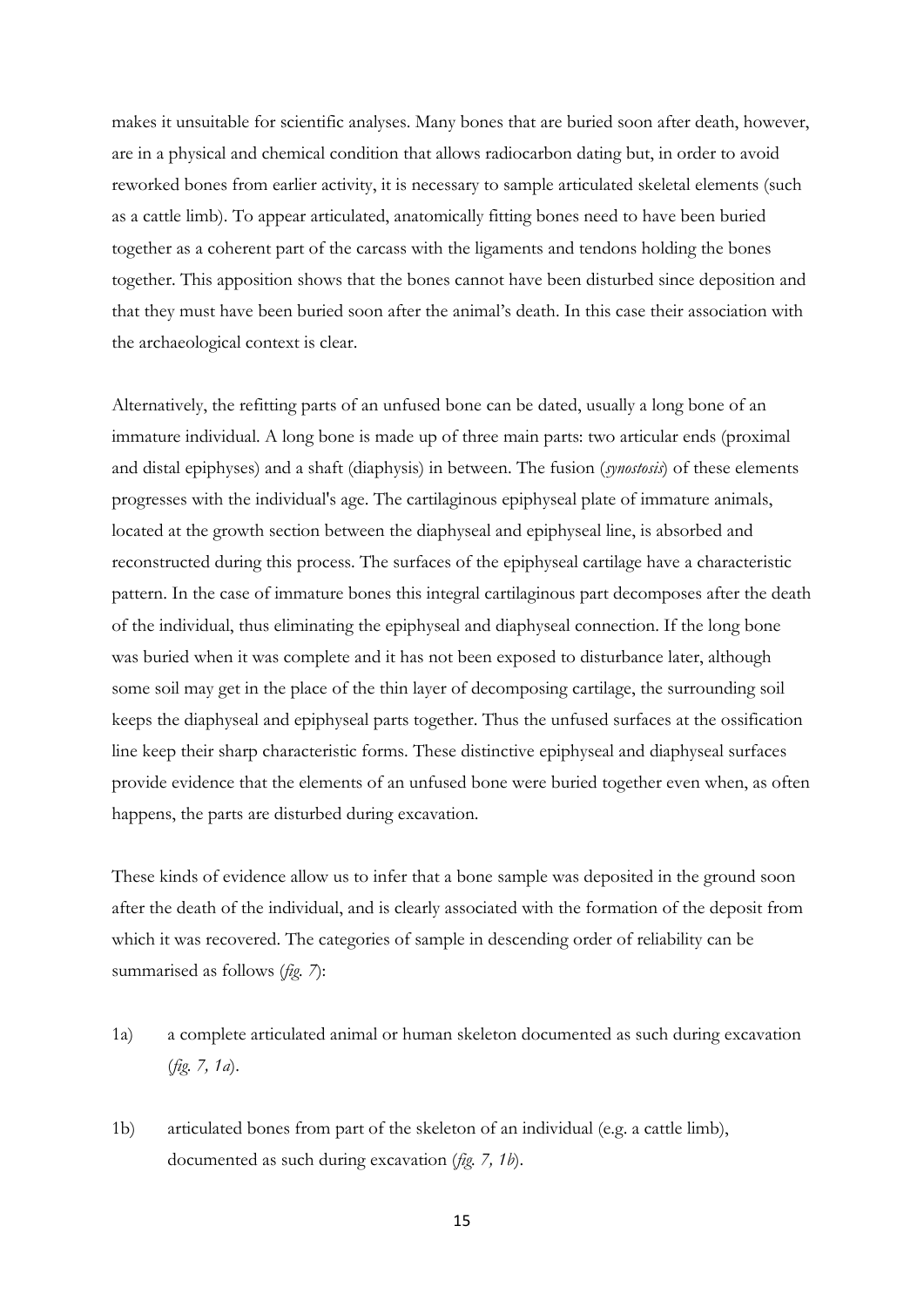- 1c) articulating bones of an individual, recognised after the excavations during archaeozoological (or more rarely, osteological) investigation (*fig. 7, 1c*).
- 1d) unfused bone with refitting unfused epiphysis, recognised after the excavations during archaeozoological (or more rarely, osteological) investigation (*fig. 7, 1d*).
- 2a–b) unfused diaphysis or epiphysis where an epiphyseal surface retains its characteristic forms (*fig. 7, 2a–b*), suggesting that the epiphysis/diaphysis was present in the ground but lost during excavation.
- 2c) well preserved bone with marks on its surface which suggest that it was articulated with an anatomically adjacent bone in the ground (*fig. 7, 2c*), which was separated on excavation.
- 3a) single bones with a functional relationship to the context from which they were recovered (e.g. a wild boar mandible in a grave (*fig. 7, 3a*).
- 3b) single bones reliably known to be from a particular feature, providing a *terminus post quem* dating for the filling of the feature (*fig. 7, 3b*).

At Alsónyék, once features had been identified for potential sampling on stratigraphic or other grounds, the faunal assemblage from those features was swiftly scanned to locate material in the categories listed above. This strategy was generally successful, and overall 271 of the dated bones were classes 1a–d (88%), 28 were classes 2a–c (9%), four were class 3a (2%), and three were class 3b (1%).

#### *Simulation*

Once the relevant archaeological information has been identified for inclusion in the model and a pool of potential samples that are suitable for radiocarbon dating located, then a sampling strategy needs to be constructed. This needs to combine these components into a chronological model that will achieve the identified objectives of the dating programme in a cost-effective and timely manner. Typically there are hundreds, in the case of Alsónyék thousands, of potentially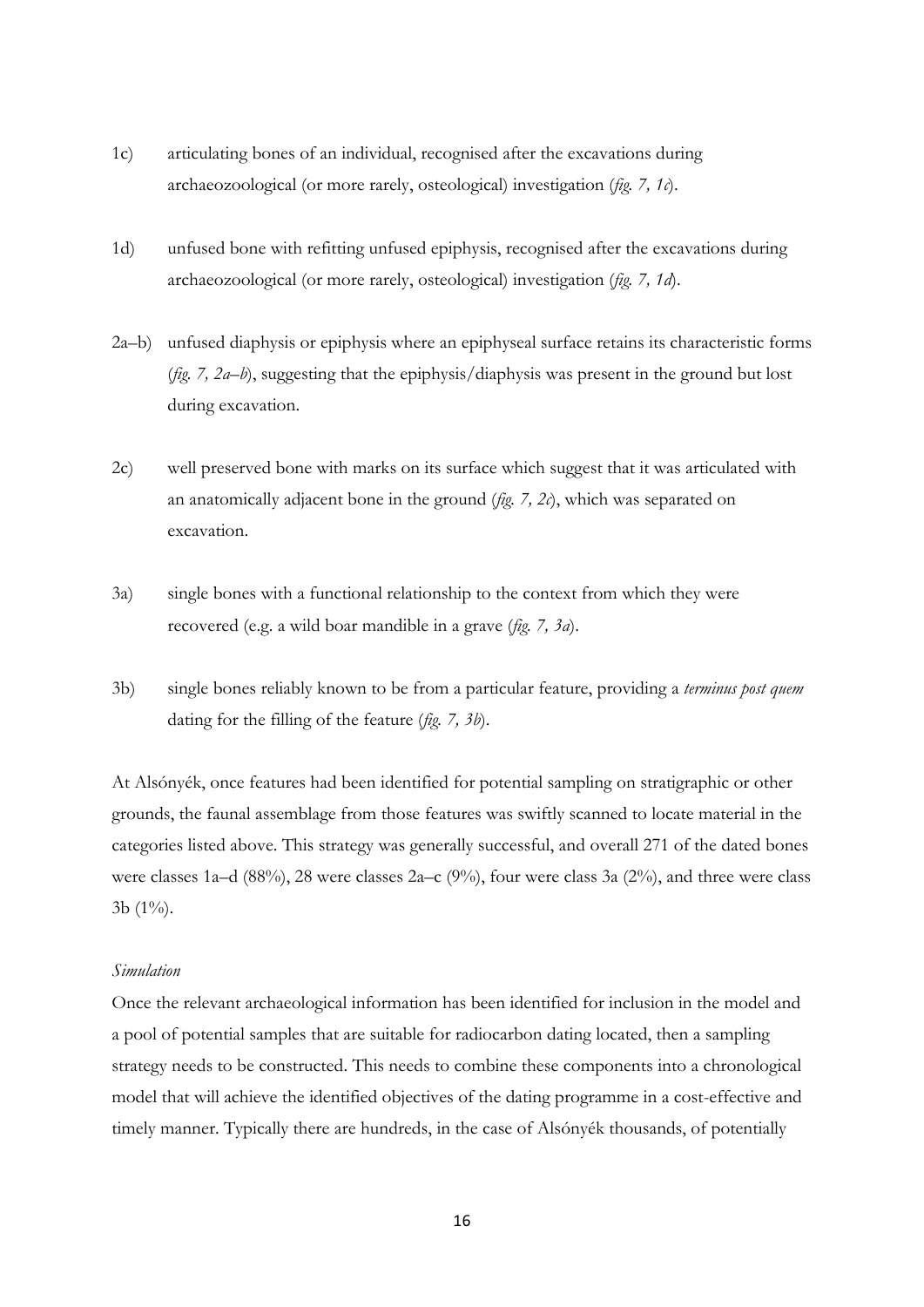suitable samples for radiocarbon dating. We need to decide how many should be dated and exactly which ones.

One tool that can aid us in determining how many samples should be dated, given the prior archaeological information that can be included in the model, is statistical simulation (BRONK RAMSEY 1998; BUCK / CHRISTEN 1998).

The following information needs to be defined:

- the prior information relevant to the problem that can be included in the model
- the pool of samples which are potentially suitable for dating, and their relationships to that prior information
- the error terms which are likely to be returned by the selected radiocarbon facilities, given the likely age and material of the samples to be submitted
- a representative range of scenarios for the likely actual calendar dating of the problem under consideration

An example is shown in *fig. 8*, for the Sopot occupation. This simulation model includes the archaeological information that all the dates are related (by being on a site whose occupants used Sopot pottery). It also includes a stratigraphic relationship between a ditch and two burials which are cut into it. The five existing radiocarbon dates (those shown in *fig. 5*) are included in the model, along with a further 11 simulated radiocarbon dates. Simulated dates are produced using a process of 'back calibration' from samples of known calendar date. For example, if we have a sample that actually dates to 4950 BC and produces a measurement with an error term of  $\pm 30$ BP, then we can transfer the calendar date through the calibration curve to the radiocarbon age scale. Each simulation will produce a slightly different value because of the error term on the radiocarbon age but, for example, 4950 BC might produce a simulated radiocarbon age of 6014±30 BP. This is then calibrated to produce a realistic estimate of the calibrated radiocarbon date that would be produced by a sample of this calendar age, given the constraints of the simulation model.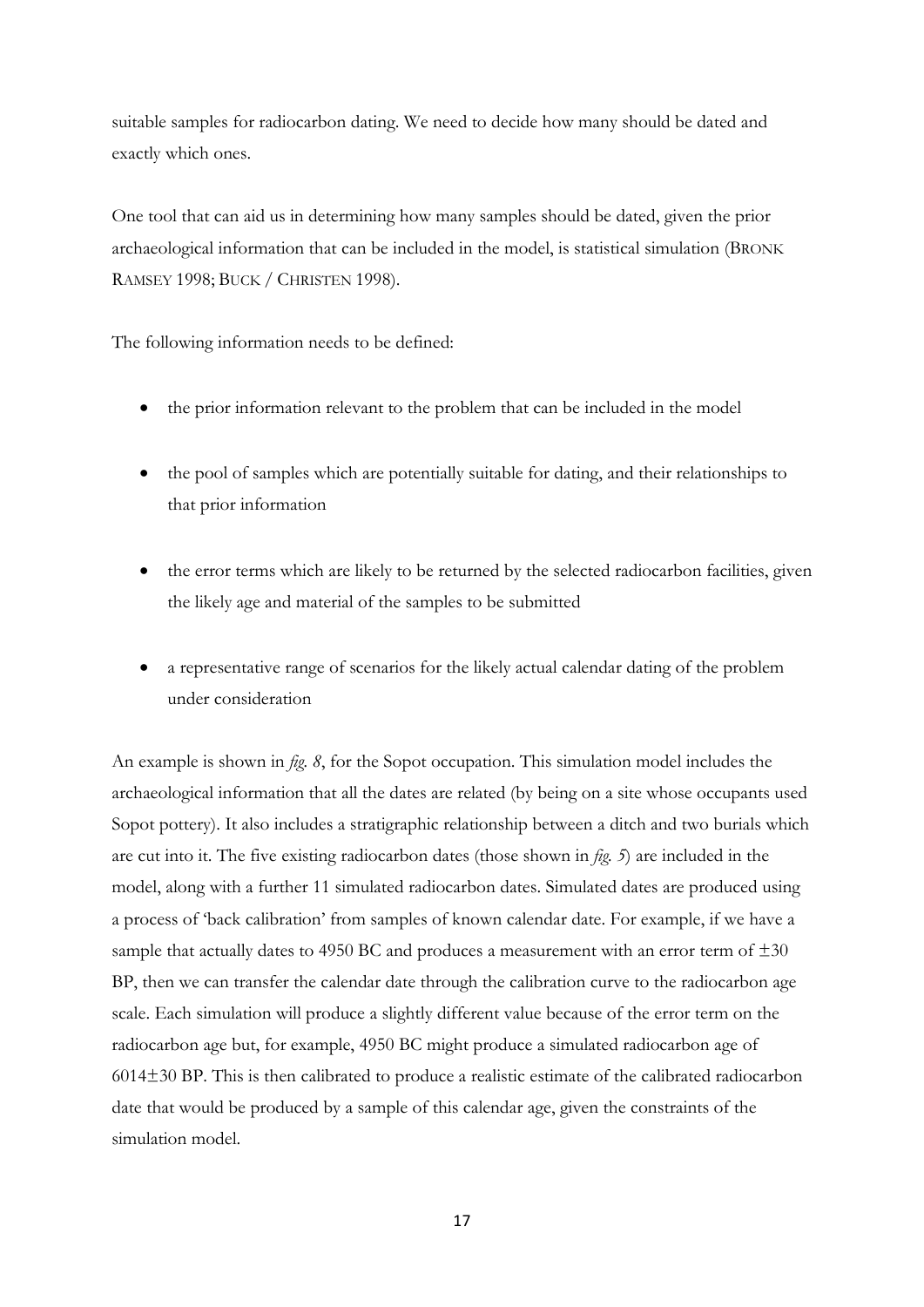The simulated dates in *fig. 8* have been produced from calendar dates put into the model between 4950 BC and 4850 BC. From the existing radiocarbon dates (*fig. 5*) and present understanding of the currency of Sopot pottery in south-west Hungary, this is plausible. But of course, we do not actually know that this site was used for 100 years between 4950 BC and 4850 BC. It could have been used for 50 years between 4950 BC and 4900 BC, or for 100 years between 4900 BC and 4800 BC, and so on. So, we need to produce a series of simulations for different plausible scenarios to see how the model outputs will vary given the actual chronology of the site (could we, for example, distinguish a burial ground that was in use for 100 years from one that was in use for 50 years with this number of samples?).

This example also illustrates how it is not simply a matter of determining the optimal number of samples, and then submitting a selection of the 'best' samples identified until this total is reached. The relationships between the prior information and the potential samples are vital. In this case, two disarticulated animal bones (class 3b from the bottom of the sample hierarchy used at Alsónyék) are selected for dating to provide additional stratigraphic constraints on the model.

Simulation models were used for all the sites, and at each stage of sample selection, in the applications reported in this volume. These are only a guide to efficient and effective sampling strategies, however, and it is essential that the selected samples also meet relevant archaeological criteria. In the case of Alsónyék, this meant that the samples:

- were closely associated with activity associated with the relevant diagnostic material culture type
- were spread across the spatial extent of the relevant activity
- were spread across the typological variation within the relevant diagnostic material culture type

## *Mitigating risk*

In an ideal world, all archaeological samples would date the target event intended and all radiocarbon measurements would be accurate to within their quoted uncertainty. The real world is not like this. Few radiocarbon samples, and even fewer sampling strategies, are perfect. There is always some element of risk in dating a chosen set of samples, which our sampling strategies must recognise and attempt to mitigate.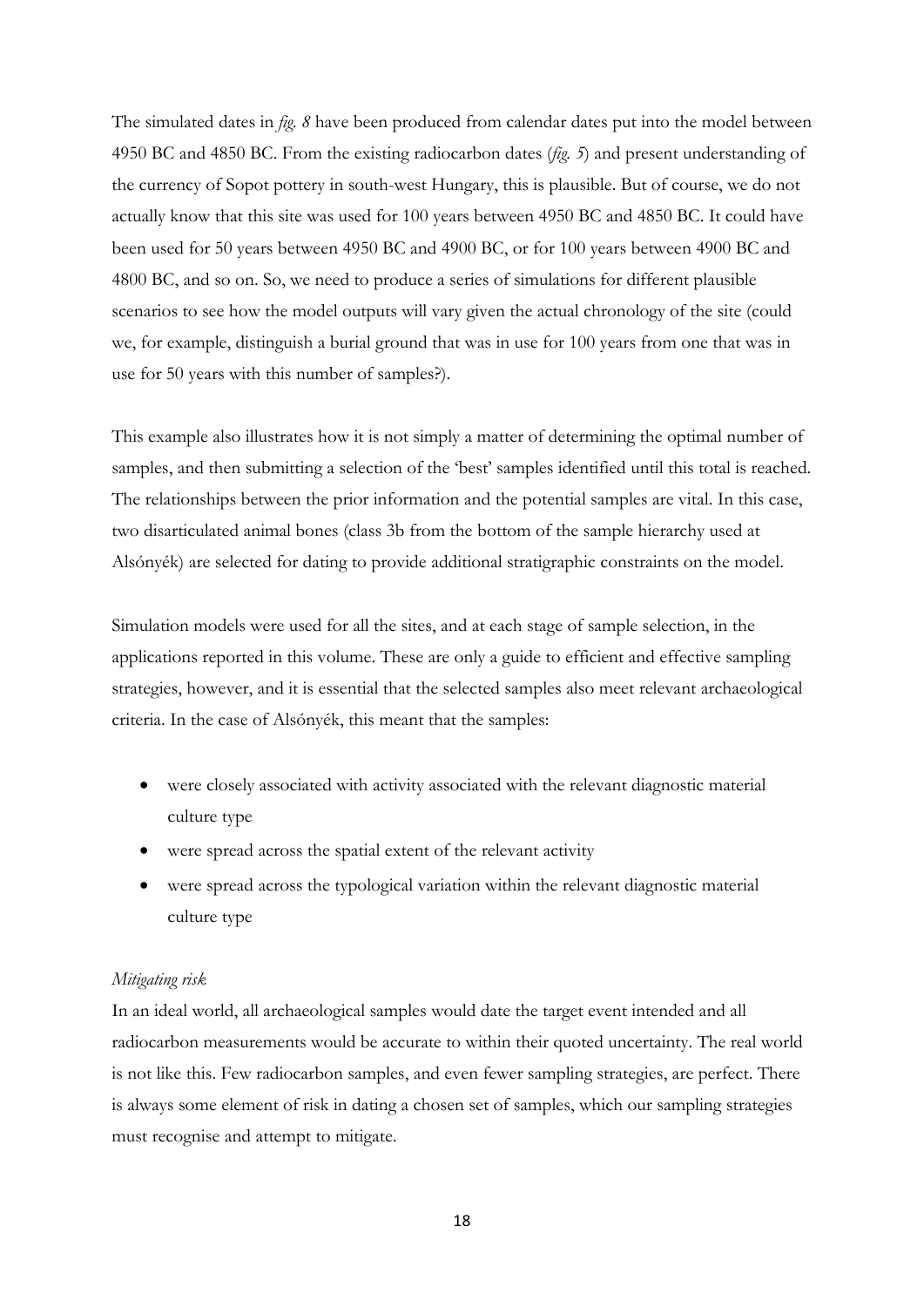At Alsónyék we judged the risks posed by the archaeological weaknesses of our samples to be relatively low. Punctilious attention to the association between the selected samples and the archaeological material or feature with which they were associated (described in the previous section), meant that almost 90% of samples were judged contemporary with their context with the highest degree of confidence. This archaeological rigour comes at a price in terms of the scientific risks of the programme.

Two major scientific risks were identified for the Alsónyék sampling programme. First was the possibility of reservoir effects on radiocarbon dates from human individuals who had consumed freshwater fish or waterfowl. Second was the complete reliance on a single datable material bone — and one, moreover, which requires complex chemical pretreatment for accurate dating.

#### *Dietary analysis of human remains*

Although the series of 'perfect pairs' of contemporary human and animal samples obtained before the main phase of sampling at Alsónyék began (*tab. 1*; *fig. 6*) suggested that dietary reservoir effects in human bone from the site were probably not widespread, this does not mean that particular individuals might not have consumed a larger component of freshwater resources. For this reason, source-proportional dietary modelling was undertaken on the basis of carbon and nitrogen stable isotopic values, so that mixed-source calibration models could be constructed which would account for any potential reservoir effects in particular individuals.

Diet reconstruction for the Alsónyék humans was determined by the Bayesian mixing model FRUITS v2.0β (Food Reconstruction Using Isotopic Transferred Signals; FERNANDES ET AL. 2014). The FRUITS program is the most recent development of mixed-source proportional models, which have been employed over the past decade to reconstruct ancient diets. Early models, such as ISOSOURCE (PHILLIPS / GREGG 2003), did not incorporate sources of uncertainty, such as variations in the isotopic signal within food groups or uncertainty relating to a diet-to-consumer offset (FERNANDES ET AL. 2014). The FRUITS program, however, uses the isotopic averages of possible food sources and allows the user to define isotopic offsets between diet and consumer, the weighting and concentration of food sources, and prior information to constrain the calculations of the stable isotope mixing model. FRUITS produces estimates of the mean percentage and standard deviation of each food source for a given consumer.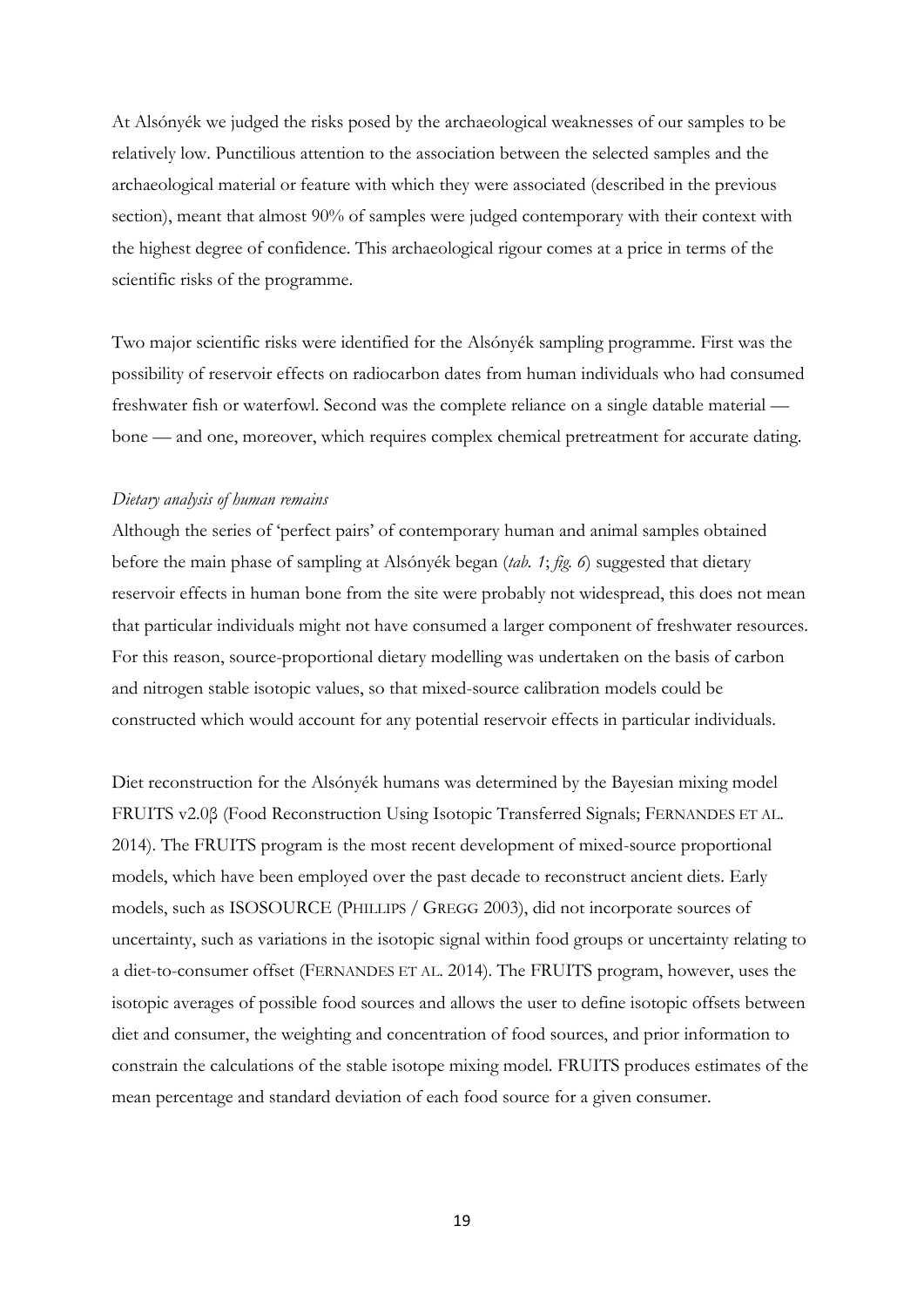For the FRUITS modelling on two diet proxies ( $\delta^{13}$ C and  $\delta^{15}$ N) on Alsónyék adult and sub-adult humans from the Starčevo, LBK, Sopot and Lengyel sites, we employed the following food source data and assumptions in the model.

Three likely food sources were identified for this region. Mean isotope values and analytical error means for each food source (*tab. 3*) were the baseline for a simple FRUITS model where the whole food input is considered. Cereal values came from archaeobotanical samples of wheat  $(n=12)$  and barley (n=6) from Ogrinc and Budja (2005) and emmer wheat (n=1) and barley (n=3) from Bogaard et al. (2013). The values for terrestrial animals were from analyses of faunal materials in the Lengyel, Sopot and Starčevo sites (*tab. 2*, except UBA-22012; n=62), and a further 27 sets of unpublished results on terrestrial faunal from Alsónyék, which were kindly provided by the Bioarchaeology Workgroup Mainz. The values used for freshwater fish were from archaeological samples from Nehlich et al. (2010; n=3), Borić et al. (2004; n=12), samples from Alsónyék measured as part of this project at the University of Otago (*tab*. *2*; n=4), and a further six sets of unpublished results on freshwater fish from Alsónyék, which were kindly provided by the Bioarchaeology Workgroup Mainz. Mean isotope values and analytical error means for each food source (*tab. 3*) were the baseline for a simple FRUITS model where the whole food input is considered. The isotopic offset between diet and consumers used for δ<sup>13</sup>C was  $4.8\pm$  0.2‰ (FERNANDES ET AL. 2014), and for  $\delta^{15}N$  it was  $6.0\pm$  0.5‰ (O'CONNELL ET AL. 2012). This simple FRUITS model also set the weight and concentration of each of the three diet sources at  $100\%$ .

The FRUITS program allows the user to constrain the calculations by incorporating *a priori* information from the archaeological record. While the consumption of freshwater resources from the Danube and its wetlands at Alsónyék is certainly possible, and a significant freshwater reservoir is known in the Danube at the Iron Gates (COOK ET AL. 2001; 2002; BONSALL ET AL. 2015), we suspected that fish played a very small to negligible role in the diet, given the available archaeological evidence and the radiocarbon results from the 'perfect pairs' of humans and terrestrial herbivores (*tab. 1*). Therefore, our first choice of prior information was to set terrestrial herbivores in the diet to be greater than the proportion of freshwater fish. We considered the isotopic values from the four human skeletons included in the 'perfect pairs', and four additional human skeletons which between them exhibited the range of enriched/depleted  $\delta^{13}C$  and  $\delta^{15}N$ values. Whilst the terrestrial herbivore > freshwater fish prior belief has produced reasonable results for three food sources in other Neolithic sites considered in the project, *The Times of Their*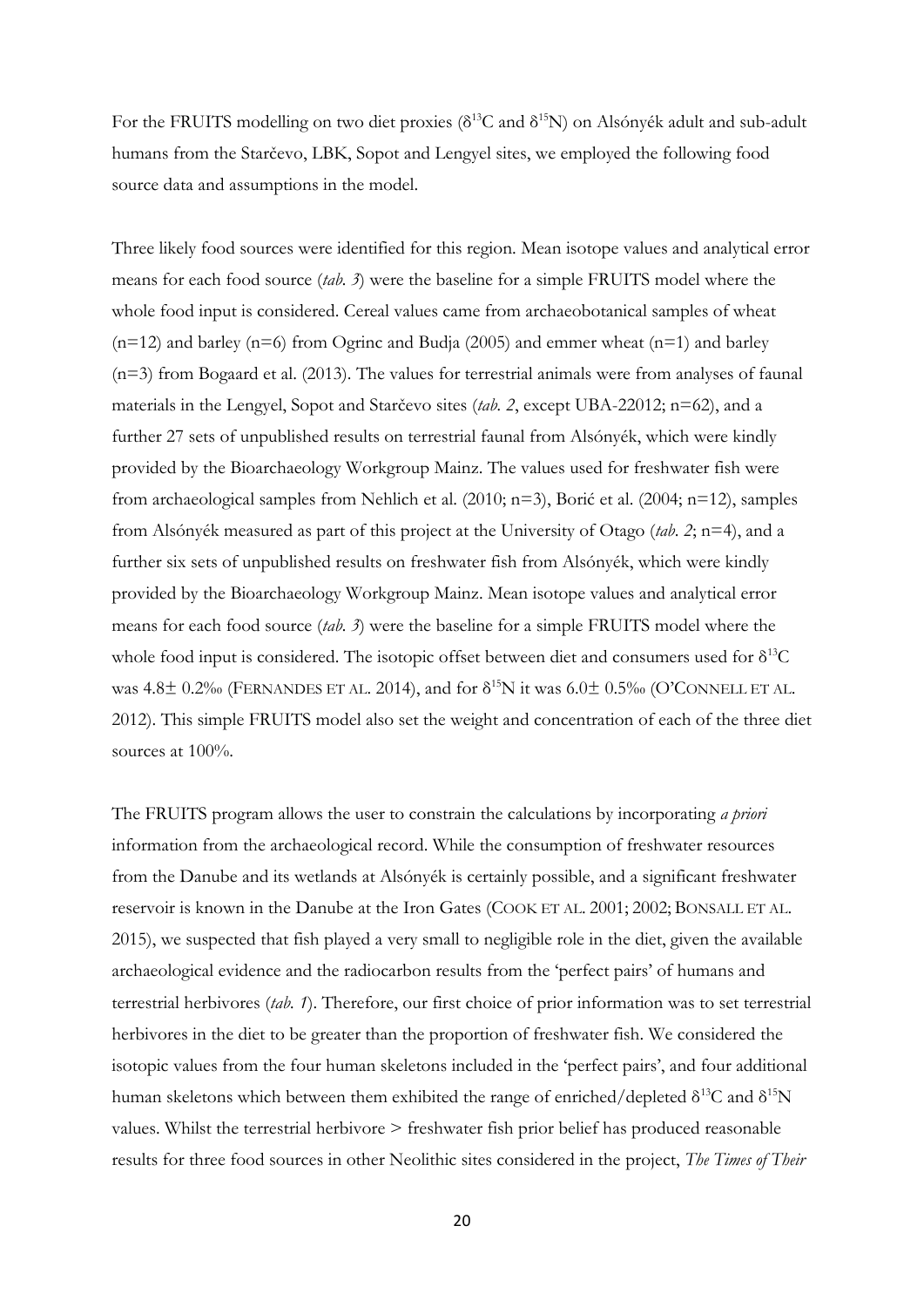*Lives* (e.g. at Vinča-Belo Brdo; TASIĆ ET AL. SUBMITTED), at Alsónyék this approach produced low percentages of fish (mean 3.4±2.6%), but unreasonably high percentages of cereals (mean 85.0±5.2%), and very low percentages of terrestrial herbivores (mean 11.6±4.6%) (*tab. 4*).

The average human adult and subadult  $\delta^{15}N$  value of  $10.1\pm0.2\%$  is in the range for consumers with animal products as a substantial proportion of the diet (HEDGES / REYNARD 2007). Given that the proportion of fish in human diets was probably small and consequently that fish probably contributed little to human nitrogen values, we refine our prior belief to weight the terrestrial herbivores as the more likely source of enriched nitrogen values than cereals. The model produced mean diet proportions of cereals (47.4%± 1.7%), terrestrial herbivores (49.9%±1.8%) and freshwater fish (0.8%±0.8% to 5.2%±4.9%) (*tab. 4*) which are compatible both with the archaeological record and the radiocarbon results from the 'perfect pairs'.

Mixing models are greatly improved by the use of a third isotope, such as sulphur  $(\delta^{34}S)$  to better define the relative contribution of particular food sources (NEHLICH ET AL. 2010; RICHARDS ET AL. 2001; PETCHEY AND GREEN 2005; BEAVAN ATHFIELD ET AL. 2008; PETCHEY ET AL. 2011). Alsónyék is one of those cases where a three-isotope approach would be particularly beneficial as the carbon and nitrogen isotopic ranges of the possible diet sources are not clearly separated. Unfortunately our application for funds to measure a third isotope was not successful.

The  $\delta^{13}$ C and  $\delta^{15}$ N values for all human skeletons dated from Alsónyék (except for those from infants below three years of age) are given in *tab. 5* and illustrated in *fig. 9*. The dietary source estimates for each individual provided by the preferred FRUITS model, which incorporates the prior belief that terrestrial herbivores contributed more than cereals, are provided in *tab. 5*. Weighted means have been taken of replicate measurements before inclusion in the analysis (WARD / WILSON 1978). A few  $\delta^{34}S$  values for freshwater fish and human skeletons, obtained as part of the initial sampling to test for a significant dietary offset in human burials from the site, are also reported in *tabs 2* and *5*, although these isotopic data have not been used in the dietary modelling.

The potential for enriched  $\delta^{15}N$  values in the three infants under three years of age (OxA-30353– 4, 5603-1398; OxA-27461, 11-272; OxA-27460, 11-228) to reflect a nursing signal is a consideration for interpreting the estimates of the dietary source proportions produced by the

21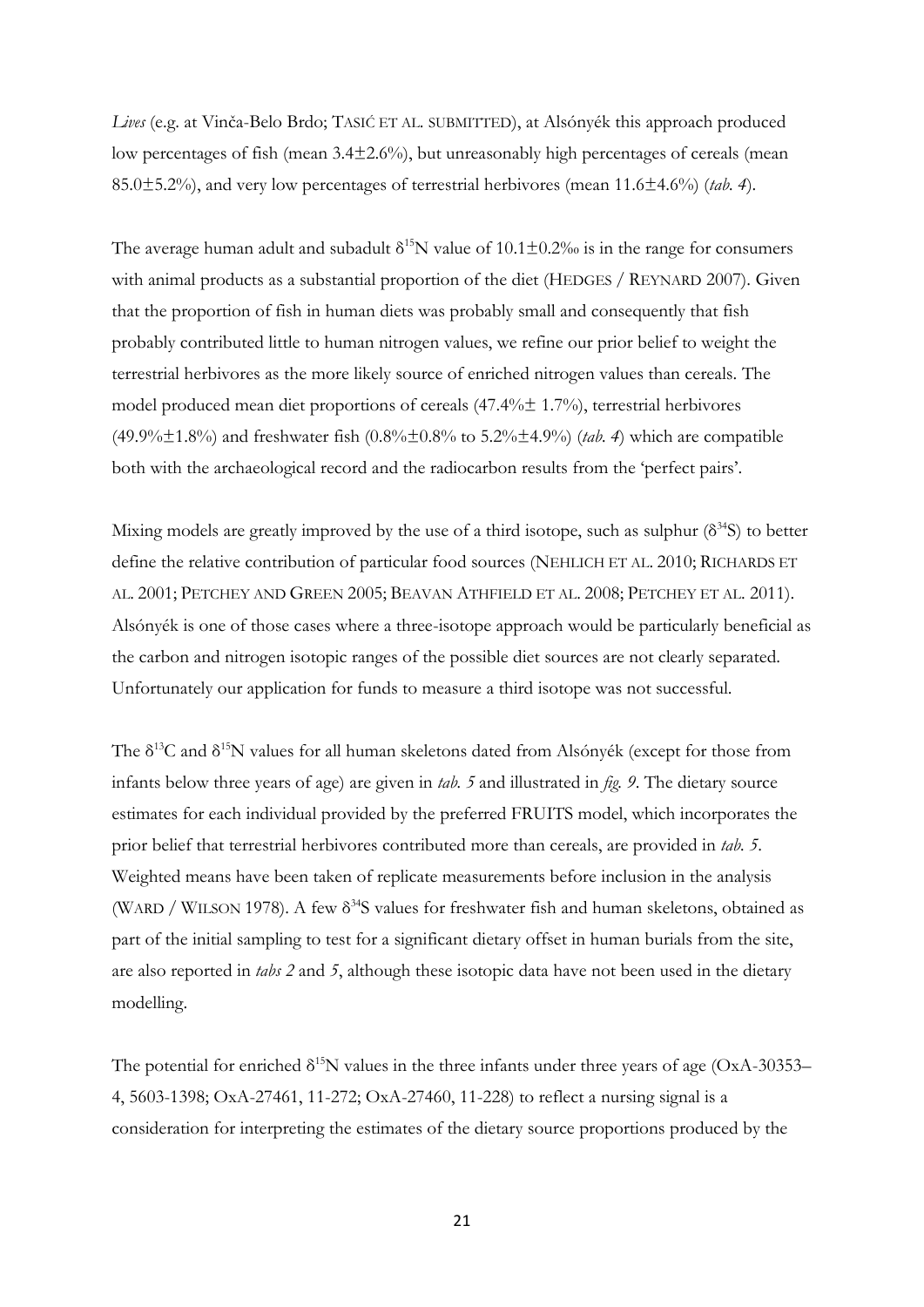FRUITS model for these children (as the enrichment of  $\delta^{15}N$  in the metabolism of breastmilk is not included in the FRUITS models described so far).

We examine the possibility that the enriched  $\delta^{15}N$  in this age group may be a breastfeeding signal. There is an enrichment of  $+2.1\%$  in  $\delta^{15}N$  values of children up to three years old (the breastfeeding/weaning age cohort) in comparison to women in the 20–30-year-old age group (which we have assumed include females in the reproductive age range) (*tab. 6*). Unpaired *t*-test results of this nitrogen enrichment are very statistically significant (P=0.0001). There is no statistical significance in the difference in  $\delta^{13}$ C values between these two groups (P=0.6131). When infants below the age of three are compared to other children, the  $\delta^{13}C$  of the infants is enriched by only  $0.48\%$  in comparison to children in the  $4-10$  years cohort, and enriched by  $0.24\%$  in comparison to children aged 11–15 years. However, there are significant differences in the  $\delta^{15}N$  between these cohorts; infants below the age of three years have enriched  $\delta^{15}N$  values over 4–10-year-olds by 2.06‰ (P=0.0174) and over 11−15-year-olds by 2.6‰ (P=0.0045).

But is this enrichment a breastfeeding signal? We employed a variation of the FRUITS model to examine this question, informed by previous studies. Nursing and weaning-age children present different considerations for diet modelling, as enriched  $\delta^{15}N$  for these subjects would be associated with breastfeeding (JAY ET AL. 2008; FULLER ET AL. 2006) rather than fish or other higher protein foods, and the gradual introduction of solids which were commonly cereal gruels (FILDES 1986).

We then consider the appropriate isotopic offset to use between mother's milk and the isotopic signal in a breastfeeding child. It is difficult to draw conclusions on breastfeeding signals from the enrichment of  $\delta^{15}N$  in the infants in the Lengyel population as the studied sample consists of only two individuals. Fortunately, comparisons of breastfeeding children's isotopic signature to mothers' are examined in a number of studies (FOGEL ET AL. 1989; RICHARDS ET AL. 2002; TSUTAYA / YONEDA 2013), and the variation in this breastfeeding signal/enrichment in  $\delta^{15}N$  is noted to vary between 0.5‰ and 4.4‰ in archaeological populations (WATERS-RIST / KATZENBERG 2010). Bone collagen turnover rates of new-born children are rapid, as infant bone collagen reflects  $\delta^{15}N$  breastfeeding signals at 31 weeks (TSUTAYA / YONEDA 2013). Other studies in archaeological populations indicate that by 18–20 months these breastfeeding signals are waning, which has been interpreted as a weaning signal (FOGEL ET AL. 1989; RICHARDS ET AL. 2002).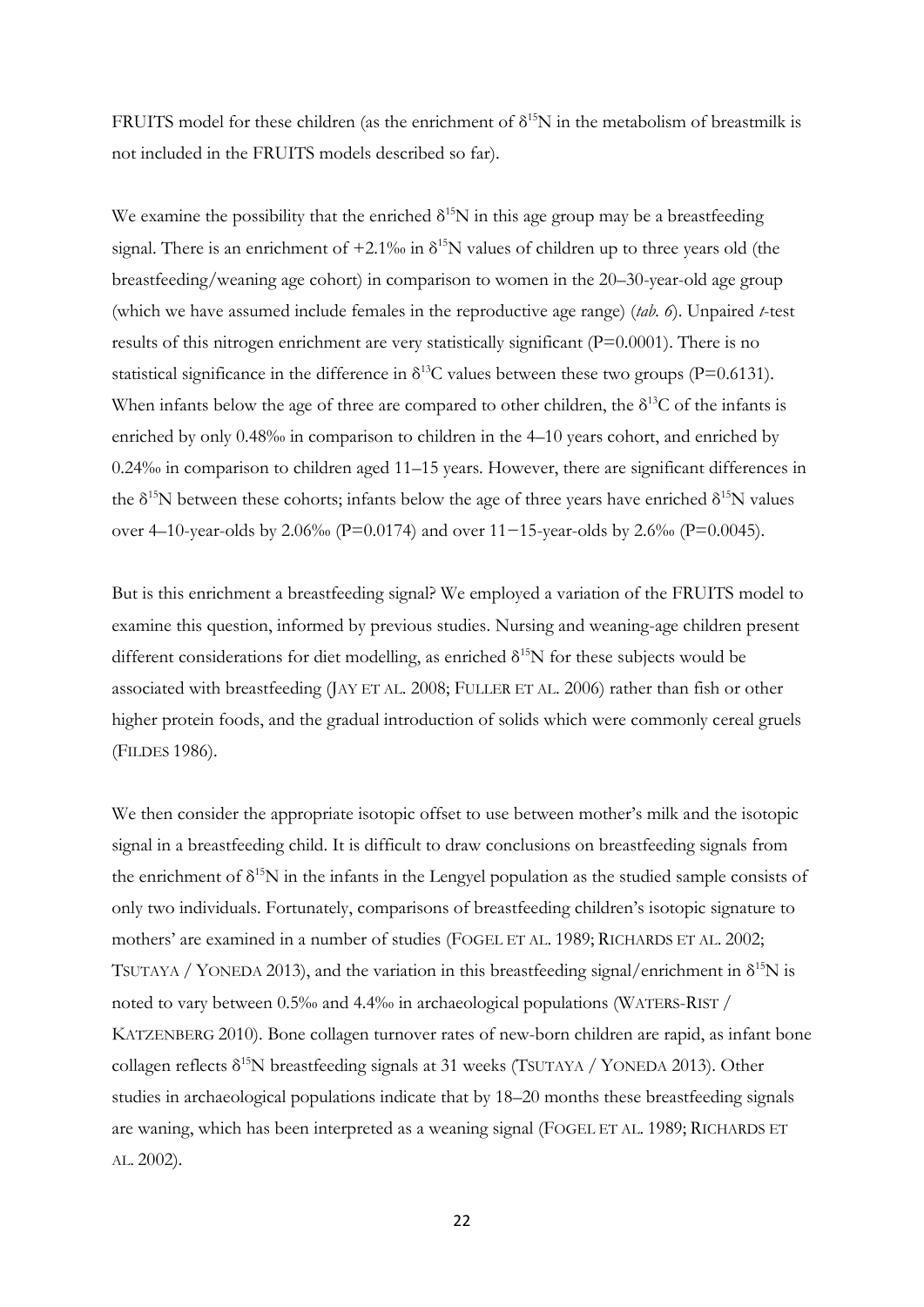Cereal values in the FRUITS infants model used archaeobotanical stable isotope values as for the adults and subadults (as in *tab. 3*). There are no published values estimating the isotopic values of breastmilk, but breastmilk isotopic values would reflect the diet of the nursing mother, as breastmilk is essentially the lactating mother's tissue (SONG 2004, 125). We created an estimated breastmilk isotopic signature for modelling nursing/weaning children from the adult female population of females in the 20–30-year-old cohort in the complete dataset for Alsónyék. The weighted mean isotopic values of 46 females were compared with children under three years, who were likely to be within a breastfeeding or weaning stage. The female group had a weighted mean for  $\delta^{13}$ C of -19.9‰ $\pm$ 0.2‰ and a weighted mean of 9.9‰ $\pm$ 0.3‰ for  $\delta^{15}$ N. These values were used as a proxy for the isotopic values of breastmilk.

Children below the age of three years had a mean  $\delta^{13}$ C value of -19.7‰±0.2‰ and a mean  $\delta^{15}N$ value of 12.0‰±0.3‰. Infants were depleted in  $\delta^{13}C$  by +0.2‰ compared to females, and enriched in  $\delta^{15}N$  by +2.1‰. As we do not have any cases where we have both a mother and child, we set the FRUITS offsets (the consumer's trophic enrichment of the metabolised food) for the infants at 1.0±0.5‰ for  $\delta^{13}C$  and  $3\pm0.5%$  for  $\delta^{15}N$ , following the enrichment factors noted between mothers and nursing infants in other studies (FULLER ET AL. 2006; KATZENBERG ET AL. 1996; WHITE / SCHWARTZ 1994). The results of the FRUITS modelling for the three infants below the age of three are given in *tab. 6*.

We also examine the possibility of dietary offsets in radiocarbon ages on samples of dog bone, using a further FRUITS diet model. The six Lengyel dogs have  $\delta^{13}C$  values which vary by 1.3‰  $(-19.2\%$  to  $-20.5\%$ ) and  $\delta^{15}N$  which vary by 2.4‰ (8.1‰ to 10.5‰). Several assumptions have been made which contrast with the inputs for the models of adult and infant human diets at Alsónyék. These canines were commensals of the human population, and so would have subsisted on human food waste, yet cereals would have probably played a negligible part of dog diets. Therefore, we have used only the terrestrial herbivore and fish baseline isotope values from *tab. 3*. We also assume that the enrichment factors (offsets) for dogs are not similar to humans, based on trophic enrichment estimations of Roth and Hobson (2000) on captive foxes, and the application of these values in the work of Urton and Hobson (2005) on grey wolf diets. These diet-to-consumer enrichment values are  $2.6\pm0.5\%$  for  $\delta^{13}$ C and  $3.4\pm0.5\%$  for  $\delta^{15}$ N. As FRUITS estimates for human diets indicated that fish were not an important part of human diets, we asked FRUITS to weight the protein contribution in favour of the terrestrial herbivore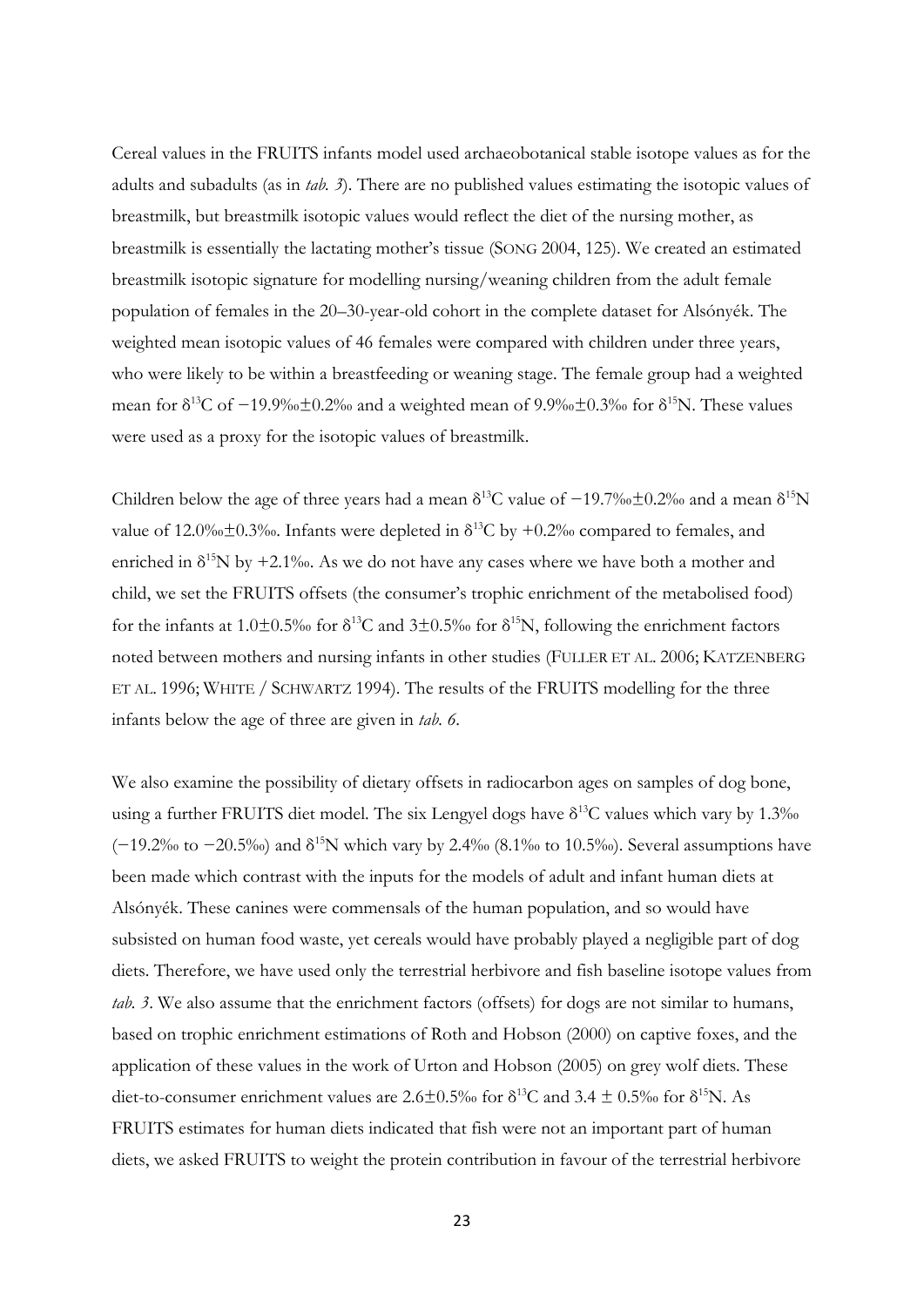diet source, with a prior belief that the  $\delta^{15}N$  signal derives more from terrestrial than freshwater fish. The weight and concentration of the two diet sources were set at 100%, following Fernandes et al. (2014) for unrouted diet models.

The FRUITS modelling suggests that freshwater foods provided a very low proportion of diet amongst adult and sub-adult humans at Alsónyék, generally well under 5% (*tab. 5*), and consequently also in infant diets (*tab. 6*). Freshwater resources may have played a greater part in canine diets (*tab. 7*). FRUITS estimates for Lengyel dogs (*tab. 7*) show that terrestrial herbivores make up  $50\pm23\%$  to  $91\pm9\%$  % of canine diets, with a freshwater fish contribution from a low of 9 $\pm$ 9% to a high of 50 $\pm$ 23%. The percentage of fish appears to be driven by the  $\delta^{15}N$  values, as illustrated in *fig. 10*. Given that negligible fish is estimated in human diets, the high estimates of fish in dogs suggest that fish may have been considered as dog food.

Nonetheless, even small proportions of freshwater foods could impart a slight reservoir age to the dated individuals, so we have constructed chronological models that allow for this possibility. Bonsall et al. (2015) have calculated a freshwater reservoir effect of 540±70 BP for the Danube at the Iron Gates Gorge. So we can use this reservoir, offset from the atmospheric calibration dataset (REIMER ET AL. 2013), and the Mix\_Curves function of OxCal v4.2 (BRONK RAMSEY 2001, amended following JONES / NICHOLLS 2001). For each dated human individual (and dog), a personal calibration curve can be constructed, which incorporates the freshwater reservoir in the proportion suggested by the dietary estimate for freshwater fish provided by the appropriate FRUITS model in that particular individual (*tabs 5* and *7)*. For infants, we have multiplied the proportion of breastmilk in that individual (*tab. 6*) by the proportion of freshwater resources estimated by the adult human FRUITS model for the mean isotopic values for nursing mothers  $(1.87\pm1.84\%)$ . So, for example, OxA-27471 (11-1937) can be calibrated using a calibration curve including a component of 2.7±2.6% freshwater fish (note that the proportion of any curve is constrained to be 0–100%). The remainder of diet sources will be in equilibrium with the contemporary atmosphere and have been calibrated using IntCal13 (REIMER ET AL. 2013).

In no case does the mixed-source calibration based on the FRUITS modelling make a substantive difference to the outputs of the chronological models for Alsónyék presented elsewhere in this volume.

Although the main focus of the stable isotope analyses presented here was as part of the construction of an accurate and precise chronology for the Alsónyék sites, these data are of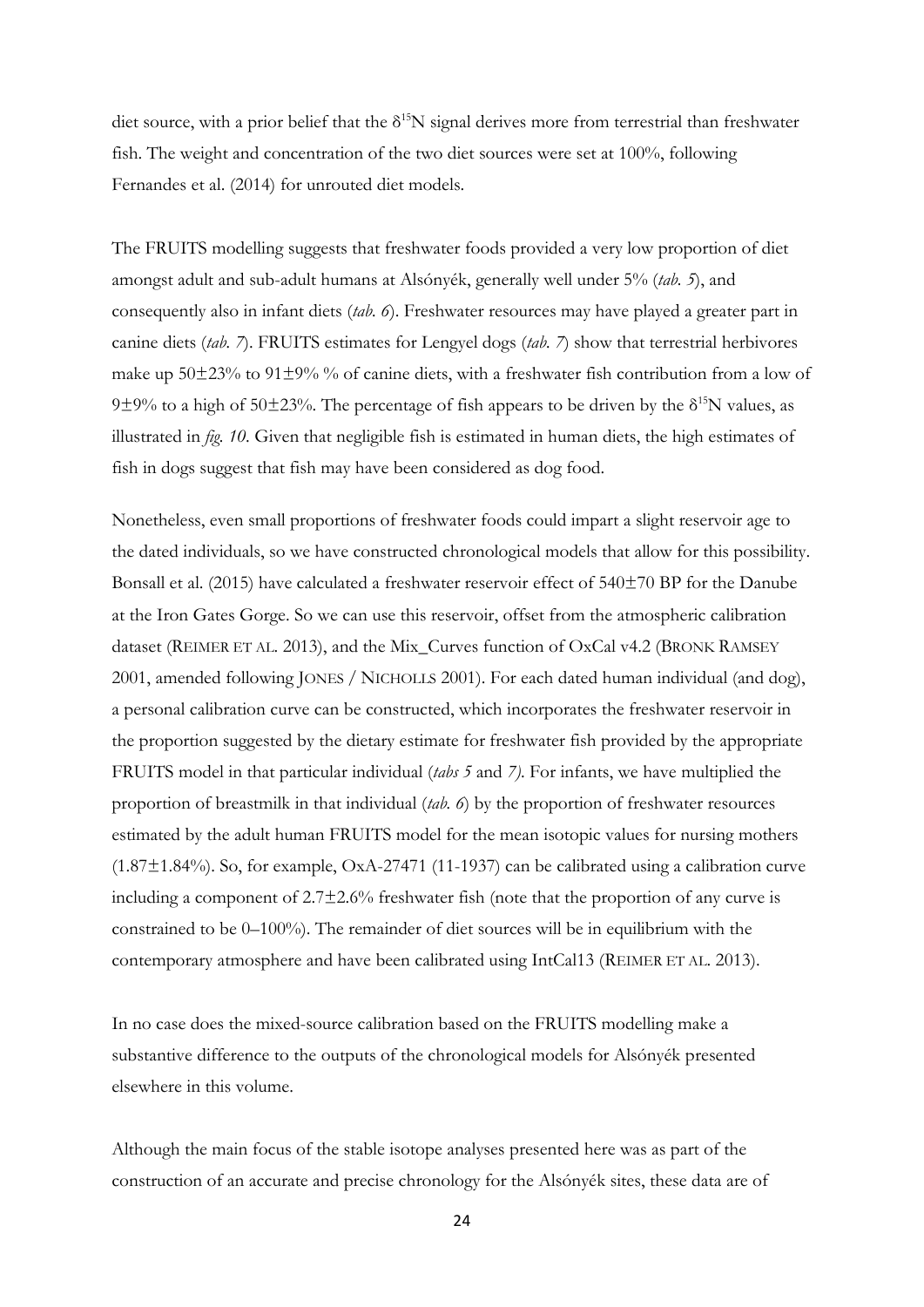importance for their wider contribution to our understanding of the communities who lived in them. We consider two points briefly here.

The Starčevo, LBK, Sopot and Lengyel sites represent a progression in time from the first farmers in Transdanubia to an established agricultural subsistence base. The distribution of the human isotope values through time shows slight shifts in human isotopic values to reflect a dietary change which resulted in small enrichments of <sup>13</sup>C and <sup>15</sup>N over time (*fig. 11*). The enrichment of <sup>15</sup>N over time may be associated with an increase in the amount of animal products (including an increase in the consumption of dairy products; SPANGENBERG ET AL. 2008; EVERSHED ET AL. 2008; SALQUE ET AL. 2013) as well as the manuring practices employed by Neolithic farmers which would increase <sup>15</sup>N values in cereal crops (FRASER ET AL. 2013; BOGAARD ET AL. 2013; BOGAARD 2012; BOGAARD ET AL. 2007).

Other isotopic comparisons enhance our understanding of dietary differences within a population and through time. Statistical comparisons use *t*-tests with a Welch correction for comparisons of normally distributed populations with different standard deviations, and Mann-Whitney tests for non-parametric population comparisons (CONOVER 1980, 225–6). The LBK individuals are represented by just two older adults and two children over five years old and so has too few individuals (n=4) for meaningful statistical comparisons to be made.

The latest, Lengyel site shows enrichment in  $\delta^{13}$ C values over the preceding, Sopot site (+0.65‰, Mann-Whitney two tailed,  $P=0.0004$ ) and the earliest, Starčevo site populations (+0.94‰; (P=0.0001)). Lengyel  $\delta^{15}N$  is also significantly enriched over the earlier Sopot site by +0.75% (Mann-Whitney two tailed,  $P=0.0042$ ), although the  $\delta^{15}N$  enrichment is not quite statistically significant (+0.48‰; *t*-test with a Welch correction, P=0.0534) over the Starčevo site.

The Lengyel site offers the largest dataset (n=153, plus two children aged under three years), allowing us to examine dietary differences between different age cohorts within the Lengyel population. The overall mean  $\delta^{13}C$  value for Lengyel burials is  $-19.8\pm0.6\%$  and, with the exception of a few individuals whose isotopic signature are outliers to this pattern, no age group notably varies from the mean (*fig. 12 (a)*). The overall mean  $\delta^{15}N$  value is 10.2±0.6‰. However, differences in individual isotopic profiles reveal how varied a population's dietary preferences may have been. The variation of minimum and maximum values for a specific isotope within each age group ( $fig. 12$  (a) and (b)) is the greatest in the 31–45-years cohort (4.2‰ variation in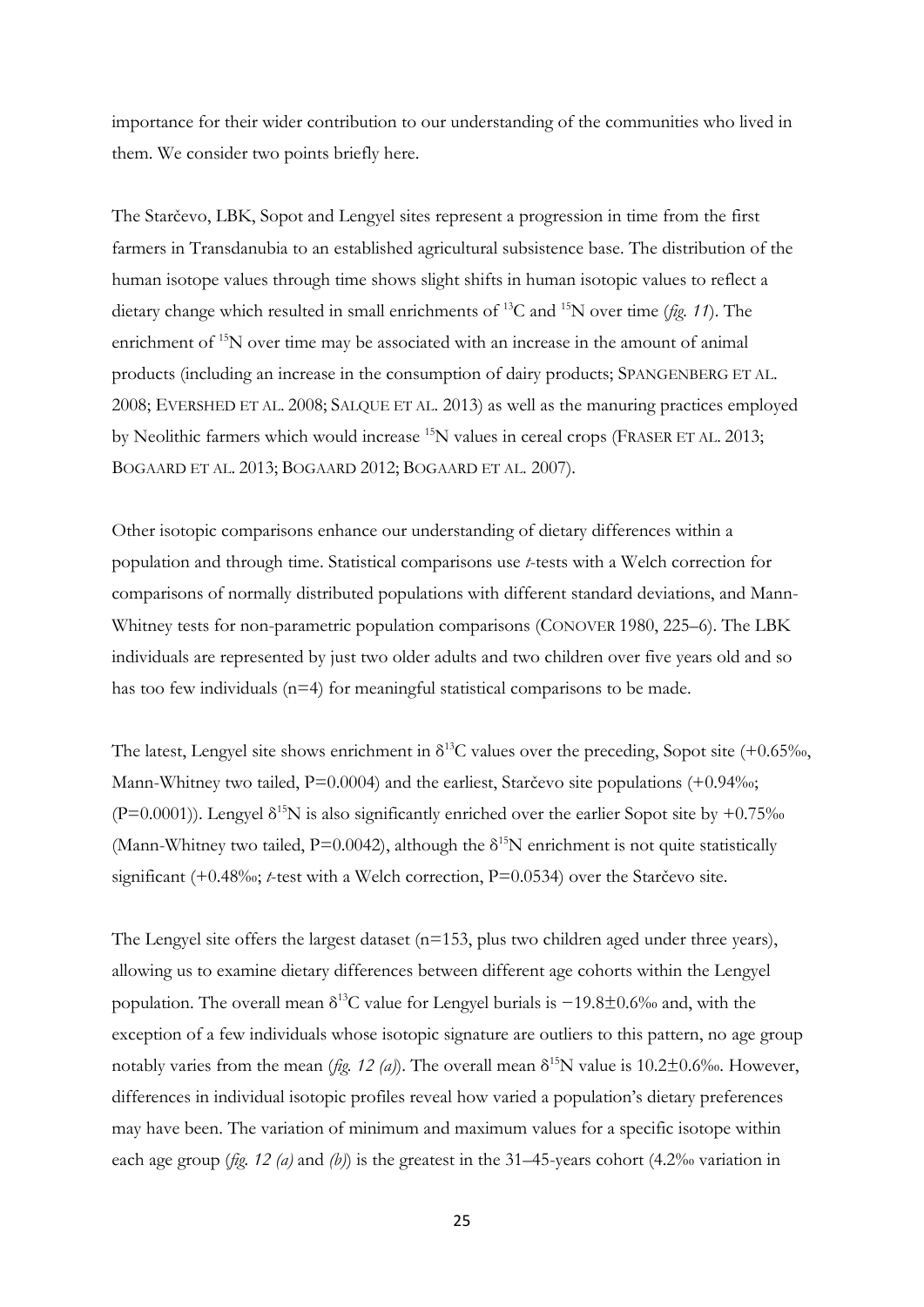$\delta^{13}$ C; 2.6‰ in  $\delta^{15}$ N) and the 45+ cohort (4.6‰ variation in  $\delta^{13}$ C; 1.6‰ in  $\delta^{15}$ N). Differences in the 31–45-years cohort are more likely due to individual dietary preferences, whereas in the 45 year+ population, aging and pathology-influenced isotopic fractionation (REITSEMA 2013) are also possible contributing factors.

## *Cross-checking for laboratory error*

The second major risk identified for the sampling strategies designed for the Alsónyék sites was the complete reliance on a single datable material — bone. Moreover, this is a material which requires complex chemical pretreatment for accurate dating.

Once results have been reported, the coherence of a suite of related radiocarbon dates can be assessed for evidence of clear outliers or misfits, and a series of results on samples from an archaeological sequence (such as stratigraphy) can be compared with the relative chronology provided by that archaeological information. How this is done is described below  $(00)$ .

A third method for ensuring against laboratory error is replication. This is where a sample is split into several parts and dated more than once, either by the same laboratory or by different laboratories. All five radiocarbon laboratories that dated samples from Alsónyék maintain continuous programs of internal quality control, and also take part in international intercomparisons (SCOTT ET AL. 2010a; 2010b). One common method of intra-laboratory quality control is to undertake replicate measurements on a random basis. These replicate measurements are not usually reported, although those produced at the Oxford Radiocarbon Accelerator Unit for the sites on this project are included in *tab. 8*. Further replicate measurements are available on samples that have been dated by two different laboratories (*tab. 8*).

Twenty-five replicate groups are included in *tab. 8*, including one sample that has been dated four times. Twenty-three of these groups are statistically consistent at 95% confidence, with the other two being statistically inconsistent at 95% confidence, but consistent at 99% confidence (WARD / WILSON 1978). This scatter is in line with statistical expectation. The offsets between the pairs of measurements are shown in *fig. 13*. These scatter around zero, suggesting that there is no detectable bias between laboratories.

No fewer than 77 replicate pairs of  $\delta^{13}C$  and  $\delta^{15}N$  measurements are available (*tabs 2* and 5–7). Sixty-nine of the pairs of  $\delta^{13}$ C values are statistically consistent at 95% confidence, with a further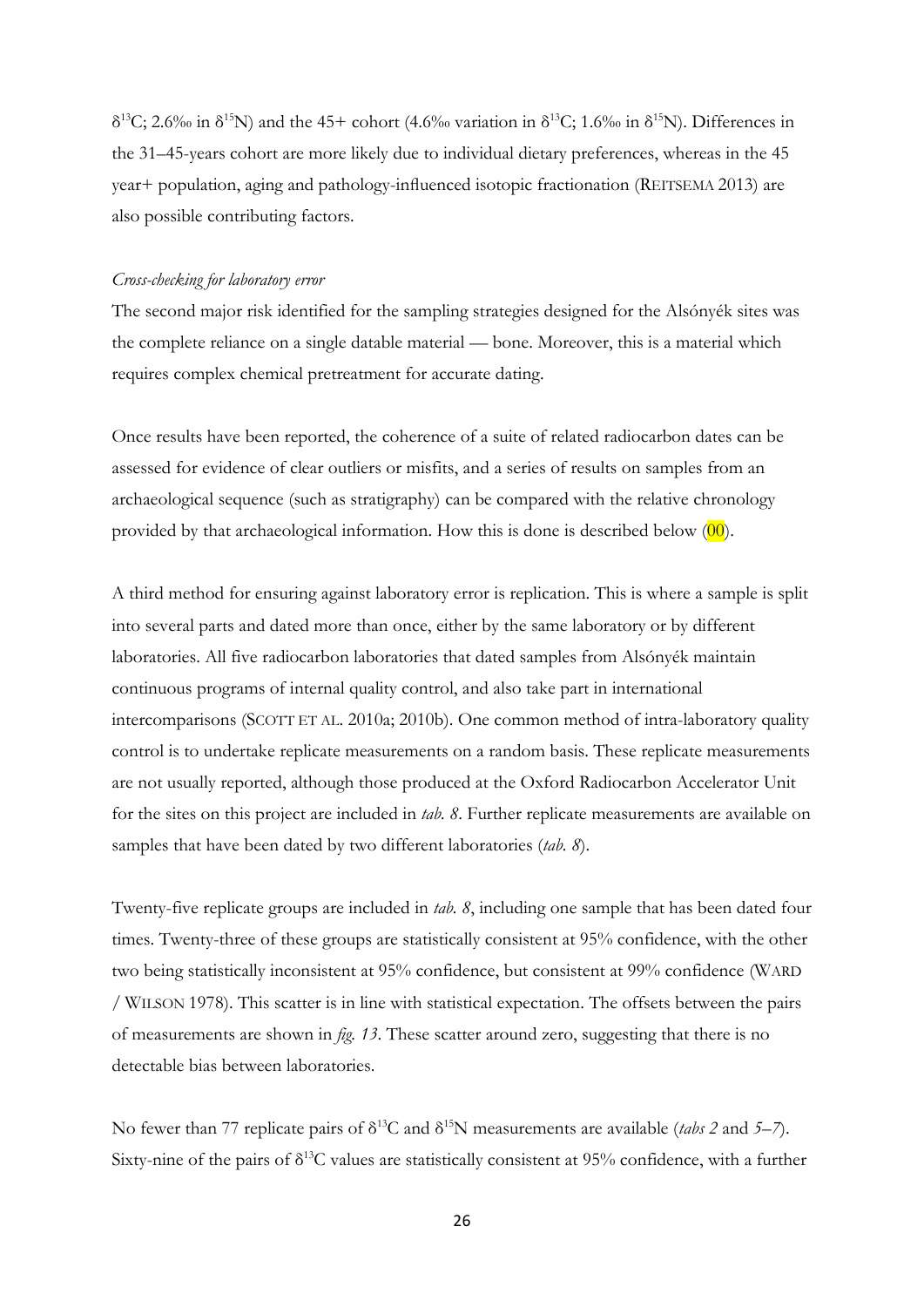five being statistically inconsistent at 95% confidence, but consistent at 99% confidence (WARD / WILSON 1978). This is again in line with statistical expectation, although there are also two clear misfits. (One of the  $\delta^{13}$ C values for 5603/2-464 and one of the  $\delta^{13}$ C values for 5603-2360/8759 are probably erroneous, although it is not possible to determine which one as all values lie within the expected range for the dated material.) The offsets between the pairs of  $\delta^{13}C$ measurements are shown in *fig. 14*. This graph shows that there may be some bias between laboratories in  $\delta^{13}C$ , although this is probably of less than the quoted errors at one standard deviation. Seventy-one of the pairs of  $\delta^{15}N$  values are statistically consistent at 95% confidence, with a further five being statistically inconsistent at 95% confidence, but consistent at 99% confidence (WARD / WILSON 1978). This is again in line with statistical expectation. There is one pair which differs to a greater extent, although one of these values may simply be an extreme outlier. The offsets between the pairs of  $\delta^{15}N$  measurements are shown in *fig.* 15. These scatter around zero, suggesting that there is no detectable bias between laboratories in the measurement of δ<sup>15</sup>N.

This replicate analysis demonstrates the reproducibility of the published radiocarbon and stable isotopic measurements from Alsónyék. As reported below, however, the protocols described in this section identified a technical problem with some of the results in an initial batch of measurements from the Lengyel cemetery reported by the <sup>14</sup>CHRONO Centre, Belfast. This enabled us to withdraw the affected measurements and re-date the samples where appropriate. Perhaps more importantly, the laboratory was able to resolve this issue swiftly.

#### **Sampling in practice at Alsónyék**

Following the results of the pilot series of radiocarbon dates on 'perfect pairs' of human and animal bone samples from the same grave (*tab. 1*), it was apparent that human bone from the Lengyel burials was not subject to wide-scale freshwater reservoir effects. Free of this complication, sampling began in earnest with the submission of first sets of samples from the Lengyel and Sopot burials in the autumn of 2012.

Approximately 20 graves from each of the three excavation areas of the Lengyel site were submitted for dating to investigate questions relating to the overall use of the site and the potential for its growth and spatial development over time. Most samples came from skeletons buried with grave assemblages which were likely to fit into the site seriation of Lengyel ceramics that was under construction at this time. In addition to these a selection of graves were sampled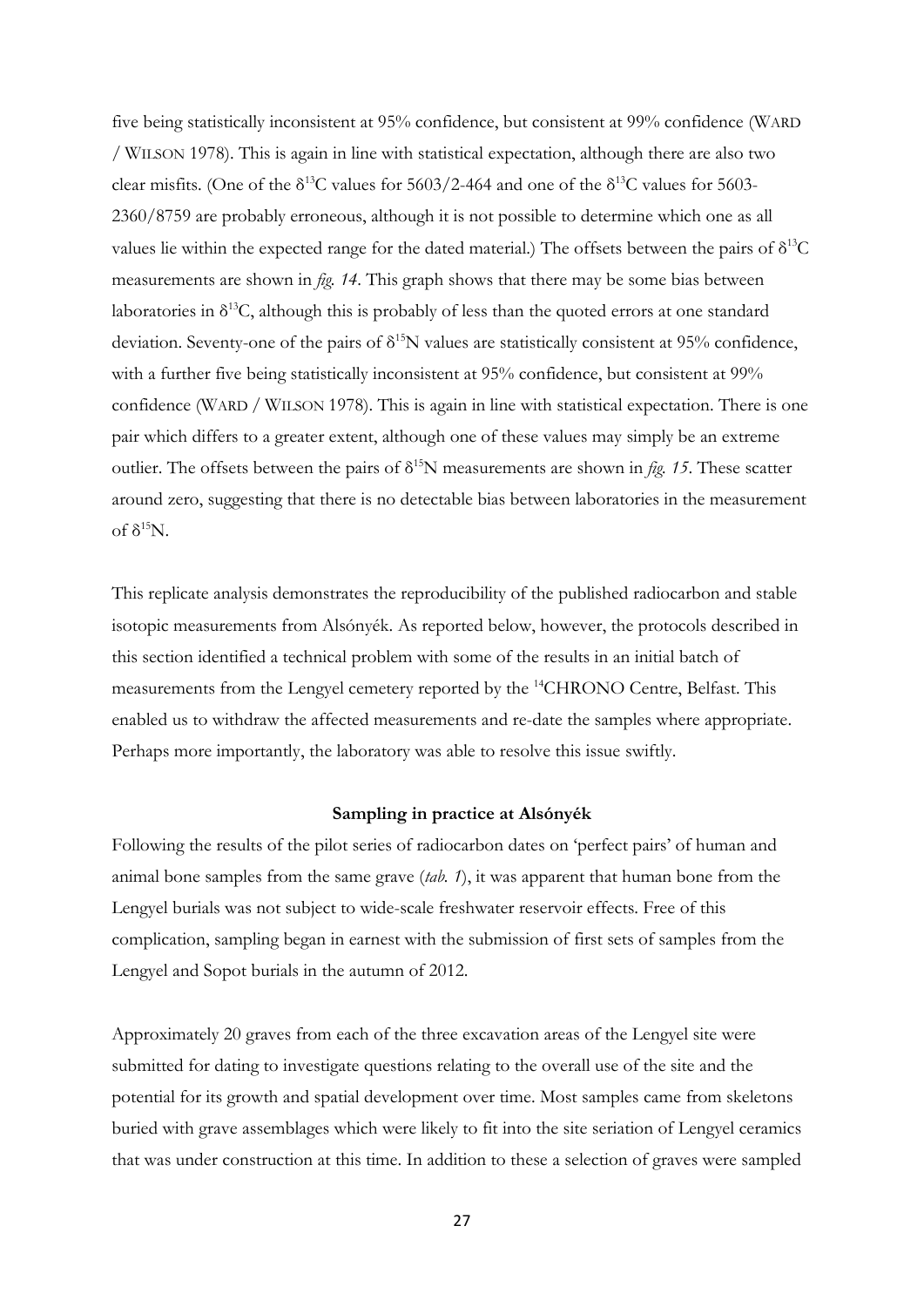where the skeletal remains showed signs of pathology, or the burial rite was outside of the norm. The initial sample selection was informed not only by the overall spread of the graves across the site, which we attempted to keep relatively even, but also by the preliminary analysis that had been made on the grave goods in advance of more detailed seriation work, to ensure that we were incorporating graves covering the suspected chronological range. In the end, 95 samples were submitted as part of the initial sampling rounds, with all but 17 providing results (5603=23; 11=28; 10B=27).

Eight samples were also submitted for dating from the Sopot burial ground in the autumn of 2012. These samples were from the ditch that was cut by the graves dated by MAMS-14813 and MAMS-14815 (*figs 5* and *8*), the 'perfect pair' from grave 5603/2-475 (*fig. 6*), and an intercutting sequence of three burials, 5603/2-476, which cut 5603/2-464, which cut 5603/2-475.

No replicate samples were included in this round of sample submission. Partly this was so that replicates could be chosen later in the programme where they could be targeted on deposits where additional precision would be welcome (thus refining the site chronology, in addition to their quality assurance role), but mostly this was because we expected a site seriation of the ceramics to be available by the time the results were reported which would provide a relative sequence for many of the burials that could be used to cross-check the radiocarbon dates.

The results from this round of sample submission were reported in the spring of 2013, and preliminary modelling was undertaken. This modelling raised concerns about the comparability of the results reported by the Belfast and Oxford laboratories, with a proportion of the results on bone from Belfast appearing to be offset towards slightly more recent ages, although no offset was apparent in the laboratory bone standards (VIRI samples; SCOTT ET AL. 2010a; 2010b). The initial results from the three intercutting graves from the Sopot burial ground were incompatible with the recorded stratigraphy, with a Belfast result from the stratigraphically earliest burial (5603/2-476) being several hundred years later than the results (from Oxford and Belfast respectively) from the two overlying burials. The result from 5603/2-464 was, however, much earlier than was expected on archaeological grounds.

The second series of samples, submitted for dating in the summer of 2013, included a series of nine replicate samples intended to investigate this suspected issue.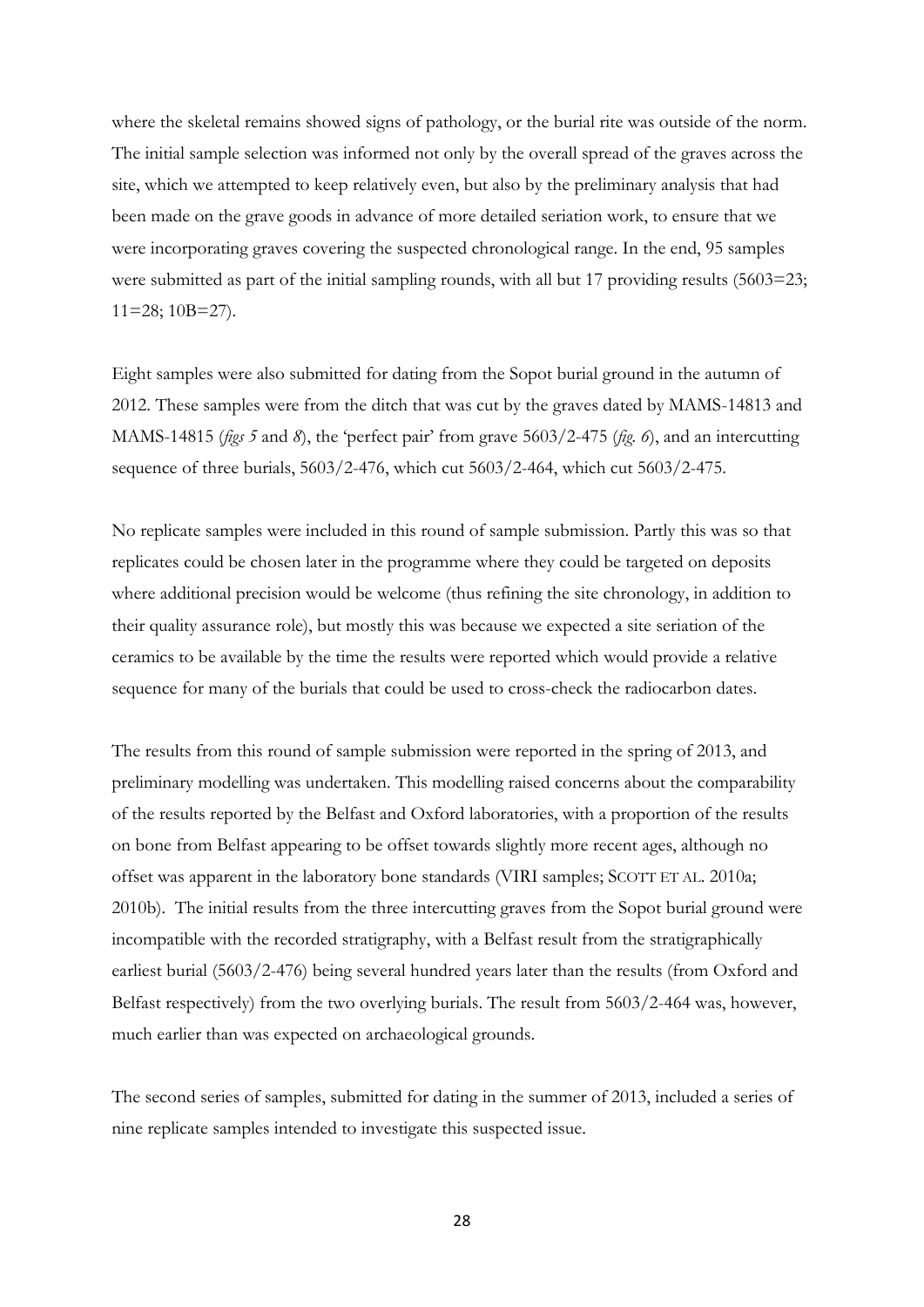The initial modelling suggested that Lengyel burial in subsite 10B at Alsónyék probably covered only part of the suspected currency of Lengyel pottery in Transdanubia (although there might be sporadic later graves), but that burial in subsite 11 probably covered a greater time span, and that burial in subsite 5603 went on for longest of all. It seemed that particular grave groups might have been used for relatively restricted periods within the use of each area of the site. Consequently, the second set of samples for the Lengyel site focused more intently on specific grave groups to answer or clarify questions relating to the timing or temporality of each group or a specific artefact type. Potentially later graves, those that contained copper artefacts, especially heavy arm rings and multi-row necklaces, were also targeted. A satistifactory site-based seriation of the ceramics in Lengyel graves had still not been produced, although it had been extended by inclusion of a sample of graves from subsite 11. The longer timespan suggested by the preliminary modelling of subsites 11 and 5603, however, suggested that sufficient variation was likely to exist for this to be possible. A new typology and seriation of stone axe types were also under construction (ZALAI-GAÁL ET AL. 2014a), and some additional samples came from graves containing diagnostic stone axe-heads. A total of 37 further samples were submitted in the second round, all to the Oxford Radiocarbon Accelerator Unit.

The first samples were also submitted from the Starčevo and LBK sites in the summer of 2013. On the Starčevo site the samples came from settlement features containing diagnostic assemblages of the identified ceramic style groups, as far as possible from features which were cut by burials that had already been dated as part of the aDNA project. The samples from the LBK settlement derived from the long pits of houses that were laid out in a row-like arrangement, or from long pits from houses adjacent to these, and from burials that cut the sampled long pits. In both cases, the minimum number of samples was submitted that would produce the desired precision (as determined by the simulation models), given the expected date ranges of these sites. Samples were submitted to the Oxford Radiocarbon Accelerator Unit and the Scottish Universities Environmental Research Centre.

The replicate measurements were reported in the autumn of 2013, with the results reported by Belfast being more than 3σ younger than those from Oxford on slightly more than half the samples. Since it was not possible to know which of the Belfast ages were anomalously recent, regretfully, we decided that all the results reported by the laboratory in the spring of 2013 should be withdrawn. Further replicate material was, however, submitted to aid in the resolution of the technical problem.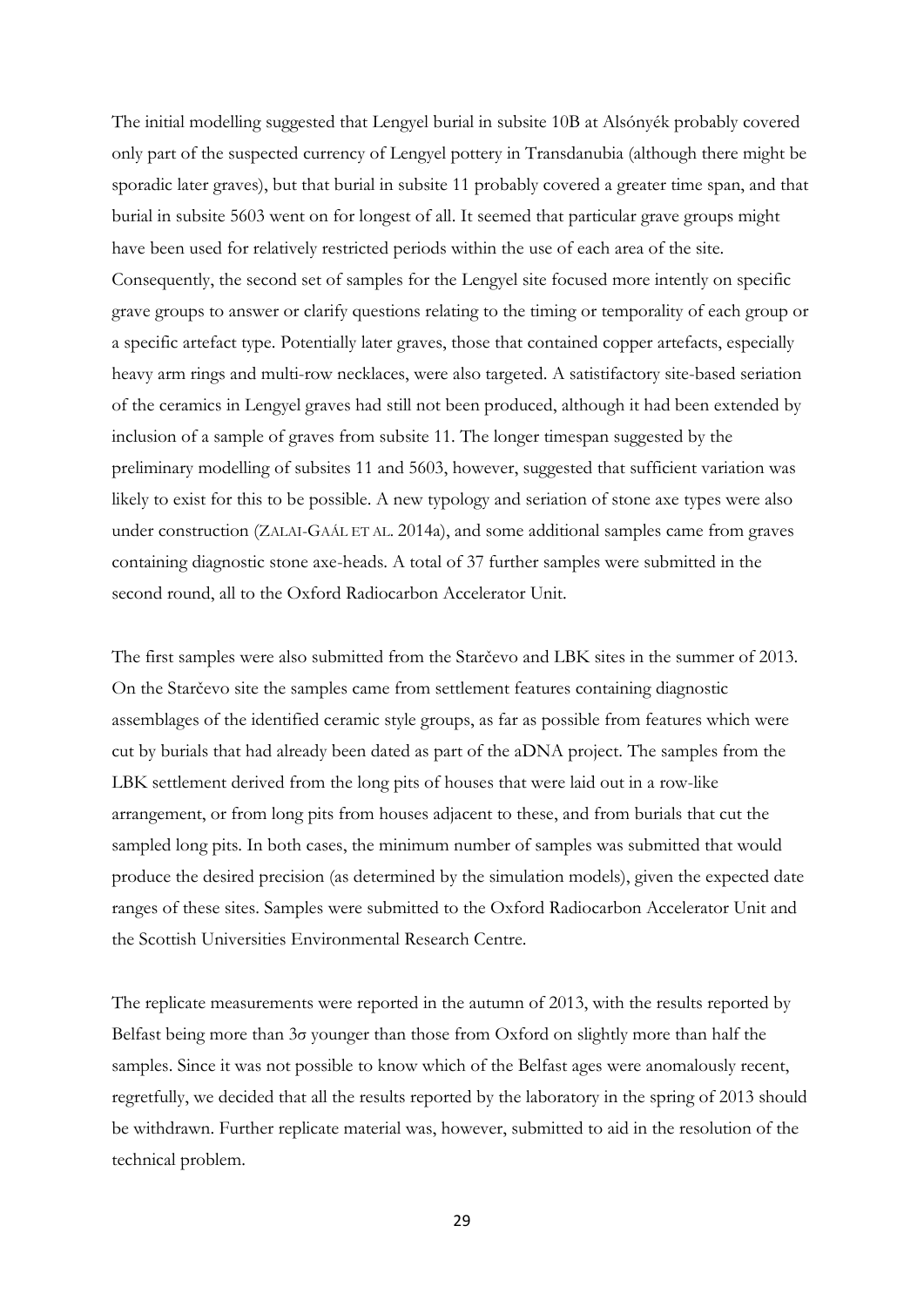Unfortunately, by the spring of 2014, it had become clear that this issue persisted. The second stage of interim modelling, undertaken using the results reported by Oxford in the spring and autumn of 2013, made it clear that the majority of burial had occurred in a concentrated span of little more than a century. This explained why there was insufficient variation in the ceramics in the grave-assemblages from subsites 10B and 11 for a viable site-based seriation. The spatial extent of this seriation, and the radiocarbon dating programme associated with it, was consequently extended to cover Transdanubia and areas further north, and will be reported elsewhere (see ZALAI-GAÁL ET AL. 2014b). Given the short duration of the burial activity, which meant that further samples would do little to refine our understanding of the chronology of the site, the third set of samples for the Lengyel cemetery was confined to repeat of a sub-set of the sample originally dated at Belfast by another laboratory. A total of 31 samples were submitted to the Scottish Universities Environmental Research Centre.

The sampling of the Lengyel settlement at Alsónyék was also undertaken in the spring of 2014, in an attempt to discern whether there was any chronological difference in the use of the three areas for settlement or burial activity. Articulating and articulated animal bone samples were selected from pits that were spread across the site, had close associations with individual houses and had stratigraphic relationships with other pits or human burials. A total of 77 samples were dated at the Scottish Universities Environmental Research Centre and the Curt-Engelhorn-Zentrum Archäometrie, Mannheim (including eight replicate samples).

By the autumn of 2014, the technical issue at the <sup>14</sup>CHRONO Centre in Belfast had been resolved. A slightly revised protocol for bone pretreatment was adopted (for samples UBA-24991 and above; REIMER ET AL. 2015), and four statistically consistent results on samples that had already been dated at Oxford were reported (*tab. 8*; *fig. 13*).

The final round of sampling was undertaken in the winter of 2014. Small numbers of additional samples were submitted from the Starčevo and LBK sites, largely to replace samples that had failed. These samples were sent to the Scottish Universities Environmental Research Centre and the Poznań Radiocarbon Laboratory.

Final modelling was undertaken over the spring and summer of 2015.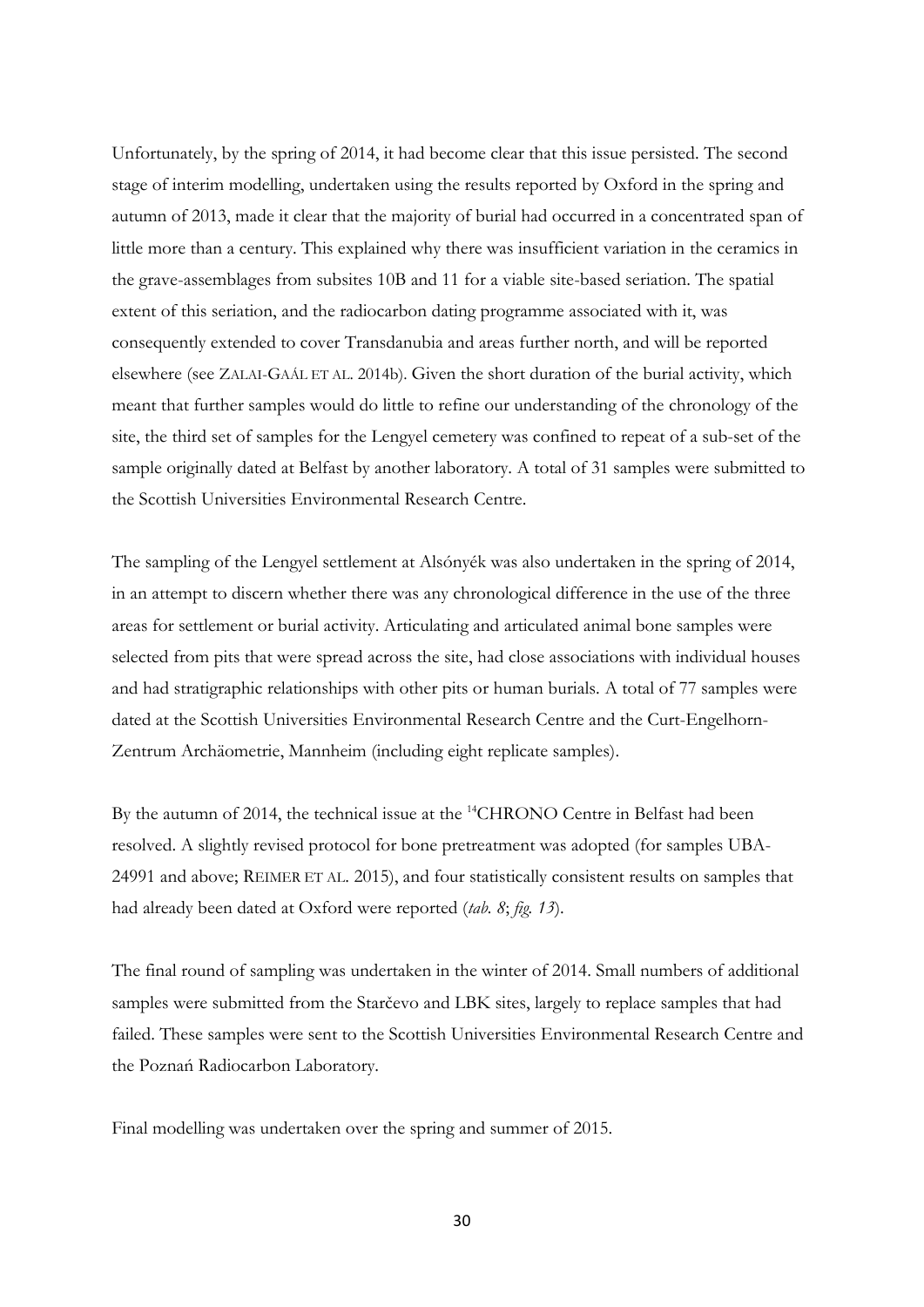This narrative is important because it explains how the iterative approach to sampling, radiocarbon dating and modelling shown in *fig. 3* worked in practice. It explains how the radiocarbon dates for each site were assembled.

The sample for the Lengyel cemetery is not ideal, as the selection of samples in the summer of 2013 was based on a preliminary model which gave an exaggerated idea of the duration of the cemetery because it contained a proportion of dates that were subsequently withdrawn. If the short duration of burial, particularly in subsite 10B, had been apparent at this time, the concentrated sampling of particular grave groups in an attempt to untangle their chronological relationships would not have been undertaken. As it is, the sample of radiocarbon dates from these grave groups is out of proportion with the overall span of the cemetery. This has affected the approach taken to modelling the chronology of this cemetery (OSZTÁS ET AL. this volume  $(b), 00$ .

The sample for the LBK settlement is also not ideal, but this is because samples suitable for radiocarbon dating were surprisingly scarce and the preservation of collagen in the bones that were submitted for dating was surprisingly poor.

#### **Radiocarbon dating**

All samples were of animal or human bones and were prepared using gelatinisation and ultrafiltration (BROWN ET AL. 1988; BROCK ET AL. 2010). Samples were then combusted, graphitised and dated by Accelerator Mass Spectrometry (AMS). Methods differ slightly according to the preferences and available equipment in different laboratories.

The 128 samples dated at the Oxford Radiocarbon Accelerator Unit (OxA-) were gelatinised and ultra-filtered as described by Brock et al. (2010), combusted and graphitised (DEE / BRONK RAMSEY 2000), and dated by AMS (BRONK RAMSEY ET AL. 2004b). The 99 samples dated at the Scottish Universities Environmental Research Centre (SUERC-) were similarly gelatinised and ultra-filtered as described by Brock et al. (2010), combusted to carbon dioxide (VANDEPUTTE ET AL. 1996), graphitised (SLOTA ET AL. 1987), and dated by AMS (FREEMAN ET AL. 2010). The 56 samples dated at the Curt-Engelhorn-Zentrum Archäometrie, Mannheim (MAMS-) were prepared by gelatinisation and ultra-filtration (BROWN ET AL. 1988), combusted in an elemental analyser, graphitised and dated by AMS (KROMER ET AL. 2013). The nine samples dated by the Poznań Radiocarbon Laboratory (POZ-) were gelatinised and ultra-filtered (BROWN ET AL.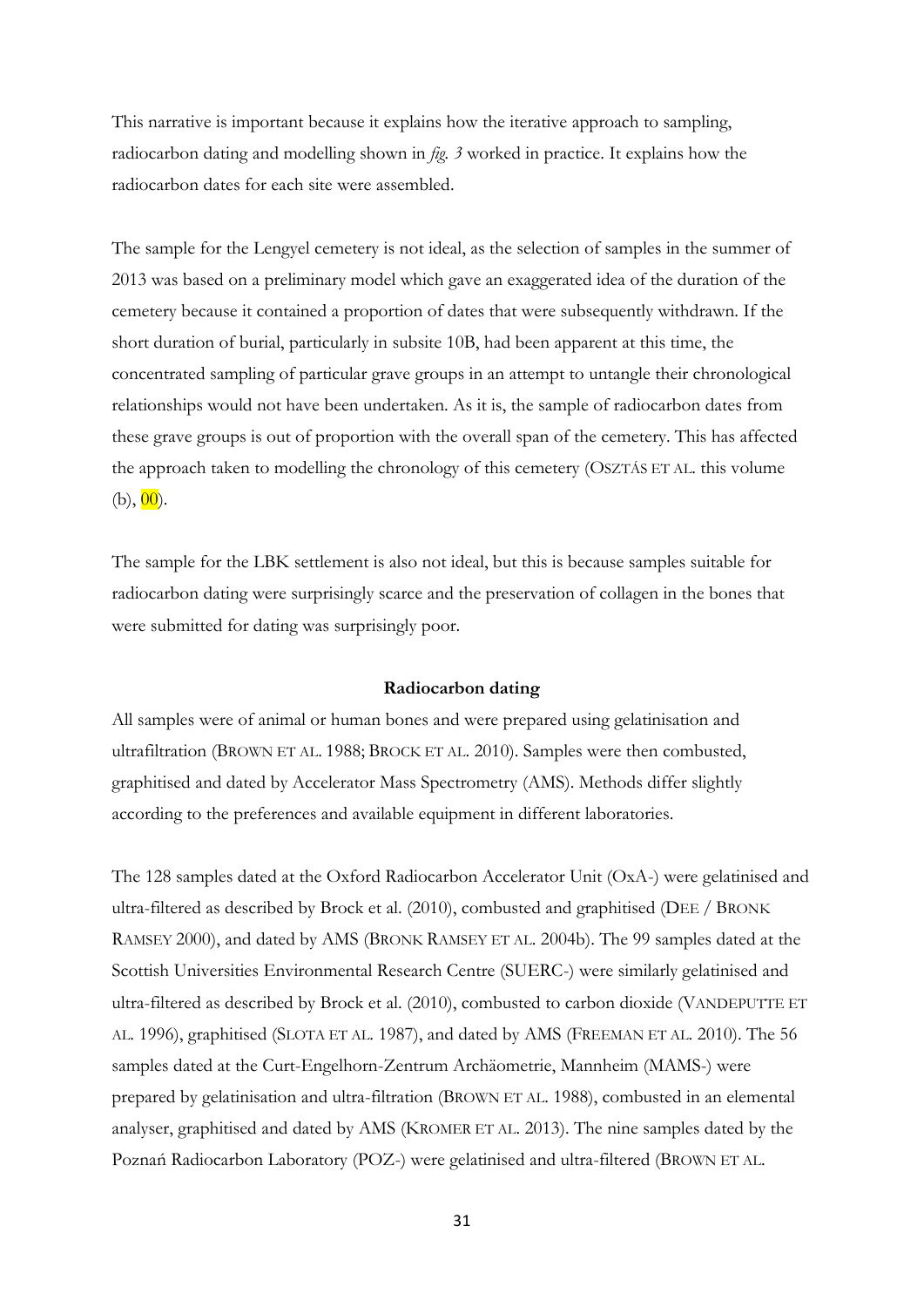1988), combusted and graphitised (CZERNIK / GOSLAR 2001), and dated by AMS (GOSLAR ET AL. 2004). The four results reported from the <sup>14</sup>CHRONO Centre, Belfast (UBA-) underwent the revised bone pretreatment protocol adopted in Belfast (for samples UBA-24991 and above), were graphitised using zinc reduction (SLOTA ET AL. 1987) and dated by AMS (REIMER ET AL. 2015).

The  $\delta^{13}$ C and  $\delta^{15}$ N measurements reported for these samples were obtained by Isotope Ratio Mass Spectrometry (IRMS) on the gelatin extracted for dating. At Oxford  $\delta^{13}C$  and  $\delta^{15}N$  were measured by a mass spectrometer attached directly to the CN analyser used to combust the samples to carbon dioxide. At SUERC  $\delta^{13}$ C and  $\delta^{15}$ N samples were prepared and analysed as described by Sayle et al. (2014). Sub-samples of the dated gelatin prepared at MAMS- were analysed for  $\delta^{13}C$  and  $\delta^{15}N$  at the Isotrace facility, University of Otago Chemistry Department, using methods outlined by Beavan Athfield et al. (2008, 3). Sub-samples of the dated gelatin prepared at Poznań were analysed for  $\delta^{13}C$  and  $\delta^{15}N$  at the Institute of Geological Sciences, Polish Academy of Sciences, Warsaw. Samples were wrapped in tin foil, combusted at 1020°C, and their stable isotopic composition determined using a Thermo Flash EA 1112HT elemental analyser connected to a Thermo Delta V Advantage Stable Isotope Ratio Mass Spectrometer. Sub-samples of collagen prepared at Belfast were sealed in tin foil capsules and analysed using a Thermo Delta V Advantage Stable Isotope Ratio Mass Spectrometer with Flash EA. Additional stable isotopic measurements reported from the Bioarchaeology Workgroup Mainz were obtained as described by Knipper et al. (2013).

#### **Model construction and calculation**

After each set of results is returned, chronological models are constructed to provide an indication of how the data so far gathered achieve the objectives of the dating programme. In theory, this is a simple process — the archaeological prior information identified during the sampling process is combined with the radiocarbon dates reported from the samples that have been selected and dated in relation to that prior information (*figs 2–3*). In practice, it is rarely simply a matter of replacing the simulated ages input into the simulation models during the sample selection process with actual radiocarbon ages. Almost always elements of the model will conflict with one another, and thus Wylie's (2002, 162–3) 'dynamic judgements and revisions' are required to resolve the disparate strands of evidence.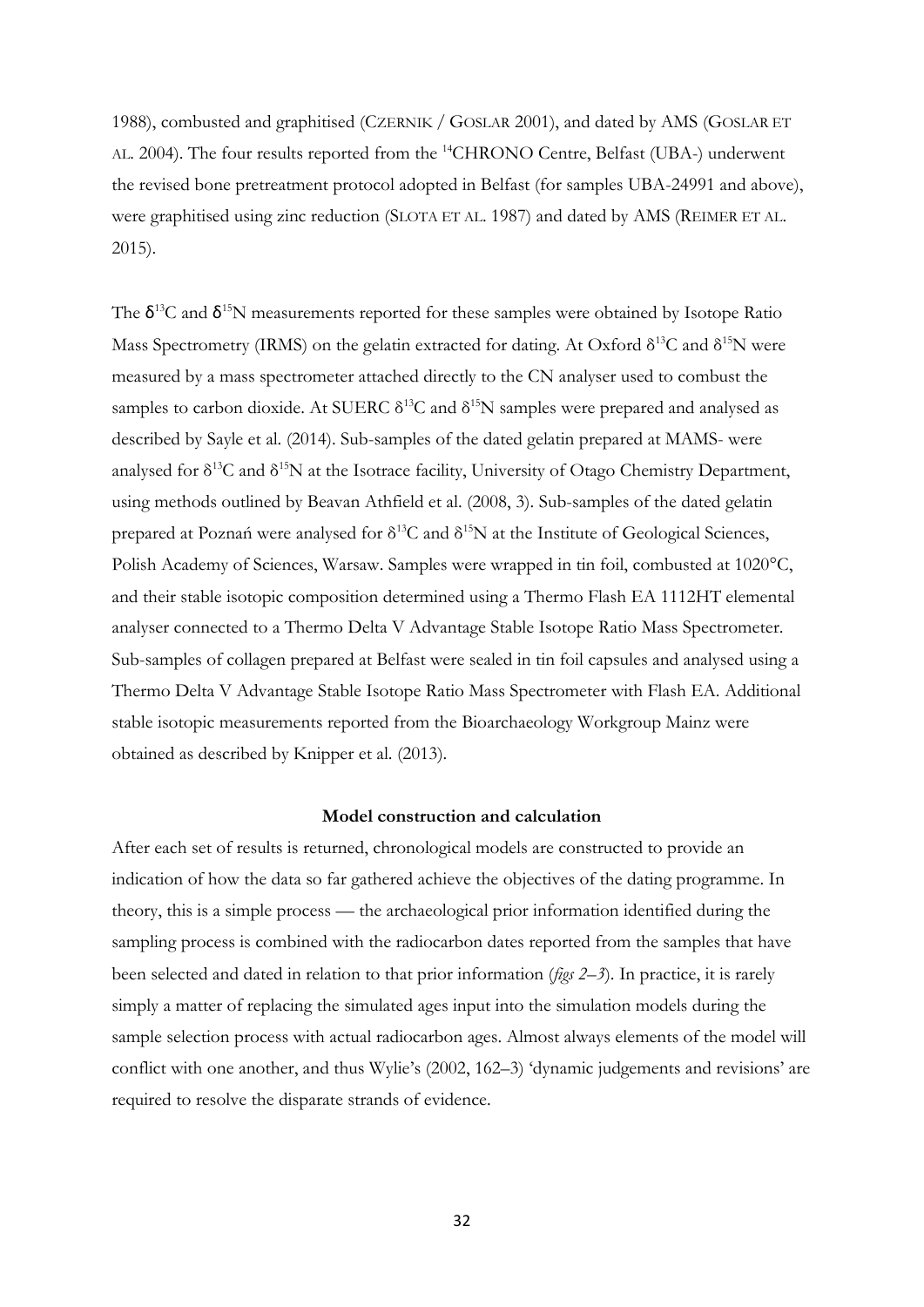In principle, once the model has been defined, the posterior beliefs can be calculated using Bayes' theorem (*fig. 2*). In practice, however, almost all chronological models have so many independent parameters that the number of possible outcomes to consider at a useful resolution makes such a calculation impractical. For this reason, Markov Chain Monte Carlo (MCMC) methods are used to provide a possible solution set of all of the parameters of the model.

MCMC methods simulate a stochastic process in which future states are independent of past states given the present state. This means that each iteration of the algorithm is random and retains no memory of where it has been. It allows us to infer quantities of interest of a distribution from simulated draws from that distribution, although very large numbers of draws are required to generate a representative solution (see BRONK RAMSEY 2009a, 353). The Monte Carlo sampling process allows OxCal to 'sample' the prior probability distributions (i.e. usually calibrated radiocarbon dates), and then attempt to reconcile these distributions with the prior beliefs included in the model, by repeatedly sampling each distribution to build up a set of solutions consistent with the model structure. The probability of a particular solution appearing in the MCMC analysis should be directly proportional to its probability as defined by the posterior probability density. In OxCal v4.2, this is done using the Metropolis-Hastings algorithm (GILKS ET AL. 1996).

In most cases a representative solution can be generated by this method, although, because a sampler is employed, each solution will be very slightly different. In practice, this means that every run of a model produces slightly different results, and so Highest Posterior Density intervals can vary by 5 years, when rounded outwards to the nearest five years, simply based on the solution of the model.

The MCMC algorithm should eventually give representative posterior distributions. If there are too few iterations in the analysis, the resulting probability distributions will usually be noisy and will vary from run to run. The degree to which a truly representative solution set has been generated is called 'convergence'. The verification of convergence in models which employ MCMC sampling is not straightforward and a number of diagnostic tools have been proposed (COWLES / CARLIN 1996). That employed in OxCal is described by Bronk Ramsey (1995, 429).

The convergence integral used in OxCal has a critical value of 95%, and models which fail to pass this threshold may be unstable and their outputs should be regarded with the utmost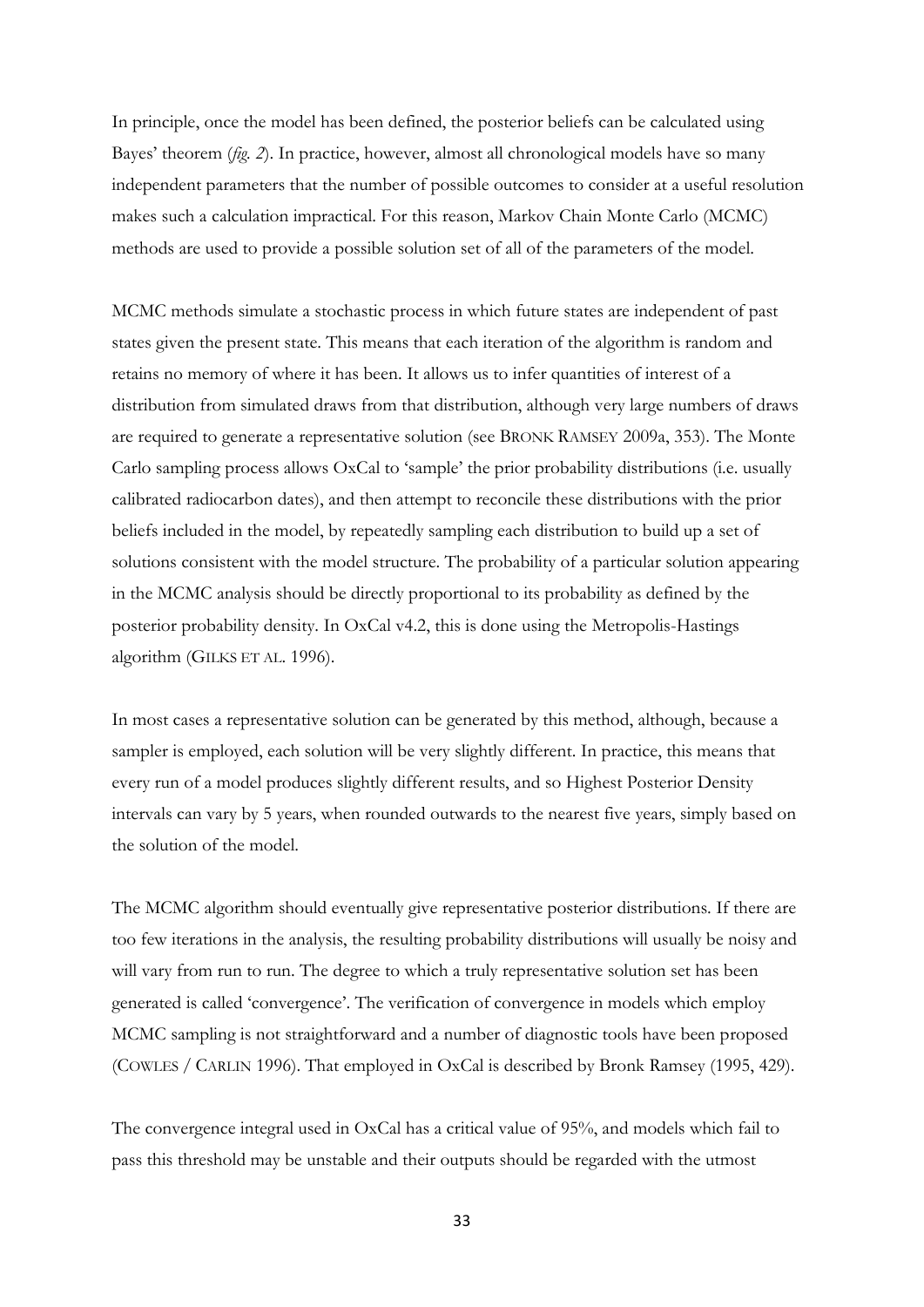caution (BRONK RAMSEY 1998, 469). The program attempts to produce stable models by increasing the number of passes the MCMC sampler calculates each time the convergence value falls below 95%. In an attempt to ensure stable outcomes, in this project all models described in this volume have been calculated using a minimum of 20 million passes (and at a resolution of one year).

#### **Model validation**

Stability of the model outputs is not the only criterion which models must satisfy to be believable. We also need to consider whether the two components input into the model, the 'prior beliefs' and the 'standardised likelihoods', are compatible.

At present the validation of Bayesian models is an inexact science, although several statistical approaches have been developed which can assist in the identification of incorrect models and incompatible prior beliefs and standardised likelihoods. Statistics alone cannot be relied upon to identify all the incorrect components of a model, and archaeological critique of the character and context of the dated material and scientific understanding of the complexities of radiocarbon dating are key elements in model validation. At Alsónyék, we have employed two alternative statistical approaches for assessing the compatibility of the components of a model, both provided with OxCal v4.2.

The first method utilises diagnostic statistics provided with OxCal v4.2 called agreement indices (BRONK RAMSEY 1995, 429; 2009a, 356–7) to aid in the validation of models. These are not derived from a formal statistical approach and have the disadvantage that there is no theoretically defined cut-off applicable in all cases, but they do have the advantage that the model itself is not affected by the calculations. They are also easy to calculate and have proved useful and robust in practice for a wide range of case studies (e.g. BAYLISS / WHITTLE 2007).

The individual index of agreement (A: BRONK RAMSEY 1995, 429) provides a measure of how well the posterior distribution (i.e. that incorporating the prior information and shown in black in *fig. 4*) agrees with the prior distribution (i.e. the calibrated date, or standardised likelihood, shown in outline in *fig. 4*); if the posterior distribution is situated in a high-probability region of the prior distribution, the index of agreement is high, and if it falls in a low-probability region, it is low. Most individual indices of agreement in a model should be above 60 (a threshold value obtained by simulation). Usually those that fall below this level are statistical outliers, although a very low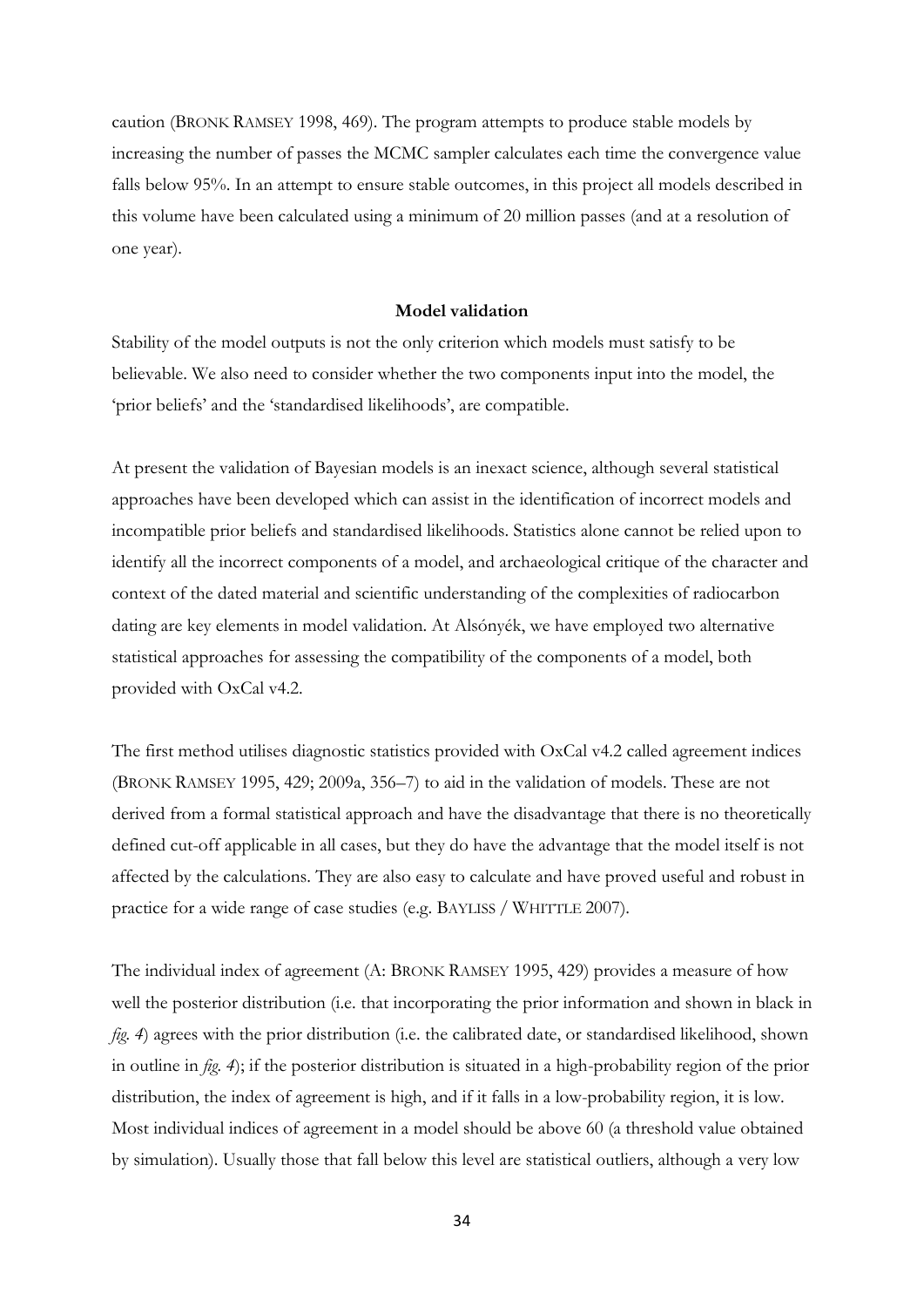index of agreement may suggest that a particular component of the model is wrong and needs further examination.

An overall index of agreement is then calculated for the model from the individual agreement indices, providing a measure of the consistency between the prior information and the scientific dates (Amodel: BRONK RAMSEY 2009a, 357). Again, the model index of agreement generally has a threshold value of 60, and models which produce values lower than this should be subject to critical re-examination. This statistic is shown in the bottom left-hand corner of the technical graphs (e.g. [Amodel: 95]; *fig. 4*). It should be noted that indices of agreement provide an indication of whether the components of a model are compatible; they do not provide a quantitative measure of their plausibility. So, for example, a model with an overall index of agreement of Amodel: 120 is no more plausible than one with Amodel: 80 (although both are more plausible than one with Amodel: 50).

Having identified problems with particular dates, or with particular components of a model, these need to be resolved. Sometimes this may involve a reassessment of elements of the prior archaeological information included in the model. For example, the radiocarbon dates from graves 5603/2-475 and 5603/2-464 in the Sopot site were incompatible with the recorded stratigraphy, which led to a reassessment of the archive and subsequently a revision to the relative sequence of these burials (OROSS ET AL. this volume  $(c)$ ,  $\overline{00}$ ).

In other cases, single dates need to be reinterpreted individually and handled appropriately. The best way of dealing with such dates depends on our assessment of why they are problematic. The most common categories are:

- Misfits dates which do not fit in the expected stratigraphic position, or which are inaccurate for some technical reason. Generally, samples which prove to be residual can be used as *termini post quos* for their contexts, but intrusive samples or inaccurate dates need to be excluded from the analysis. Into this category fall the five radiocarbon dates on post-Neolithic samples from Alsónyék (*tab. 9*)
- $\bullet$  Outliers the 1 in 20 dates whose true calendar date lies outside the 95% range. These must be retained in the model as their exclusion would statistically bias the results. An example is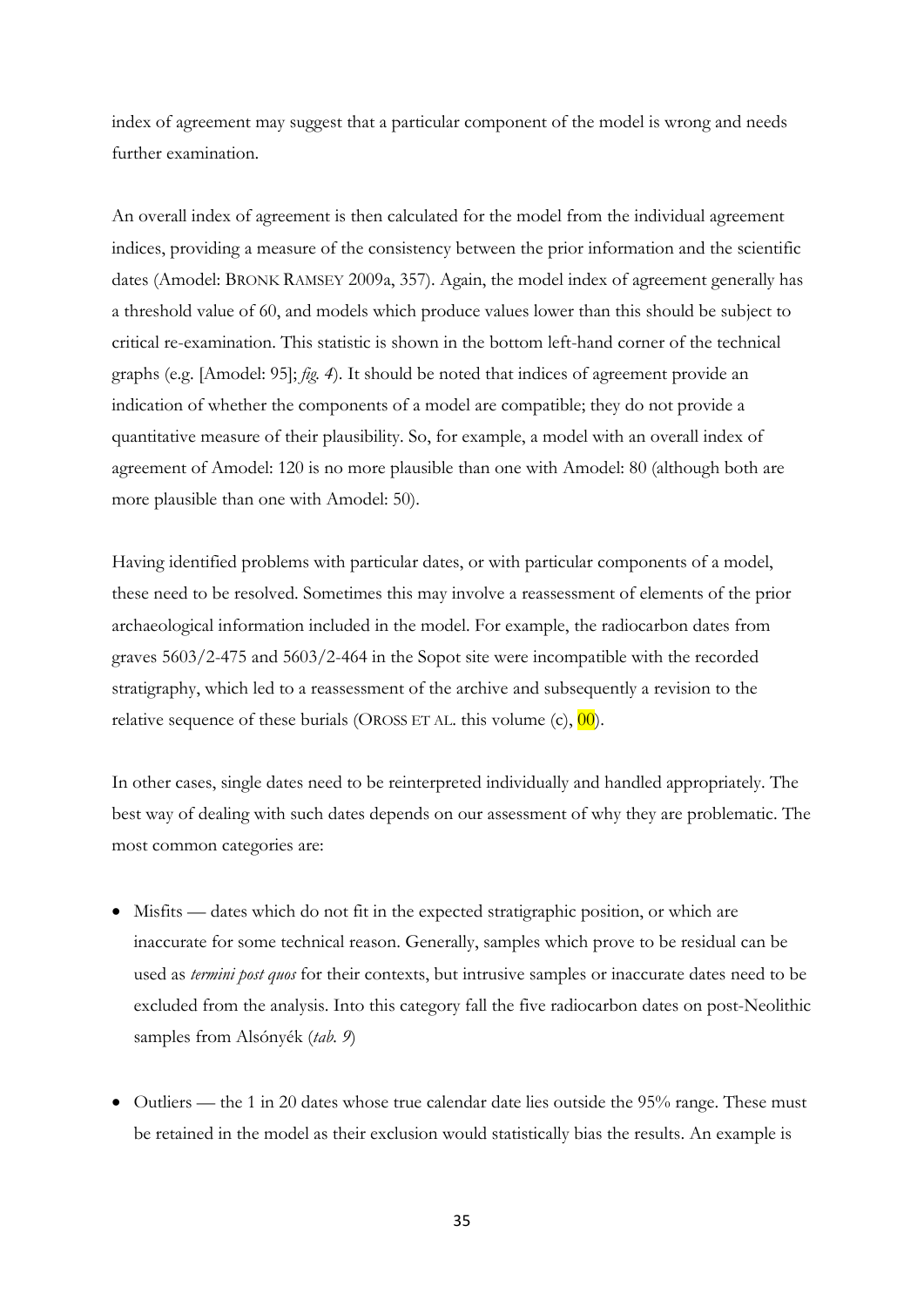*MAMS-11929: Burial 748* (OROSS ET AL. this volume (a), fig. 6), which has an individual index of agreement of [A: 55] but is retained in the model

 Offsets — measurements that are systematically offset from the calibration data by a knowable amount. Reservoir effects can be accounted for in the calibration process (as has been discussed above in relation to a potential freshwater reservoir effect for samples from human and dog skeletons)

The major advantage of the individual agreement indices provided by OxCal (BRONK RAMSEY 1995, 429) is that they identify potential mismatches between components of a model without affecting the outputs of the model. This allows us to deal with each case individually, using our archaeological judgement about the character of particular samples and deposits to decide how to include each date in the model depending on its specific characteristics. The major disadvantage of this approach is that the indices of agreement provided by OxCal are not derived from a formal statistical approach. This is the approach used for outlier detection by Oross et al. (this volume  $(a)$ ,  $(b)$ , and  $(c)$ ).

The second statistical approach that we have employed for assessing the compatibility of the components of a model is formal statistical outlier analysis (CHRISTEN 1994; BRONK RAMSEY 2009b). This assumes that we can never really be sure whether any particular measurement is an outlier, and so weights each sample according to how likely it is be correct using a model averaging approach. In this method each measurement is given a prior probability of being an outlier (typically a low probability like 5%) and the date is further down-weighted in the model if it is incompatible with the rest of the available information. The output from the model is affected by this down-weighting, and in addition to the normal model outputs, a posterior probability for the sample being an outlier is also generated. These probabilities are shown on the figures so, for example, *OxA-27472: 11-679* has a prior outlier probability of 5% but a posterior outlier probability of 28% (OSTZÁS ET AL. this volume (b), *fig. 15*) Either this probability can be used to identify outliers and remove them, or the model which incorporates outlier weighting can be accepted (BRONK RAMSEY ET AL*.* 2010).

The advantage of this method is that it is an explicit statistical process; the disadvantage is that it may not take account of the archaeological information we may have about the relative strengths and weaknesses of particular samples or deposits. It is particularly useful, however, in situations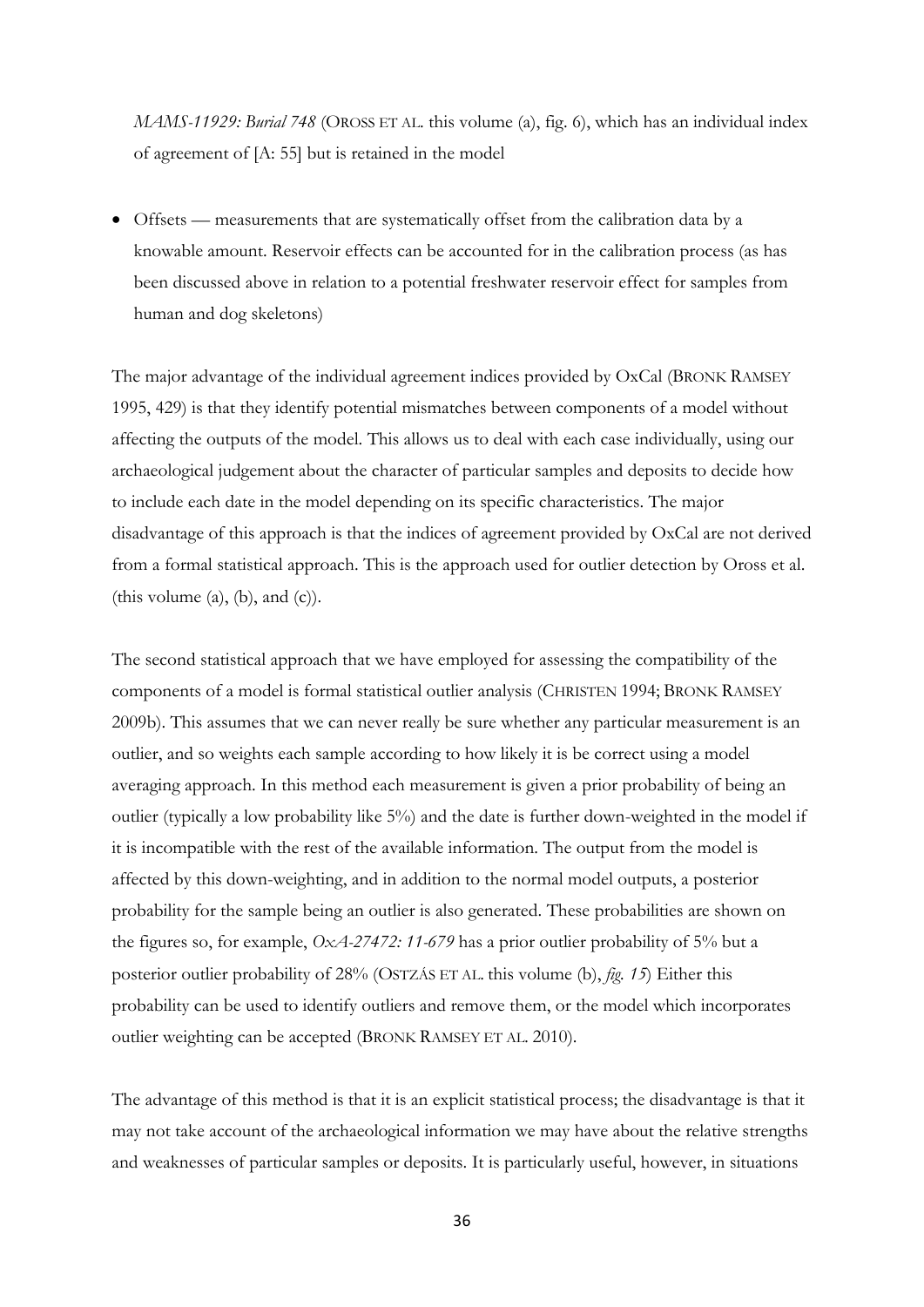where we do not have archaeological information about which samples are problematic in a model. This is the case, for example, for the Lengyel cemetery and settlement in subsite 10B where the issue appears to be that there is infrequent activity earlier and later than the main, intense phase of occupation in this area, but there is no way (other than by radiocarbon dating) to tell which features and burials may belong outside this phase of concentrated occupation. Since in this case we aim to identify samples that are outliers on the calendar scale, we use the general outlier model proposed by Bronk Ramsey (2009b, 1028) for the preferred Lengyel models presented by Ostzás et al. (this volume (b), *figs 12–13, 15–16 and 18–19*).

#### **Model comparison**

Having constructed a plausible chronological model, the next step in Bayesian modelling is to assess its sensitivity to different aspects of the model being incorrect. This construction of alternative models is called sensitivity analysis. One component of a model is changed and it is rerun. The posterior density estimates from the original model and its variant are then compared. When these outputs are very similar, then the model can be regarded as insensitive to the component of the model that has been varied. When the outputs differ markedly, the model is sensitive to that component. Sensitivity analyses are useful not only in determining how far the outputs of a model are stable, but also help us to identify which components of a model are most critical.

For example, the sensitivity analyses incorporating mixed-source calibration for those sites whose models include a significant number of radiocarbon measurements on human bone vary little from the models calculated using a fully terrestrial calibration, demonstrating that these models are insensitive to the technical risk of a freshwater reservoir effect in these samples (OROSS ET AL. this volume (a),  $\overline{00}$ ; this volume (c),  $\overline{00}$ ; OSZTÁS ET AL. this volume (b),  $\overline{00}$ ).

#### **Prehistoric histories**

With much more robust estimates of both date and duration, we can begin to write different kinds of (pre)histories of the Neolithic. This means we need to configure narrative from succession (RICOEUR 1984, 52), using more refined timings and tempo to investigate relationships and causation. At Alsónyék we can see diverse communities inhabiting the landscape in the first centuries of the fifth millennium cal BC. People probably lived contemporaneously in the LBK and Sopot settlements, which were less than 1.5km apart, for perhaps 3–5 generations and yet maintained their distinctive ceramic and cultural identities. We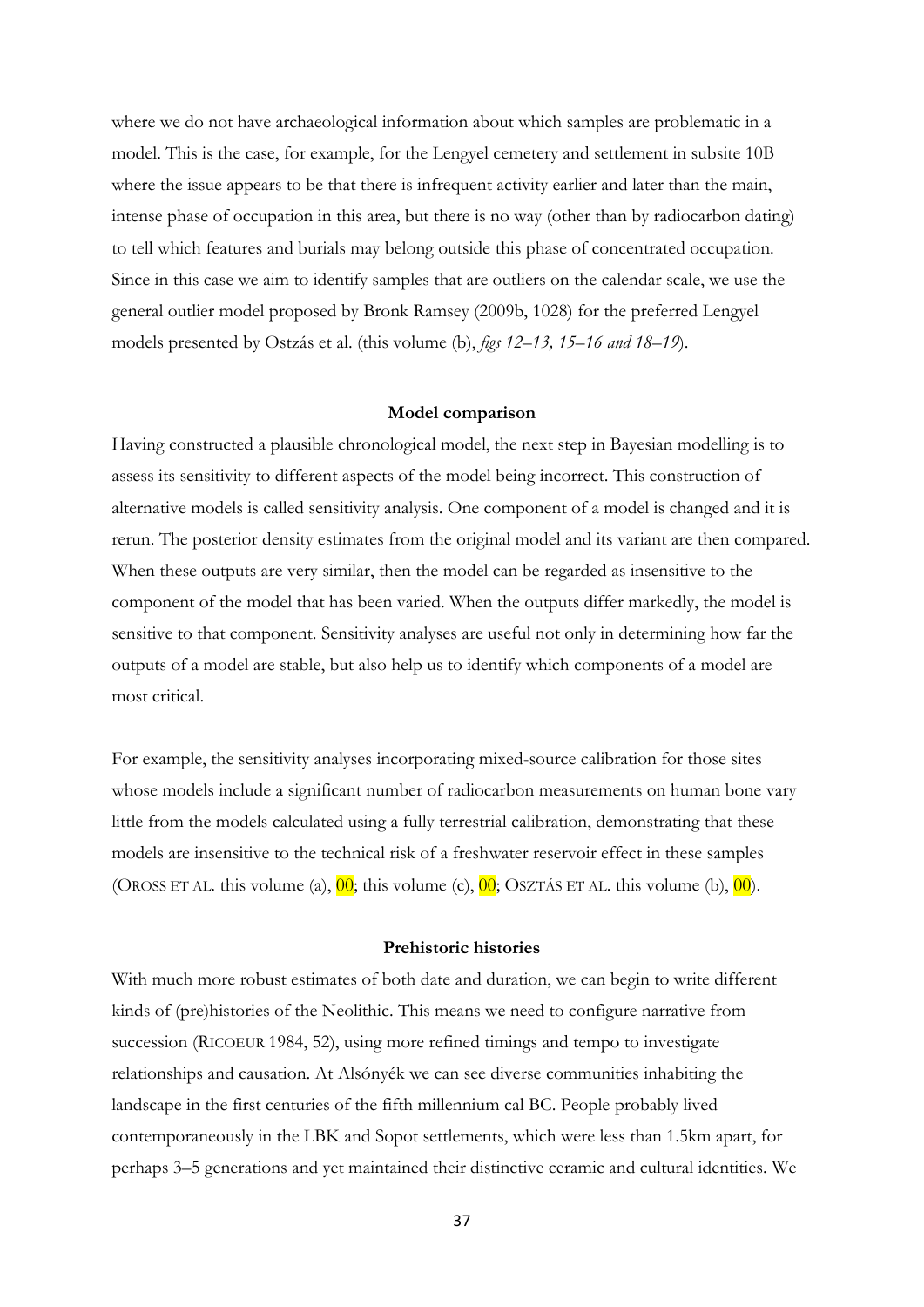also have the big data of extensive excavation to complement our precise timings. This enables us to provide quantitative estimates for the intensity of occupation at Alsónyék by spreading the estimated number of features in each site or subsite across the period during which it was occupied (BÁNFFY ET AL. this volume, fig. 7).

The Lengyel settlement clearly saw a sustained aggregation of the community at an unprecedented scale. Our timings allow us to assess the pace of this coming together and the subsequent diaspora. And we can estimate the size of this assembly not just on a scale relative to earlier Neolithic settlements in this landscape, but on an absolute scale of people. Combining the chronologies for different areas of the Lengyel burial ground with formal population estimates based on the osteological analysis of the skeletal assemblage, we can not only estimate the population of the Lengyel settlement, but track how this changed at a generational scale (BÁNFFY ET AL. this volume, fig. 9). Combining the chronologies for different areas of the Lengyel settlement with the estimated number of timber houses which each area of the site contained, we can estimate how many houses were occupied at any one time, again tracking change at a generational scale (BÁNFFY ET AL. this volume, fig. 10). Putting these two estimates together, we can even provide formal estimates for the average size of a Neolithic household at Alsónyék  $(B$ ÁNFFY ET AL. this volume,  $00$ ).

This illustrates the need to go beyond chronology. A mere recitative of dates treats past events as isolated happenings laid out in succession like beads on a string (INGOLD 1993, 157). We need to use our new, precise chronologies to reveal the web of connections and successions that made up past lives. We need to add plot and context to the chronicle. This is peopling the past.

#### **Acknowledgments**

We thank Magdalena Radzikowska and Diane Clark for undertaking the stable isotope measurements at the Institute of Geological Sciences, Warsaw, and the University of Otago respectively. Daniela Hofmann and Balázs Gusztáv Mende kindly drilled samples for us in Budapest, and Lynne Keys provided a variety of administrative and technical support.

#### Summary • Zusammenfassung • Résumé

SUMMARY Imprecise chronology has entailed a fuzzy kind of prehistory. Prehistorians should no longer be content with timeframes that employ successive units of 200 years' or more duration, or with slow change over the long term as their dominant chronological and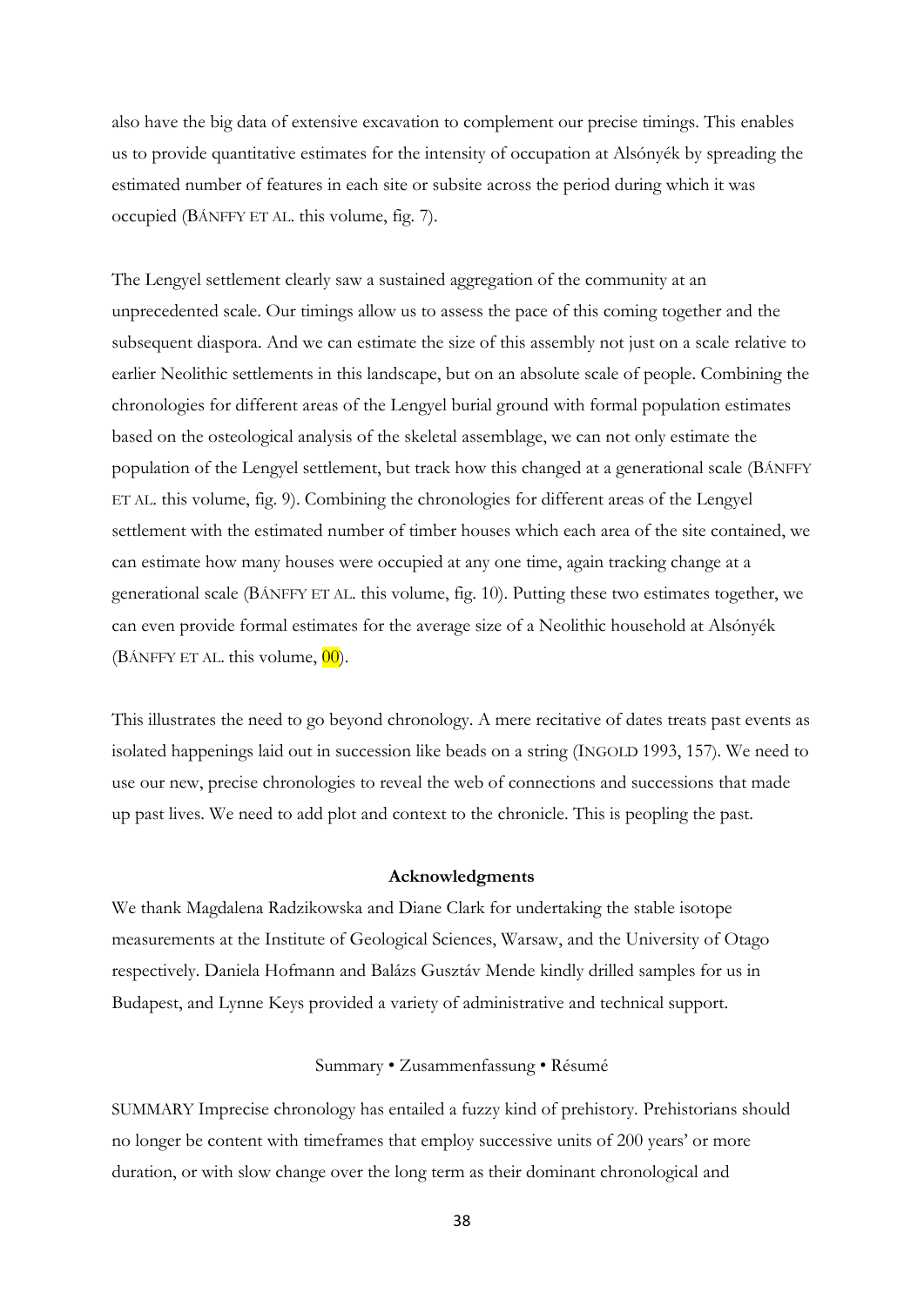interpretative perspective. The means to get away from very generalised accounts of the past is formal chronological modelling in a Bayesian framework. The Bayesian approach in general is outlined, with emphasis on its interpretive and iterative nature. The approach combines calibrated radiocarbon dates with knowledge of the archaeological contexts from which they are derived to produce a series of formal, probabilistic date estimates. Stringent demands are made of both the radiocarbon dates and our archaeological understanding of stratigraphy, associations, sample taphonomy and context in general. The Bayesian process at Alsónyék involved assessment of existing dates, careful definition of aims and objectives, the construction of a rigorous sampling strategy, with an explicit hierarchy of suitable samples, precise understanding of the contexts from which samples are derived, and simulation to achieve cost-effective use of resources. The principal material dated at Alsónyék was human and animal bone. Potential age offsets from non-vegetarian diets are carefully considered; 'perfect pairs' of human and animal bone samples from the same contexts indicate that human bone samples are not subject to widescale freshwater reservoir effects. Dietary inputs are estimated formally using a series of Bayesian mixing models. The sequence of iterative sampling submissions between 2012 and 2015 is described, and the procedures of the five laboratories involved are detailed. Procedures for model construction, validation and comparison are discussed. Finally, we consider how we can use precise timings to reveal the web of connections and successions that made up past lives, adding plot and context to a more precise chronicle to create narratives for peopling the past.

#### ZUSAMMENFASSUNG

## RÉSUMÉ

#### **Bibliography**

#### ADAMS/ADAMS 1991

W.Y. ADAMS / E.W. ADAMS, Archaeological typology and practical reality: a dialectical approach to artefact classification and sorting (Cambridge 1991).

#### AITCHISON ET AL. 1991

T. AITCHISON / B. OTTAWAY / A.S. AL-RUZAIZA, Summarizing a group of 14C dates on the historical time scale: with a worked example from the late Neolithic of Bavaria. Antiquity 65, 1991, 108–16.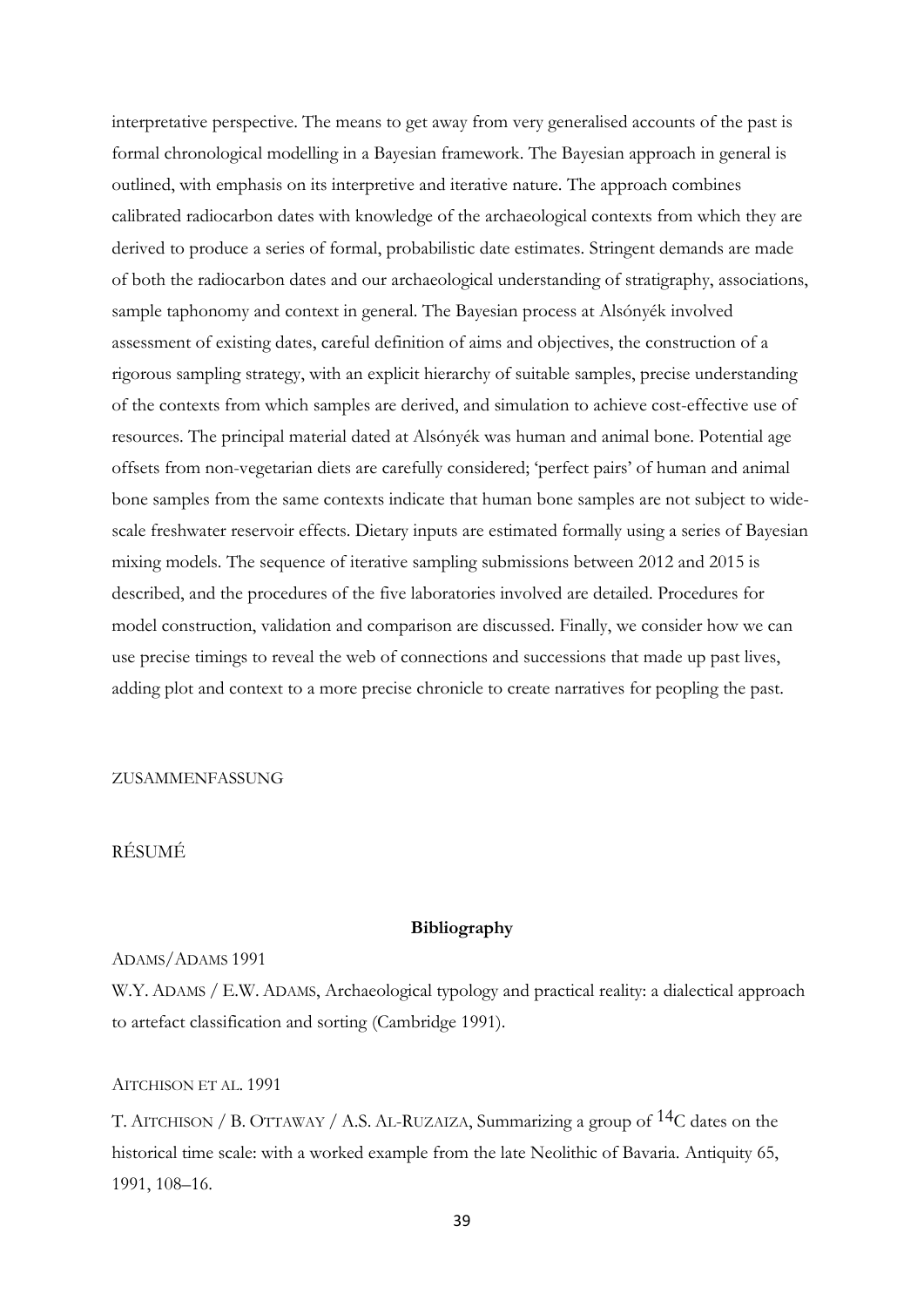## ASCOUGH ET AL. 2007

P.L. ASCOUGH / G.T. COOK / M.J. CHURCH / A.J. DUGMORE / T.H. MCGOVERN / E. DUNBAR / Á. EINARSSON / A. FRIÐRIKSSON / H. GESTSDÓTTIR, Reservoirs and radiocarbon : <sup>14</sup>C dating problems in Mývatnssveit, northern Iceland. Radiocarbon 49, 2007, 947–61.

## BÁNFFY ET AL. 2010

E. BÁNFFY / T. MARTON / A. OSZTÁS, Early neolithic settlement and burials at Alsónyék-Bátaszék. In: J.K. Kozłowski / P. Raczky (eds), Neolithisation of the Carpathian Basin: northernmost distribution of the Starcevo/Körös culture (Kraków-Budapest 2010) 37–51.

## BARRETT 2001

J.C. BARRETT, Agency, the duality of structure, and the problem of the archaeological record. In: I. Hodder (ed.), Archaeological theory today (Oxford 2001) 141–64.

## BAYES 1763

T.R. BAYES, An essay towards solving a problem in the doctrine of chances. Philosophical Transactions of the Royal Society 53, 1763, 370–418.

#### BAYLISS 2009

A. BAYLISS, Rolling out revolution: using radiocarbon dating in archaeology. Radiocarbon 51, 2009, 123–47.

## BAYLISS 2015

ID., Quality in Bayesian chronological models in archaeology. World Archaeology 47, 2015, 677– 700.

#### BAYLISS / BRONK RAMSEY 2004

A. BAYLISS / C. BRONK RAMSEY, Pragmatic Bayesians: a decade of integrating radiocarbon dates into chronological models. In: C.E. Buck / A.R. Millard (eds), Tools for constructing chronologies: tools for crossing disciplinary boundaries (New York 2004) 25–41.

BAYLISS / WHITTLE 2007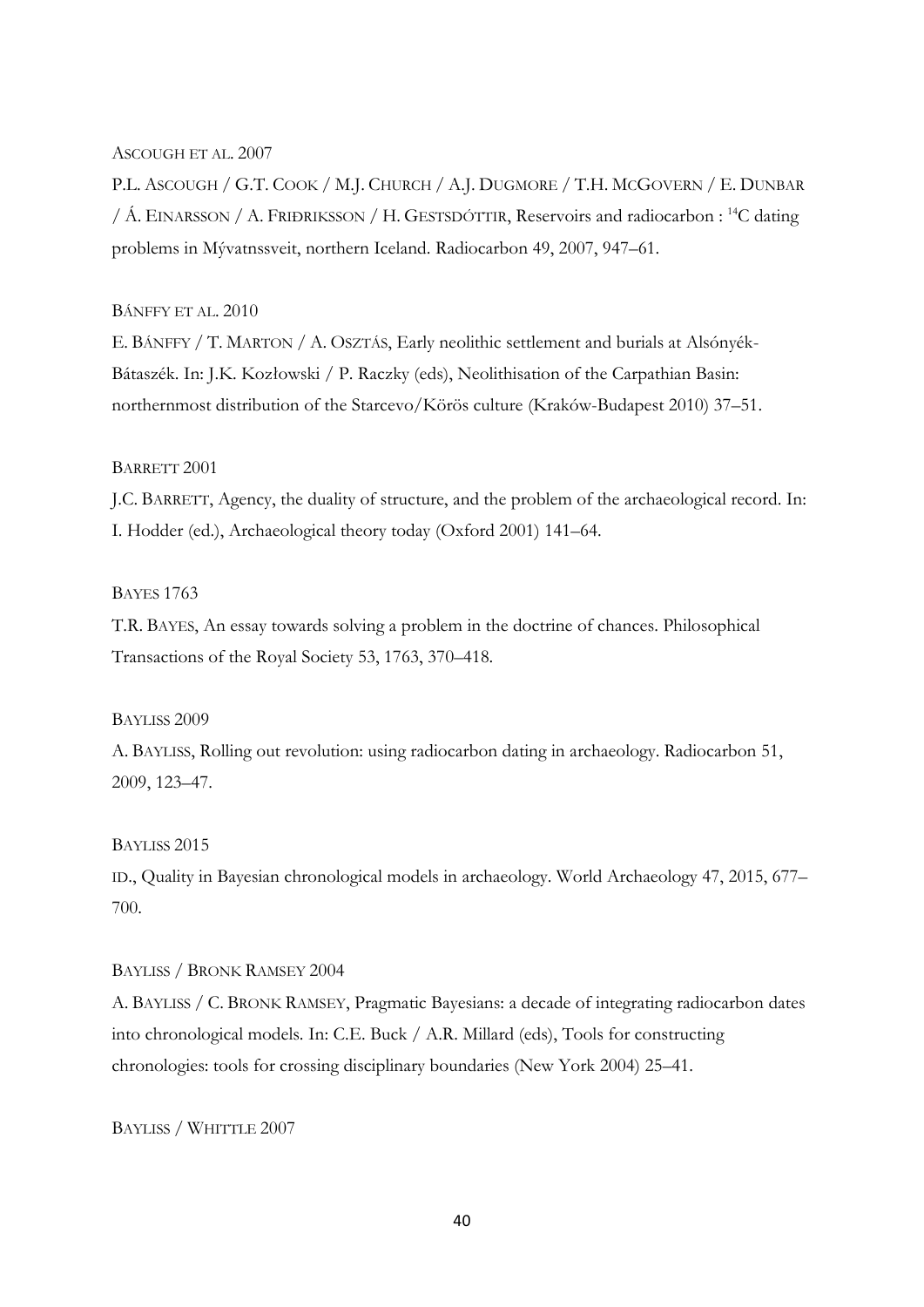A. BAYLISS / A. WHITTLE (eds), Histories of the dead: building chronologies for five southern British long barrows. Cambridge Archaeological Journal 17(1), supplement, 2008.

## BAYLISS ET AL. 2007

A. BAYLISS / C. BRONK RAMSEY / J. VAN DER PLICHT / A. WHITTLE, Bradshaw and Bayes: towards a timetable for the Neolithic. Cambridge Archaeological Journal 17(1): supplement, 2008, 1–28.

## BAYLISS ET AL. 2014

A. BAYLISS / S. FARID / T. HIGHAM, Time will tell: practising Bayesian chronological modeling on the East Mound. In: I. Hodder (ed.), Çatalhöyük excavations: the 2000–2008 seasons (Los Angeles 2014) 53–90.

#### BEAVAN ATHFIELD ET AL. 2001

N.R. BEAVAN ATHFIELD / B.G. MCFADGEN / R.J. SPARKS, Environmental influences on dietary carbon and  $^{14}$ C ages in modern rats and other species. Radiocarbon 43, 2001, 7–14.

#### BEAVAN ATHFIELD ET AL. 2008

N. BEAVAN ATHFIELD / R.C.GREEN / J. CRAIG / B. MCFADGEN / S. BICKLER, Influence of marine sources on <sup>14</sup>C ages: isotopic data from Watom Island, Papua New Guinea inhumations and pig teeth in light of new dietary standards. Journal of the Royal Society of New Zealand 38, 2008, 1–23.

#### BERTSCH MCGRAYNE 2011

S. BERTSCH MCGRAYNE, The theory that would not die: how Bayes' rule cracked the enigma code, hunted down Russian submarines, and emerged from two centuries of controversy (Yale 2011).

#### BIRÓ 2003

K.T. BIRÓ, The Late Neolithic in Transdanubia. In: Zs. Visy (ed.), Hungarian archaeology at the turn of the millennium (Budapest 2003), 102–3.

## BOGAARD 2012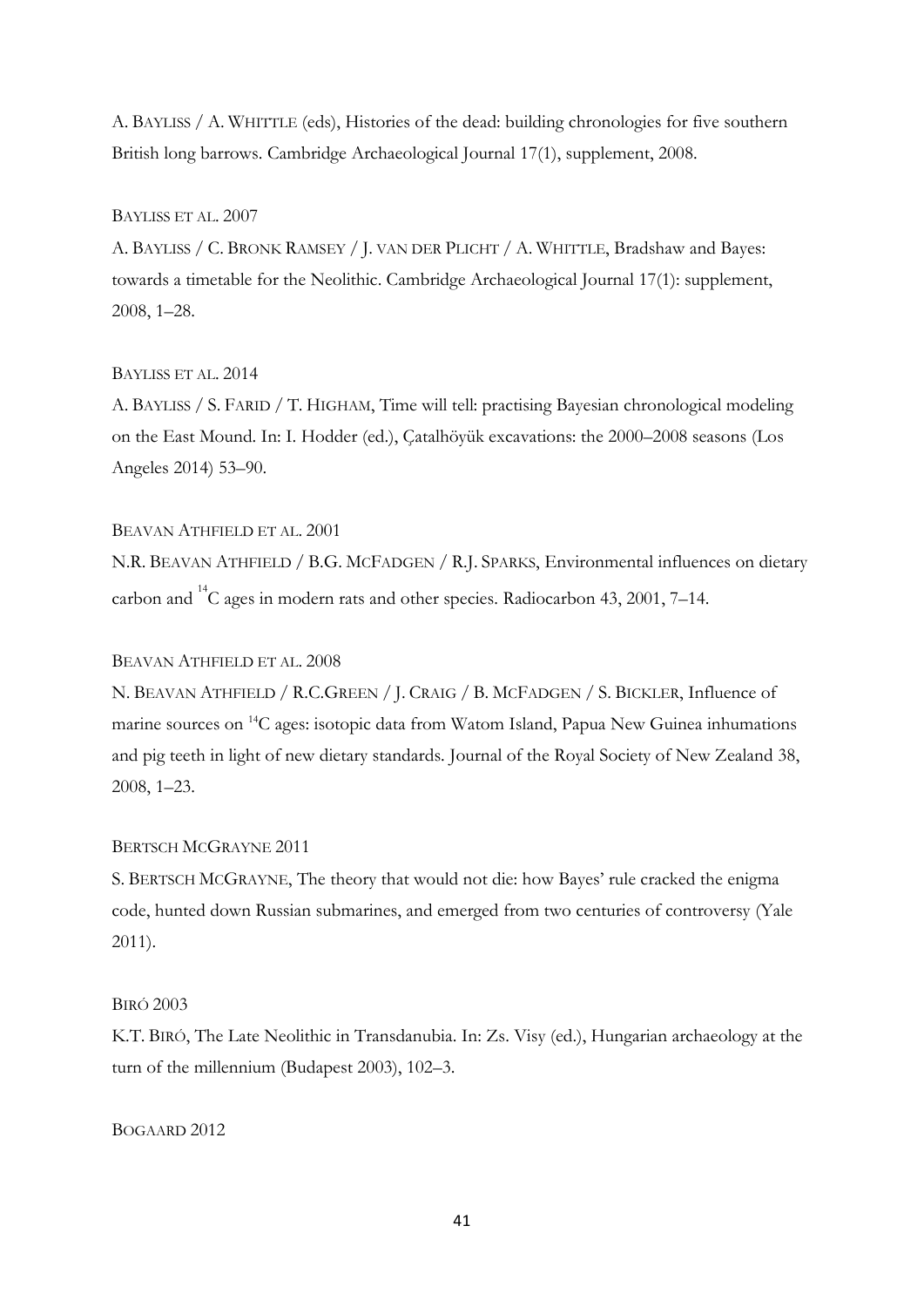A. BOGAARD, Middening and manuring in Neolithic Europe: issues of plausibility, intensity and archaeological method. In: R.L. Jones (ed.), Manure matters: historical, archaeological and ethnographic perspectives (Farnham) 25–39.

#### BOGAARD ET AL. 2007

A. BOGAARD / T.H.E. HEATON / P. POULTON / I. MERBACH, The impact of manuring on nitrogen isotope ratios in cereals: archaeological implications for reconstruction of diet and crop management practices. Journal of Archaeological Science 34, 2007, 335–43.

## BOGAARD ET AL. 2013

A. BOGAARD / R. FRASER / T.H.E. HEATON / M. WALLACE / P. VIAGLOVA M. CHARLES / G. JONES / R.P. EVERSHED A.K. STYRING / N.H. ANDERSEN / R.-M. ARBOGAST / L. BARTOSIEWICZ / A. GARDEISEN / M. KANSTRUP / U. MAIER / E. MARINOVA / L. NINOV / M. SCHÄFER / E. STEPHAN, Crop manuring and intensive land management by Europe's first farmers. Proceedings of the National Academy of Sciences 110, 2013, 12589–94, doi: 10.1073/pnas.1305918110

## BONSALL ET AL. 2015

C. BONSALL / R. VASIĆ/A. BORONEANŢ/ M ROKSANDIC/A. SOFICARU/ K. MCSWEENEY/A. EVATT/Ü. AGURAIUJA/ C. PICKARD/V. DIMITRIJEVIĆ/T. HIGHAM/ D. HAMILTON/G. COOK, New AMS 14C dates for human remains from Stone Age sites in the Iron Gates reach of the Danube, Southeast Europe. Radiocarbon 57, 2015, 33–46.

## BORIĆ ET AL. 2004

D. BORIĆ / G. GRUPE / J. PETERS / Z. MIKIĆ, Is the Mesolithic-Neolithic subsistence dichotomy real? New stable isotope evidence from the Danube Gorges. European Journal of Archaeology 7, 2004, 221–48.

#### BREUNIG 1987

P. BREUNIG, 14C-Chronologie des vorderasiatischen, südost- und mitteleuropäischen Neolithikums. Fundamenta A 13 (Köln-Wien 1987).

BROCK ET AL. 2010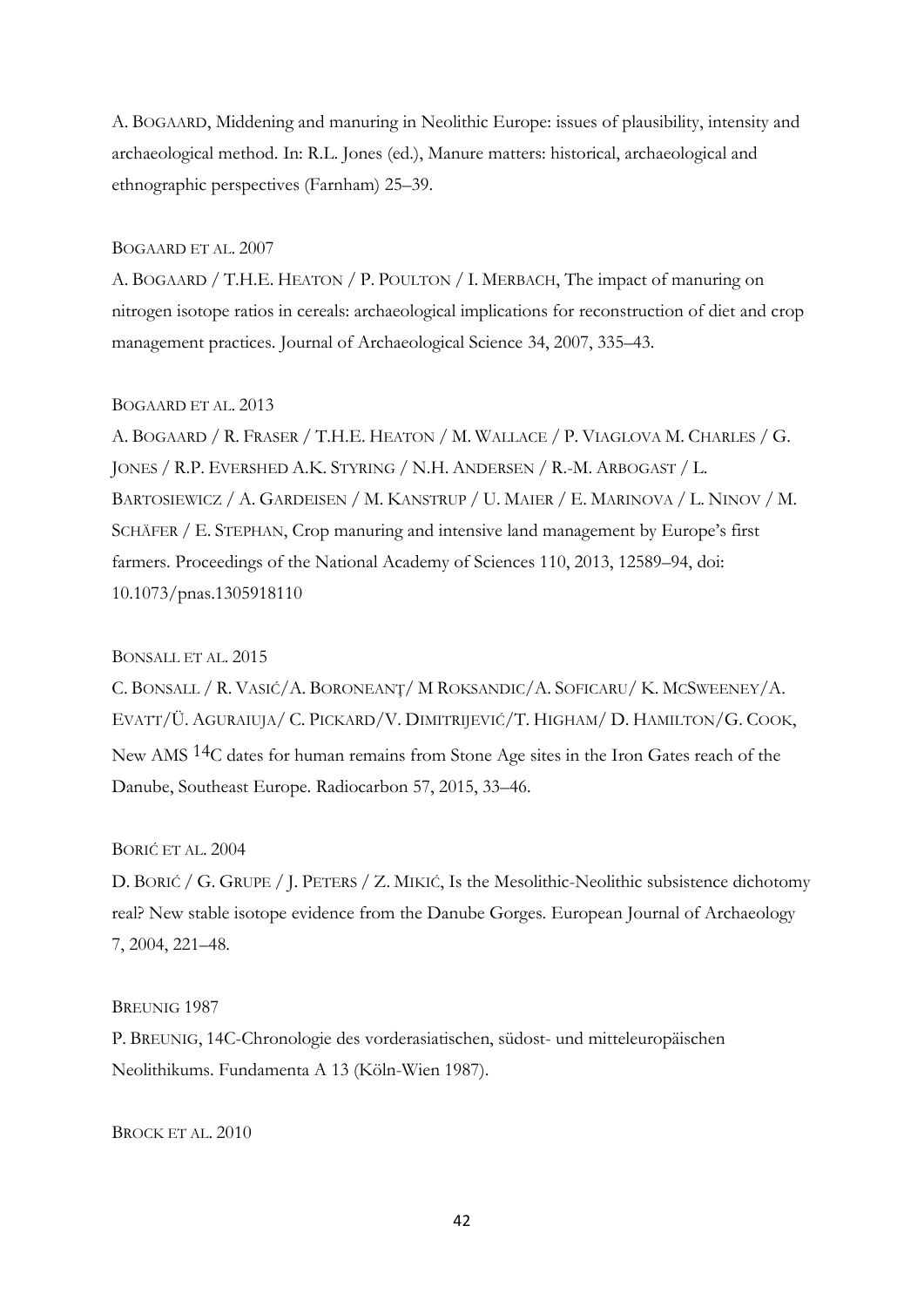F. BROCK / T.F.G. HIGHAM / P. DITCHFIELD / C. BRONK RAMSEY, Current pretreatment methods for AMS radiocarbon dating at the Oxford Radiocarbon Accelerator Unit (ORAU). Radiocarbon 52, 2010, 103–12.

BROECKER ET AL. 1960

W.S. BROECKER / R. GERARD / M. EWING / R.C. HEEZEN, Natural radiocarbon in the Atlantic Ocean. Journal of Geophysical Research 65, 1960, 2903–31.

BRONK RAMSEY 1995 C. BRONK RAMSEY, Radiocarbon calibration and analysis of stratigraphy. Radiocarbon 36, 1995, 425–30.

BRONK RAMSEY 1998 ID., Probability and dating. Radiocarbon 40, 1998, 461–74.

BRONK RAMSEY 2000

ID., Comment on <sup> $\sigma$ </sup>The use of Bayesian statistics for <sup>14</sup>C dates of chronologically ordered samples: a critical analysis'. Radiocarbon 42, 2000, 199–202.

BRONK RAMSEY 2001

ID., Development of the radiocarbon calibration program. Radiocarbon 43, 2001, 355–63.

BRONK RAMSEY 2009a ID., Bayesian analysis of radiocarbon dates. Radiocarbon 51, 337–60.

BRONK RAMSEY 2009b

ID., Dealing with outliers and offsets in radiocarbon dating. Radiocarbon 51, 1023–45.

BRONK RAMSEY / LEE 2013 C. BRONK RAMSEY / S. LEE, Recent and planned developments of the program OxCal. Radiocarbon 55, 720–30.

BRONK RAMSEY ET AL. 2004a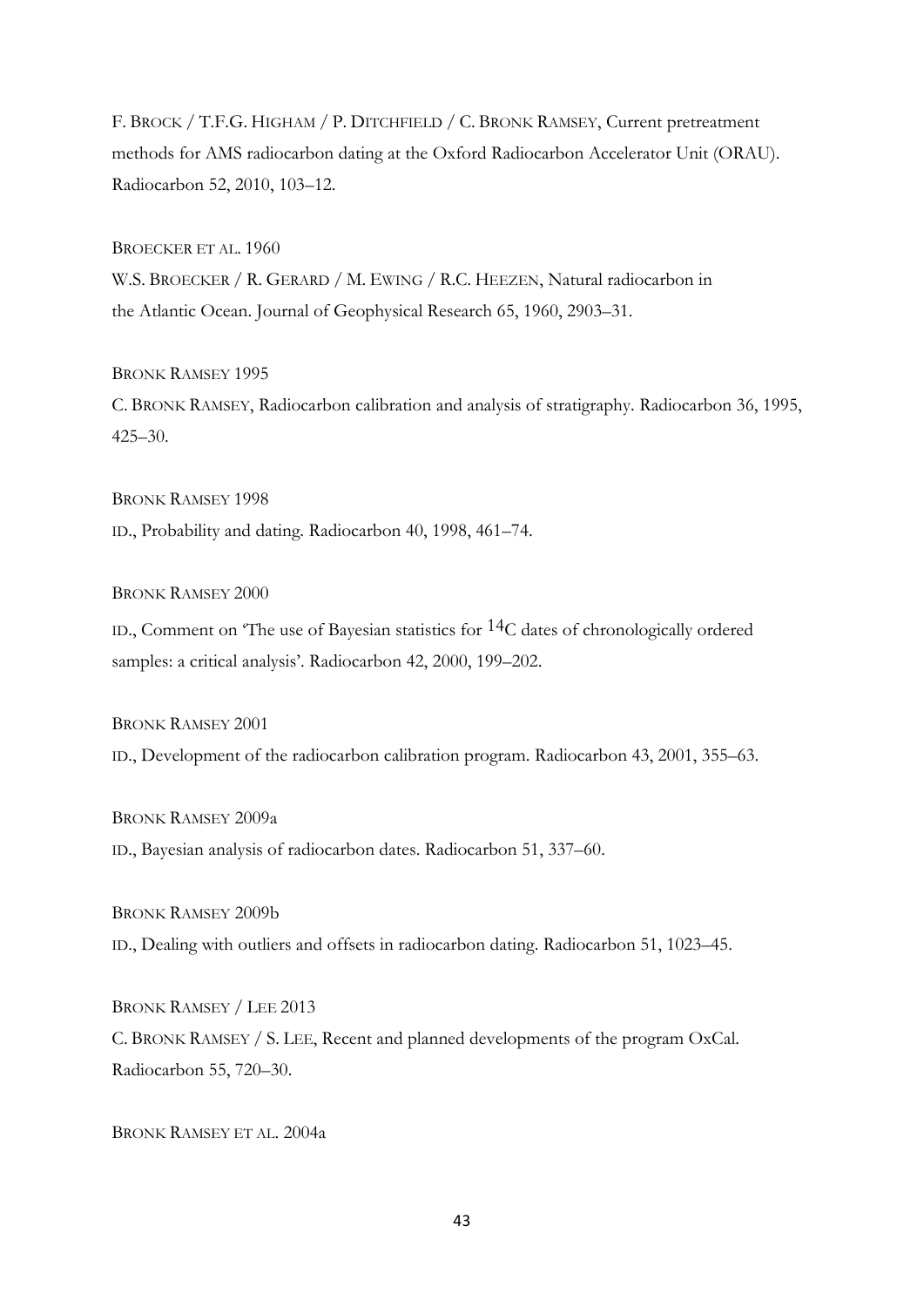C. BRONK RAMSEY / T. HIGHAM / A. BOWLES / R.E.M. HEDGES, Improvements to the pretreatment of bone at Oxford. Radiocarbon 46, 2004, 155–63.

BRONK RAMSEY ET AL. 2004b C. BRONK RAMSEY / T. HIGHAM / P. LEACH, Towards high-precision AMS: progress and limitations. Radiocarbon 46, 2004, 17–24.

BROWN ET AL. 1988 T.A. BROWN / D.E. NELSON / J.S. VOGEL / J.R. SOUTHON, Improved collagen extraction by modified Longin method. Radiocarbon 30, 1988, 171–7.

BUCK / CHRISTEN 1998 C.E. BUCK / J.A. CHRISTEN, A novel approach to selecting samples for radiocarbon dating. Journal of Archaeological Science 25, 1998, 303–10.

BUCK ET AL. 1992

C.E. BUCK / C.D. LITTON / A.F.M. SMITH, Calibration of radiocarbon results pertaining to related archaeological events. Journal of Archaeological Science 19, 1992, 497–512.

BUCK ET AL. 1996

C.E. BUCK / W.G. CAVANAGH / C.D. LITTON, Bayesian approach to interpreting archaeological data (Chichester 1996).

CONOVER 1980

W. J. CONOVER, Practical nonparametric statistics (second edition) (Chichester 1980).

COOK ET AL. 2001

G.T. COOK / C. BONSALL / R.E.M. HEDGES / K MCSWEENEY / V. BORONEANT / P.B. PETTITT, A freshwater diet-derived  $^{14}$ C reservoir effect at the stone age sites in the Iron Gates gorge. Radiocarbon 43, 2001, 453–60.

COOK ET AL. 2002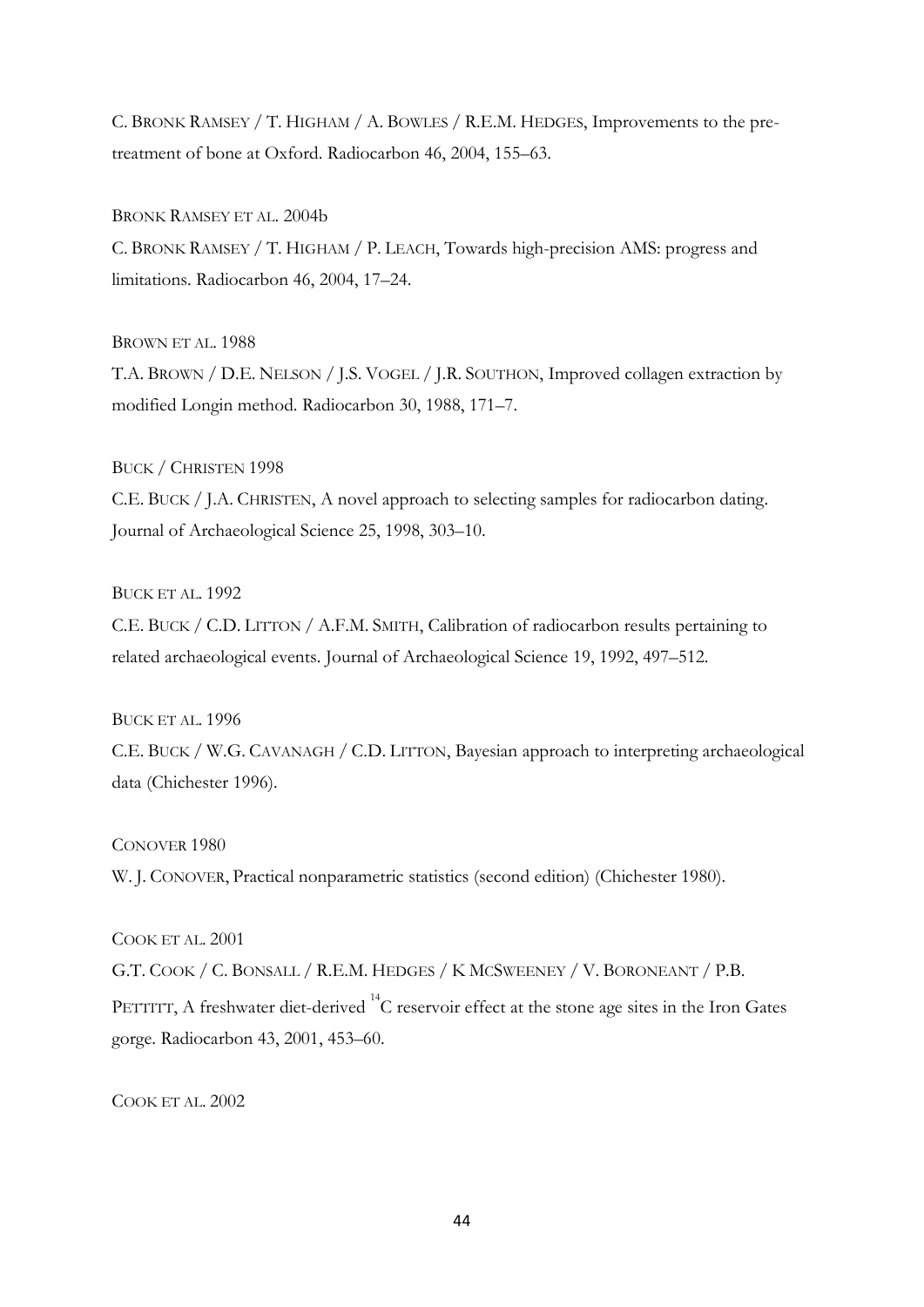## G.T. COOK / C. BONSALL / R.E.M. HEDGES / K MCSWEENEY / V. BORONEANT / L. BARTOSIEWICZ / P.B. PETTITT, Problems of dating human bones from the Iron Gates. Antiquity 76, 2002, 77–85.

#### COWLES / CARLIN 1996

M.K. COWLES /B.P. CARLIN, Markov Chain Monte Carlo convergence diagnostics: a comparative review. Journal of the American Statistical Association 91, 1996, 883–904.

## CRAIG 1957

H. CRAIG, The natural distribution of radiocarbon and the exchange time of carbon dioxide between atmosphere and sea. Tellus 9, 1957, 1–17.

## CULLETON 2006

B.J. CULLETON, Implications of a freshwater radiocarbon reservoir correction for the timing of late Holocene settlement of the Elk Hills, Kern County, California. Journal of Archaeological Science 33, 2006, 1331–9.

## CZERNIK / GOSLAR 2001

J. CZERNIK / T. GOSLAR, Preparation of graphite targets in the Gliwice radiocarbon laboratory for AMS <sup>14</sup>C dating. Radiocarbon 43, 2001, 283–91.

## DEE / BRONK RAMSEY 2000

M. DEE / C. BRONK RAMSEY, Refinement of graphite target production at ORAU. Nuclear Instruments and Methods Physics Research B 172, 2000, 449–53.

## DEEVEY ET AL. 1954

E.S. DEEVEY JR / M.A. GROSS / G.W. HUTCHINSON / H.L. KRAYBILL, The natural <sup>14</sup>C contents of materials from hard-water lakes. Proceedings of the National Academy of Sciences of the United States of America 40, 1954, 285–8.

## DOBRES / ROBB 2000

M.-A. DOBRES / J. ROBB, Agency in archaeology: paradigm or platitude? In: M.-A. Dobres / J. Robb (eds), Agency in archaeology (London 2000) 3–17.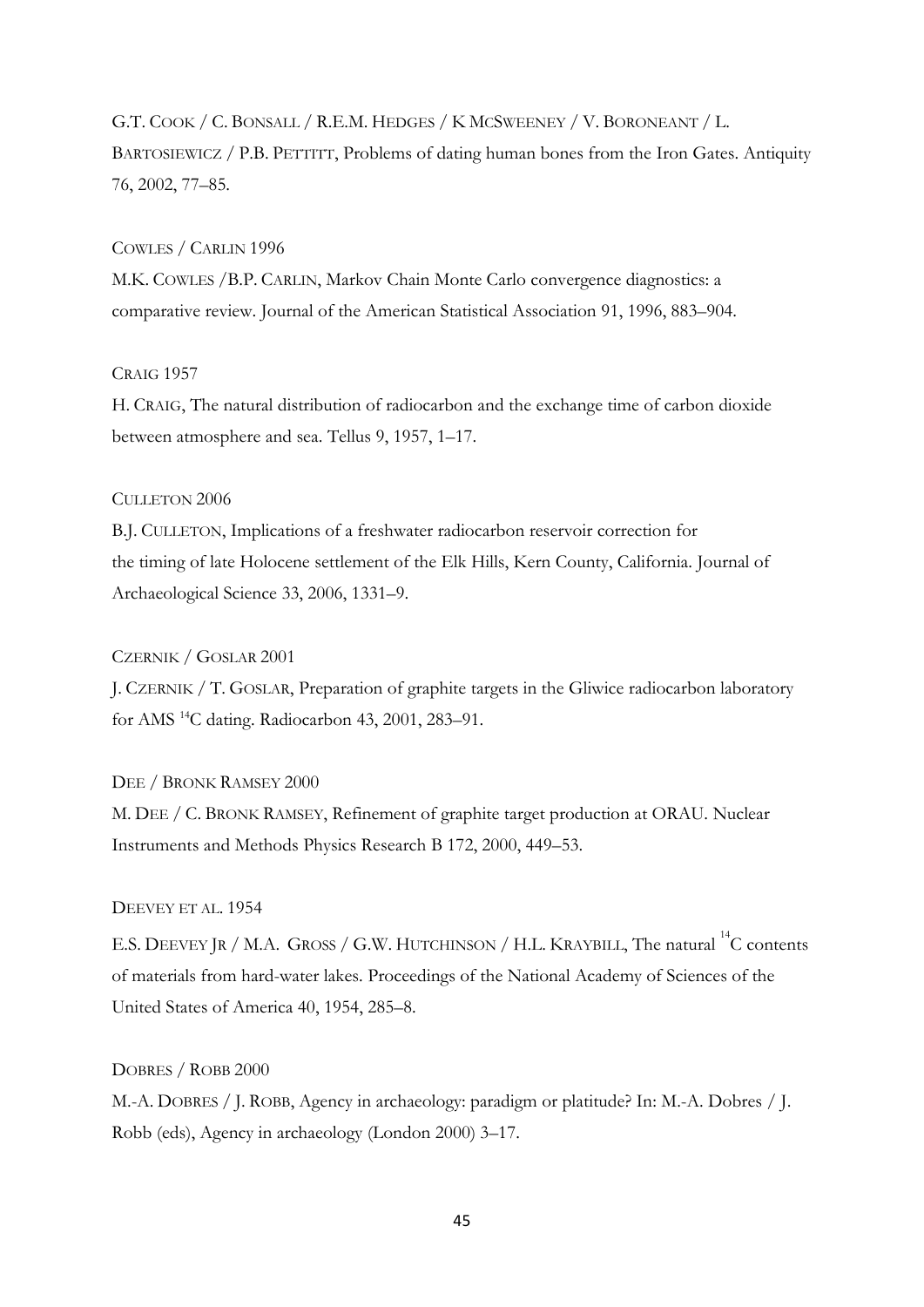#### EVERSHED ET AL. 2008

R.P. EVERSHED / S. PAYNE / A.G. SHERRATT / M.S. COPLEY / J. COOLIDGE / D. UREM-KOTSU / K. KOTSAKIS / M. ÖZDOĞAN / A.E. ÖZDOĞAN / O. NIEUWENHUYSE / P.M.M.G. AKKERMANS / D. BAILEY / R.-R. ANDEESCU /S. CAMPBELL / S. FARID / I. HODDER / N. YALMAN / M. ÖZBAŞARAN / E. BIÇAKCI / Y. GARFINKEL /T. LEVY / M.M. BURTON, Earliest date for milk use in the Near East and southeastern Europe linked to cattle herding. Nature 455 (7212), 2008, 528–31.

## FERNANDES ET AL. 2014

R. FERNANDES / A.R. MILLARD / M. BRABEC /M.-J. NADEAU / P. GROOTES, Food reconstruction using isotopic transferred signals (FRUITS): a Bayesian model for diet reconstruction. PLoS ONE 9(2) 2014, e87436. doi:10.1371/journal.pone.0087436

## FILDES 1986

V.A. FILDES, Breasts, bottles and babies: a history of infant feeding (Edinburgh 1986).

## FOGEL ET AL. 1989

M.L. FOGEL, , N. TUROSS, D. OWSLEY, Nitrogen isotope tracers of human lactation in modern and archaeological populations. Annual Report of the Director of the Geophysical Laboratory of the Carnegie Institution Washington 1988-1989, 1989, 111–17.

#### FRASER ET AL. 2013

R.A. FRASER / A. BOGAARD / M. SCHÄFER / R. ARBOGAST / T.H.E. HEATON, Integrating botanical, faunal and human stable carbon and nitrogen isotope values to reconstruct land use and palaeodiet at LBK Vaihingen an der Enz, Baden-Württemberg. World Archaeology 45, 2013, 492–517.

## FREEMAN ET AL. 2010

S.P.H.T. FREEMAN / G.T. COOK / A.B. DOUGANS / P. NAYSMITH / K.M. WILCKEN / S. XU, Improved SSAMS performance. Nuclear Instruments and Methods in Physics Research B 268, 2010, 715–17.

#### FOWLER 2004

C. FOWLER, The archaeology of personhood: an anthropological approach (London 2004).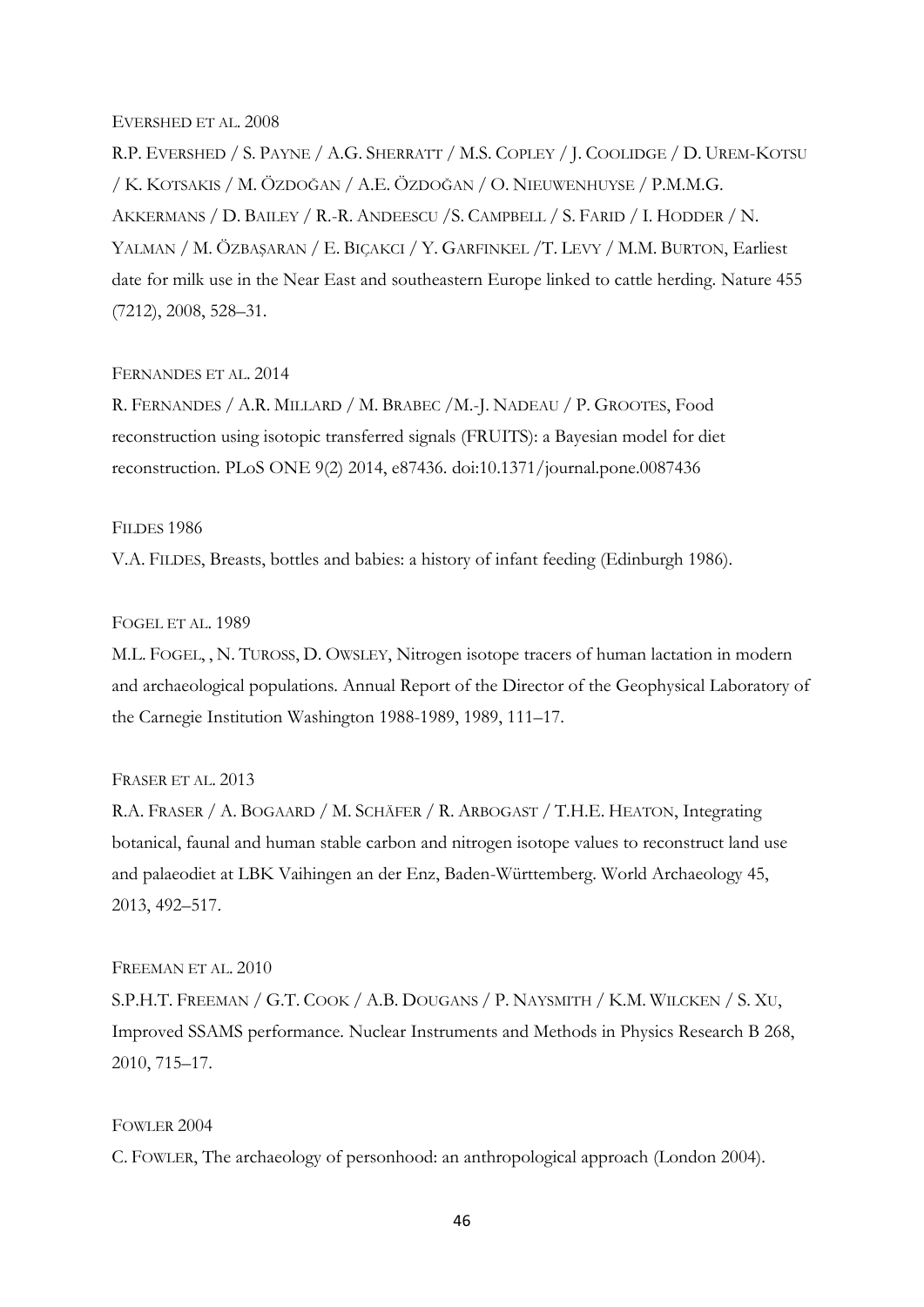## FULLER ET AL. 2006

B.T. FULLER / J.L. FULLER / D.A. HARRIS / R.E.M. HEDGES, Detection of breastfeeding and weaning in modern human infants with carbon and nitrogen stable isotope ratios. American Journal of Physical Anthropology 129, 2006, 279–93.

## GEYH / MARET 1982

M. GEYH / P. DE MARET, Histogram evaluation of  $^{14}$ C dates applied to the first Iron Age sequence from West Central Africa. Archaeometry 24, 1982, 158–63.

## GILKS ET AL. 1996

W.R. GILKS / S. RICHARDSON / D.J. SPIEGELHALTHER, Markov Chain Monte Carlo in practice (London 1996).

## GOSLAR ET AL. 2004

T. GOSLAR / J. CZERNIK / E. GOSLAR, Low-energy <sup>14</sup>C AMS in Poznan Radiocarbon Laboratory, Poland. Nuclear Instruments and Methods in Physics Research B 223–224, 2004, 5– 11.

#### GREENACRE 2007

M.J. GREENACRE, Correspondence analysis in practice (second edition) (Boca Raton 2007).

HEDGES / REYNARD 2007 R.E.M. HEDGES / L.M. REYNARD, Nitrogen isotopes and the trophic level of humans in archaeology. Journal of Archaeological Science 34, 2007, 1240–51.

## **HERR 2001**

S.A. HERR, Beyond Chaco: Great Kiva communities on the Mogollon Rim frontier (Tucson 2001).

HIGHAM ET AL. 2006 T.F.G. HIGHAM / R.M. JACOBI / C. BRONK RAMSEY, AMS radiocarbon dating of ancient bone using ultrafiltration. Radiocarbon 48, 2006, 179–95.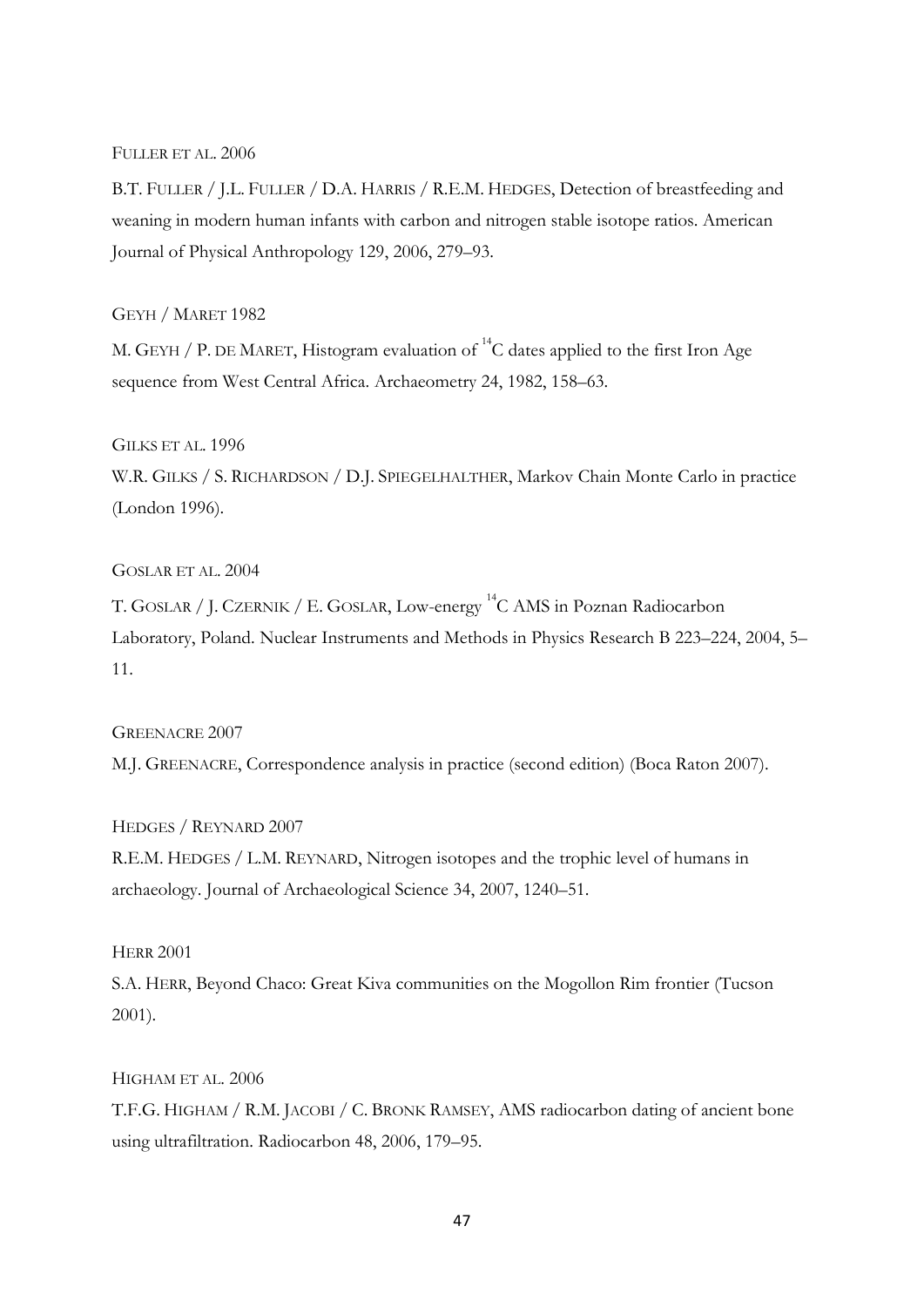#### HODDER 2012

I. HODDER, Entangled: an archaeology of the relationships between humans and things (Chichester 2012).

## JAY ET AL. 2008

M. JAY / B.T. FULLER / M.P. RICHARDS / C.J. KNÜSEL / S.S. KING, Iron Age breastfeeding practices in Britain: isotopic evidence from Wetwang Slack, East Yorkshire. American Journal of Physical Anthropology 136 (3), 2008, 327–37.

## JONES / NICHOLLS 2001

M. JONES / G. NICHOLLS, Reservoir offset models for radiocarbon calibration. Radiocarbon 43, 2001, 119–24.

#### KALICZ 1991

N. KALICZ, Die Keszthely-Gruppe der Transdanubischen (Mitteleuropäischen) Linienbandkeramik im Licht der Ausgrabung in Kustánszeg (Westungarn). Communicationes Archaeologicae Hungariae 1991, 5–32.

## KARLSBERG 2006

A.J. KARLSBERG, Flexible Bayesian methods for archaeological dating. Unpublished PhD thesis, University of Sheffield, 2006.

## KATZENBERG ET AL. 1996

M.A. KATZENBERG / D.A. HERRING / S.R. SAUNDERS, Weaning and infant mortality: evaluating the skeletal evidence. Yearbook of Physical Anthropology 39, 1996, 177–99.

#### KNIPPER ET AL. 2013

C. KNIPPER / D. PETERS / C. MEYER / A.-F. MAURER / A. MUHL / B.R. SCHÖNE / K.W. ALT, Dietary reconstruction in Migration Period central Germany: a carbon and nitrogen isotope study. Archaeological and Anthropological Sciences 5, 2013, 17–35.

## KROMER ET AL. 2013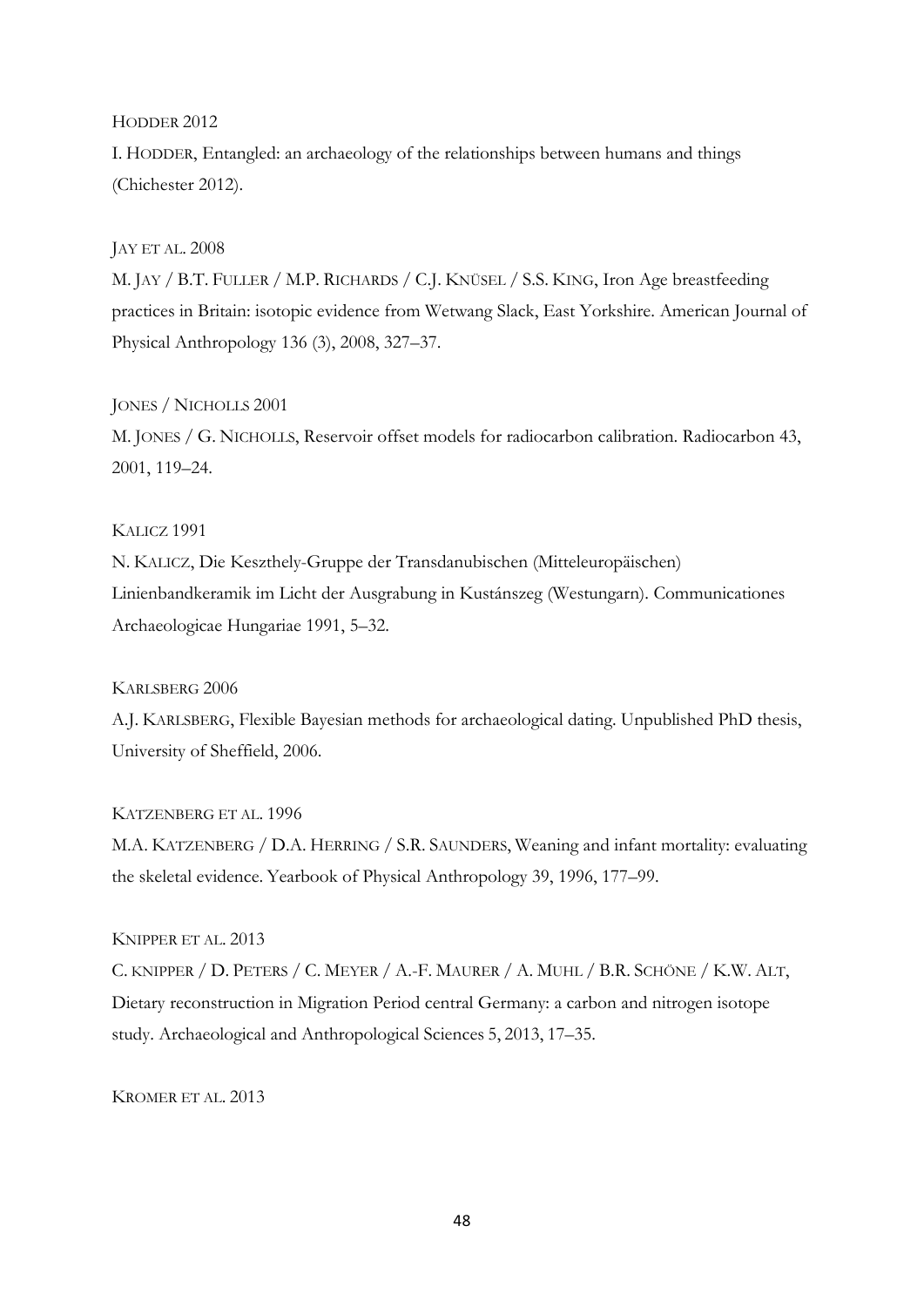B. KROMER / S. LINDAUER / H.-A. SYNAL / L. WACKER, MAMS — a new AMS facility at the Curt-Engelhorn-Centre for Archaeometry, Mannheim, Germany. Nuclear Instruments and Methods in Physics Research B, 294, 2013, 11–13.

LANTING / VAN DER PLICHT 1998

J.N. LANTING / J. VAN DER PLICHT, Reservoir effects and apparent <sup>14</sup>C ages. Journal of Irish Archaeology 9, 1998, 151–65.

LEE / BRONK RAMSEY 2012 S. LEE / C. BRONK RAMSEY, Development and application of the trapezoidal model for archaeological chronologies. Radiocarbon 54, 2012, 107–22.

LILLIE ET AL. 2009

M. LILLIE / C. BUDD / I. POTEKHHINA / R.E.M. HEDGES, The radiocarbon reservoir effect: new evidence from the cemeteries of the middle and lower Dnieper basin, Ukraine. Journal of Archaeological Science 36, 2009, 256–64.

LINDLEY 1985

D.V. LINDLEY, Making decisions (second edition) (London 1985).

LONGIN 1971

R. LONGIN, New method of collagen extraction for radiocarbon dating. Nature 230, 1971, 241– 2.

MANGERUD 1972

J. MANGERUD, Radiocarbon dating of marine shells, including a discussion of apparent age of recent shells from Norway. Boreas 1, 1972, 143–72.

MENOTTI 2004

F. MENOTTI (ed.), Living on the lake in prehistoric Europe: 150 years of lake-dwelling research (London 2004).

NEHLICH ET AL. 2010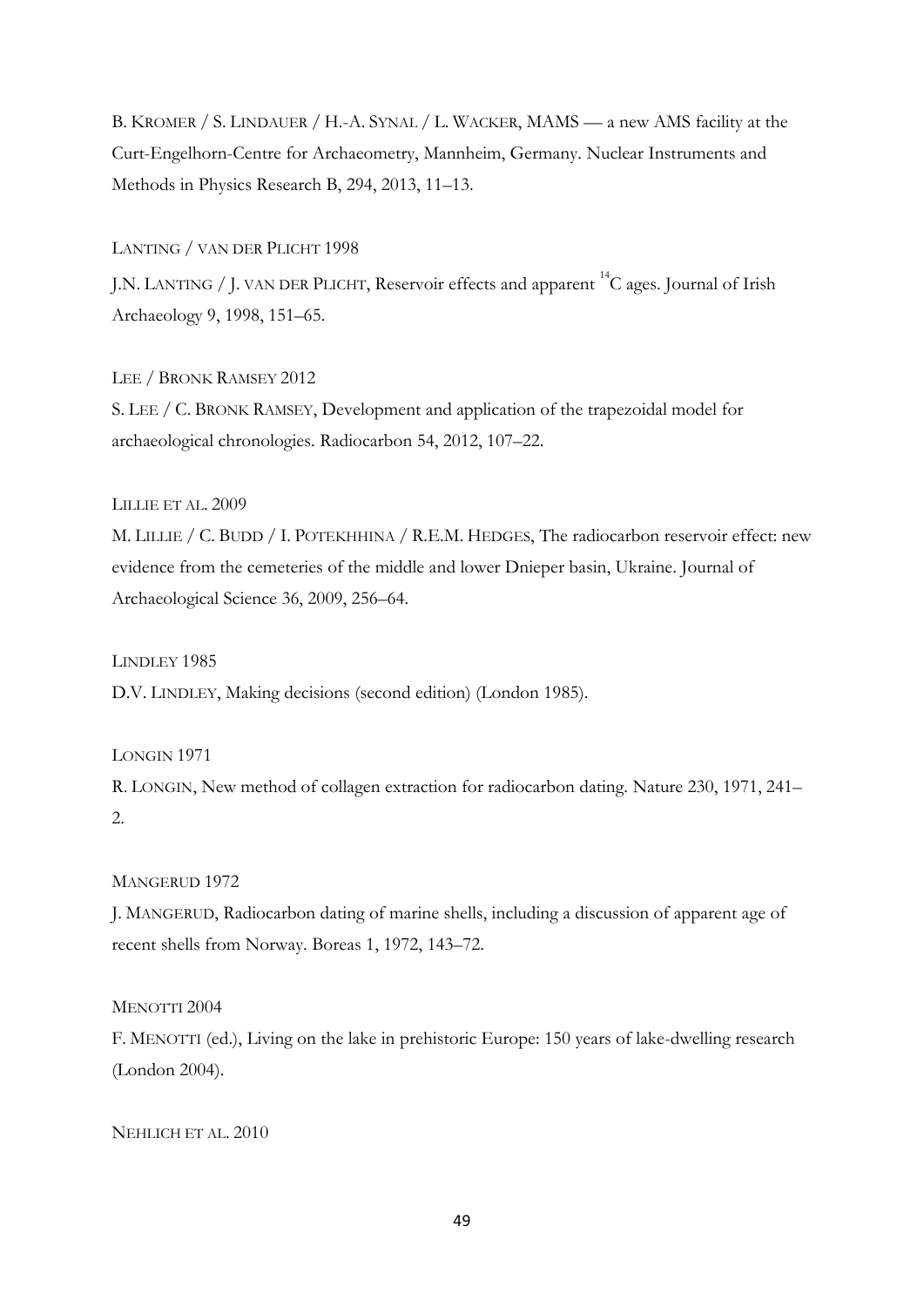O. NEHLICH / D. BORIĆ / S. STEFANOVIĆ / M.P. RICHARDS, Sulphur isotope evidence for freshwater fish consumption: a case study from the Danube Gorges, SE Europe. Journal of Archaeological Science 37, 2010, 1131–9.

## NIU ET AL. 2013

M. NIU / T.J. HEATON / P.G. BLACKWELL / C.E. BUCK, The Bayesian approach to radiocarbon calibration curve estimation: the IntCal13, Marine13 and SHCal13 methodologies. Radiocarbon 55, 2013, 1905–22.

## O'CONNELL ET AL. 2012

T.C. O'CONNELL / C.J. KNEALE / N. TASEVSKA / G.G.C. KUHNLE, The diet-body offset in human nitrogen isotopic values: a controlled dietary study*.* American Journal of Physical Anthropology 149, 2012, 426–34.

#### OGRINC / BUDJA 2005

N. OGRINC / M. BUDJA, Paleodietary reconstruction of a Neolithic population in Slovenia: a stable isotope approach. Chemical Geology 218, 2005, 103–16.

OROSS ET AL. this volume (a)

K. OROSS / E. BÁNFFY / A. OSZTÁS / T. MARTON / É.Á. NYERGES / A. SZÉCSÉNYI-NAGY / K. KÖHLER / K.W. ALT / C. BRONK RAMSEY / T. GOSLAR / B. KROMER / D. HAMILTON, The early days of Neolithic Alsónyék: the Starčevo occupation.

OROSS ET AL. this volume (b)

K. OROSS / A. OSZTÁS / T. MARTON / É.Á. NYERGES / K. KÖHLER / ZS. GALLINA / K. SOMOGYI / E. BÁNFFY / C. BRONK RAMSEY / T. GOSLAR / B. KROMER/ D. HAMILTON, Longhouse times: dating the Alsónyék LBK settlement.

OROSS ET AL. this volume (c)

K. OROSS / A. OSZTÁS / T. MARTON / K. KÖHLER / J.G. ÓDOR / A. SZÉCSÉNYI-NAGY / E. BÁNFFY / K.W. ALT / C. BRONK RAMSEY / B. KROMER / A. BAYLISS / D. HAMILTON / A. WHITTLE, Midlife changes: the Sopot burial ground at Alsónyék-Bátaszék.

OSZTÁS ET AL. this volume (a)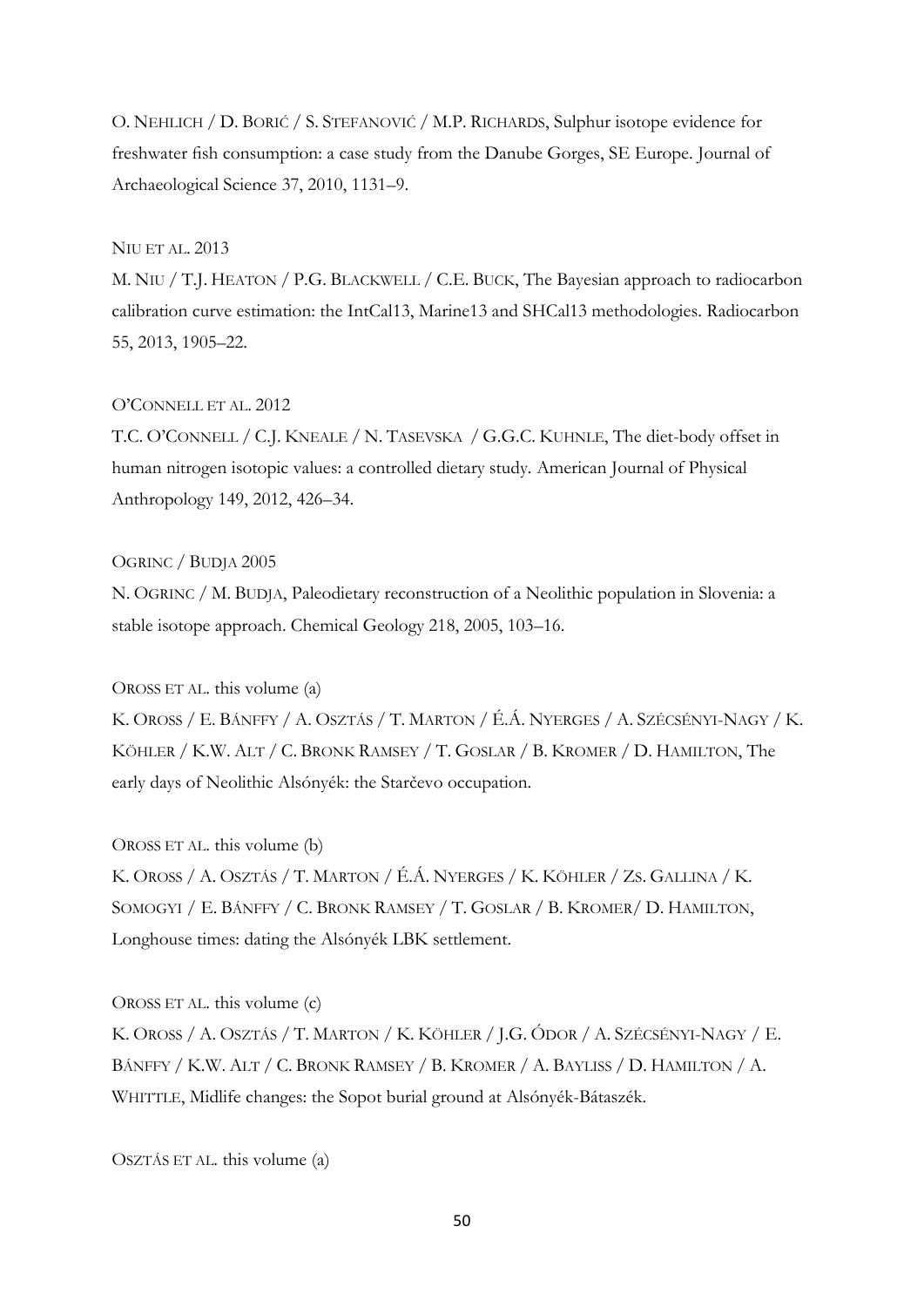A. OSZTÁS / E. BÁNFFY / I. ZALAI-GAÁL / K. OROSS / T. MARTON, K. SOMOGYI, Alsónyék-Bátaszék: introduction to a major Neolithic settlement complex in south-east Transdanubia, Hungary.

#### OSZTÁS ET AL. this volume (b)

A. OSZTÁS / I. ZALAI-GAÁL / E. BÁNFFY / T. MARTON / É.Á. NYERGES / K. KÖHLER / K. SOMOGYI / ZS. GALLINA / C. BRONK RAMSEY / E. DUNBAR / B. KROMER / A. BAYLISS / D. HAMILTON / P. MARSHALL / A. WHITTLE, Coalescent community at Alsónyék: the timings and duration of Lengyel burials and settlement.

## OTTAWAY 1973

B. OTTAWAY, Dispersion diagrams: a new approach to the display of  $^{14}C$  dates. Archaeometry 15, 1973, 5–12.

#### PETCHEY / GREEN 2005

F. PETCHEY / R.C. GREEN, Use of three isotopes to calibrate human bone radiocarbon determinations from Kainapirina (SAC), Watom Island, Papua New Guinea. Radiocarbon 47, 2005, 181–92.

## PETCHEY ET AL. 2011

F. PETCHEY / M. SPRIGGS / F. LEACH / M. SEED / C. SAND / M. PIETRUSEWSKY / K. ANDERSON, Testing the human factor: radiocarbon dating the first peoples of the South Pacific. Journal of Archaeological Science 38, 2011, 29–44.

#### PHILLIPS / GREGG 2003

D.L. PHILLIPS / J.W. GREGG, Source partitioning using stable isotopes: coping with too many sources. Oecologia 136, 2003, 261–9.

#### RACZKY / SIKLÓSI 2013

P. RACZKY / ZS. SIKLÓSI, Reconsideration of the Copper Age chronology of the eastern Carpathian basin: a Bayesian approach. Antiquity 87, 2013, 555–73.

REIMER ET AL. 2013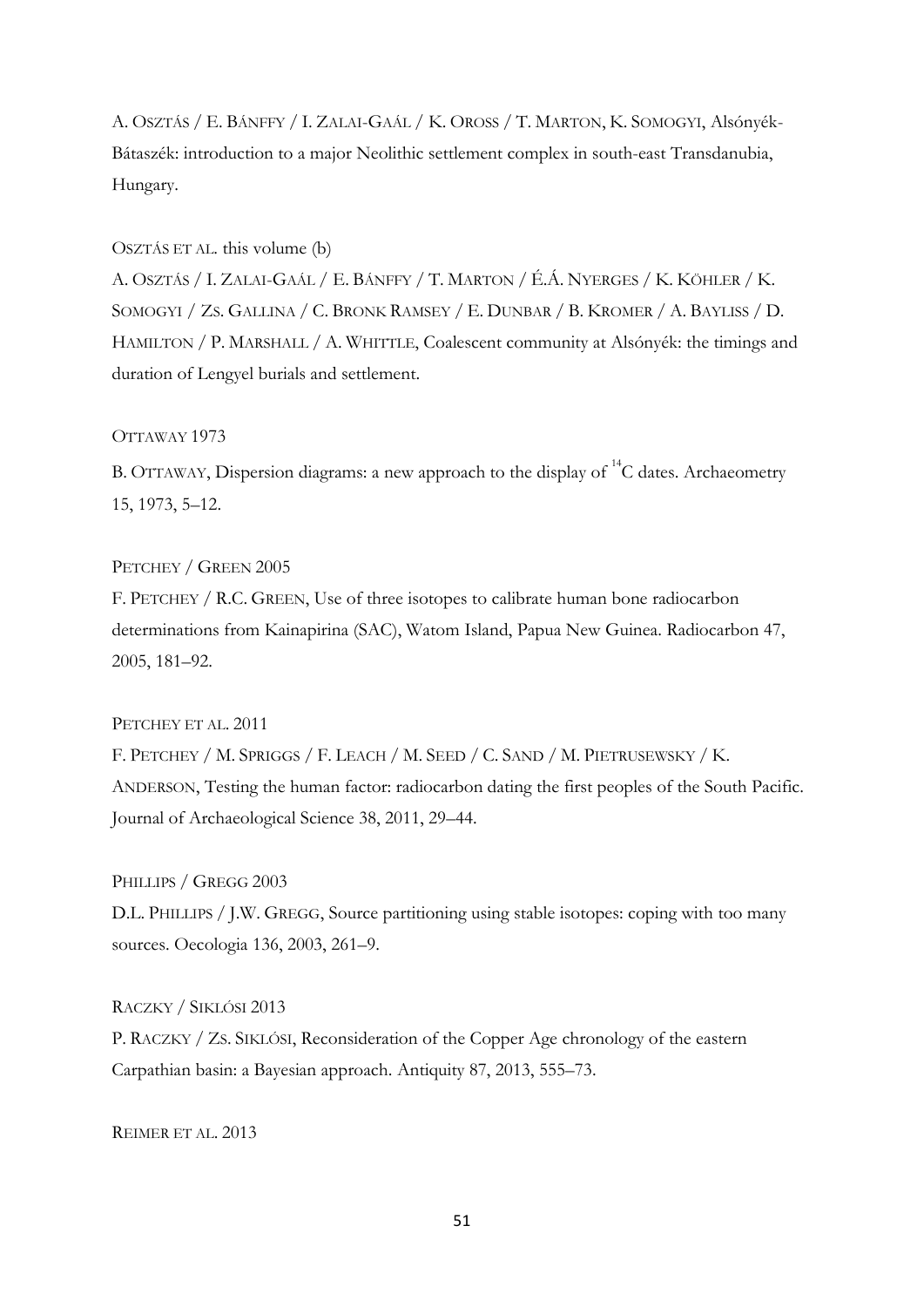P.J. REIMER / E. BARD / A. BAYLISS / J.W. BECK / P. BLACKWELL / C. BRONK RAMSEY / C.E. BUCK / H. CHENG / R.L. EDWARDS / M. FRIEDRICH / P.M. GROOTES / T.P. GUILDERSON / H. HAFLIDASON / I. HAJDAS / C. HATTÉ / T.J. HEATON / D.L. HOFFMANN / A.G. HOGG / K.A. HUGHEN / K.F. KAISER / B. KROMER / S.W. MANNING / M. NIU / R.W. REIMER / D.A. RICHARDS / E.M. SCOTT / J.R. SOUTHON / R.A. STAFF / C.S. M. TURNEY / J. VAN DER PLICHT, IntCal13 and Marine13 radiocarbon age calibration curves 0–50,000 years cal BP. Radiocarbon 55, 2013, 1869–87.

## REIMER ET AL. 2015

P.J. REIMER / S. HOPER / J. MCDONALD / R. REIMER / S. SVYATKO / M. THOMPSON, The Queen's University, Belfast: laboratory protocols used for AMS radiocarbon dating at the <sup>14</sup>CHRONO Centre. English Heritage Research Report 5 (Swindon 2015).

## RICHARDS ET AL. 2001

M.P. RICHARDS / B.T. FULLER / R.E.M. HEDGES, Sulphur isotopic variation in ancient bone collagen from Europe: implications for human palaeodiet, residence mobility, and modern pollutant studies. Earth and Planetary Science Letters 191, 2001, 185–90.

## RICHARDS ET AL. 2002

M.P. RICHARDS / S. MAYS / B.T. FULLER, Stable carbon and nitrogen isotope values of bone and teeth reflect weaning age at the Medieval Wharram Percy Site, Yorkshire, UK. American Journal of Physical Anthropology 119, 2002, 205–10.

## REITSEMA 2013

L.J. REITSEMA, Beyond diet reconstruction: stable isotope applications to human physiology, health, and nutrition. American Journal of Human Biology, 2013, DOI: 10.1002/ajhb.22398.

## ROTH / HOBSON 2000

J.D. ROTH / K.A. HOBSON, Stable carbon and nitrogen isotopic fractionation between diet and tissue of captive red fox: implications for dietary reconstruction. Canadian Journal of Zoology 78, 2000, 848–52.

SALQUE ET AL. 2013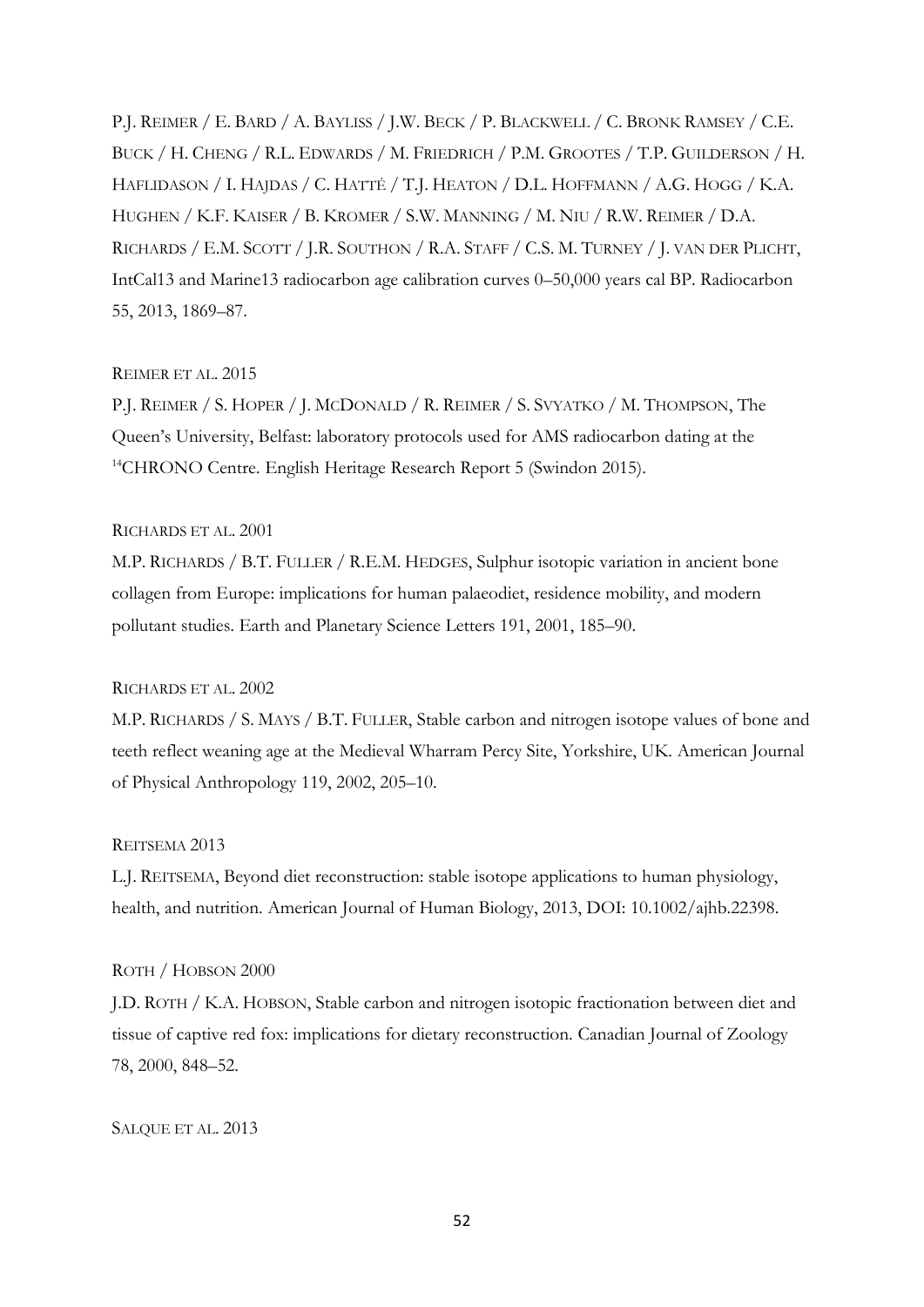M. SALQUE / P.I. BOGUCKI / J. PYZEL / I. SOBKOWIAK-TABAKA / R. GRYGIEL / M. SZMYT / R.P. EVERSHED, Earliest evidence for cheese making in the sixth millennium BC in northern Europe. Nature 493, 2013, 522–5.

## SAYLE ET AL. 2014

K.L. SAYLE / G.T. COOK / P.L. ASCOUGH / H. GESTSDÓTTIR / W.D. HAMILTON / T.H. MCGOVERN, Utilization of  $\delta^{13}C$ ,  $\delta^{15}N$ , and  $\delta^{34}S$  analyses to understand <sup>14</sup>C dating anomalies within a Late Viking Age community in Northeast Iceland. Radiocarbon 56, 2014, 811–21.

## SCOTT ET AL. 2010a

E.M. SCOTT / G.T. COOK / P. NAYSMITH, A report on phase 2 of the fifth international radiocarbon intercomparison (VIRI). Radiocarbon 52, 2010, 846–58.

#### SCOTT ET AL. 2010b

ID., The Fifth Radiocarbon Intercomparison (VIRI): an assesssment of laboratory performance in stage 3. Radiocarbon 52, 2010, 859–65.

## SHISHLINA ET AL. 2007

N.I. SHISHLINA / J. VAN DER PLICHT / R.E.M. HEDGES / E.P. ZAZOVSKAYA / V.S. SEVASTYANOV / O.A. CHICHAGOVA, The catacomb culture of the north-west Caspian steppe: 14C chronology, reservoir effect and palaeodiet. Radiocarbon 49, 2007, 713–26.

#### SIMON 2003

K.H. SIMON, The Neolithic in Transdanubia up to the appearance of the Lengyel culture. In: Zs. Visy (ed.), Hungarian archaeology at the turn of the millennium (Budapest 2003), 102.

## SLOTA ET AL. 1987

P.J. SLOTA JR / A.J.T. JULL / T.W. LINICK / L.J. TOOLIN, Preparation of small samples for <sup>14</sup>C accelerator targets by catalytic reduction of CO. Radiocarbon 29, 1987, 303–6.

## SONG 2004

R. SONG, Reconstructing infant diet and weaning behaviour of Ancient Maya from Lamanai, Belize using Laser Ablation-Inductively Coupled Plasma-Mass Spectrometry (LA-ICP-MS). Unpublished PhD Dissertation, University of Toronto (2004).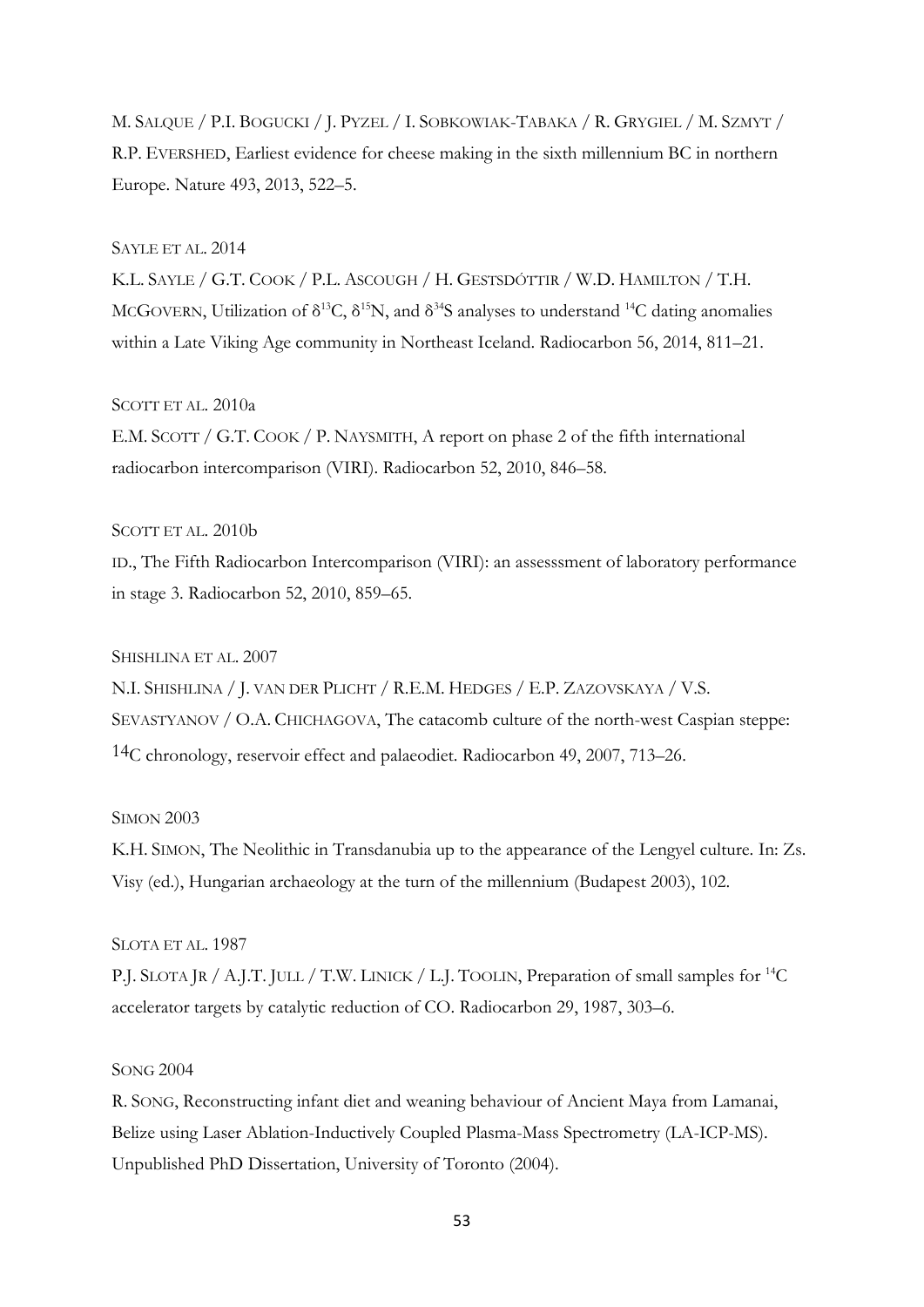## SPANGENBERG ET AL. 2008

J.E. SPANGENBERG / S. JACOMET / J. SCHIBLER, Chemical analyses of organic residues in archaeological pottery from Arbon Bleiche 3, Switzerland: evidence for dairying in the late Neolithic. Journal of Archaeological Science 33, 2008, 1–13.

## STEHLI 1989

P. STEHLI, Merzbachtal — Umwelt und Geschichte einer bandkeramischen Siedlungskammer. Germania 67, 1989, 51–76.

## STEIER / ROM 2000

P. STEIER / W. ROM, The use of Bayesian statistics for  ${}^{14}C$  dates of chronologically ordered samples: a critical analysis. Radiocarbon 42, 2000, 183–98.

#### STUIVER / BRAZIUNAS 1993

M. STUIVER / T.F. BRAZIUNAS, Modeling atmospheric  $^{14}C$  influences and  $^{14}C$  ages of marine samples to 10,000 BC. Radiocarbon 35, 1993, 137–89.

## STUIVER / REIMER 1993

M. STUIVER / P.J. REIMER, Extended <sup>14</sup>C data base and revised CALIB 3.0<sup>14</sup>C age calibration program. Radiocarbon 35, 1993, 215–30.

## SZÉCSÉNYI-NAGY ET AL. 2015

A. SZÉCSÉNYI-NAGY / G. BRANDT / W. HAAK / V. KEERL / J. JAKUCS / S. MÖLLER-RIEKER / K. KÖHLER / B.G. MENDE / K. OROSS / T. MARTON / A. OSZTÁS / V. KISS / M. FECHER / G. PÁLFI / E. MOLNÁR / K. SEBŐK / A. CZENE / T. PALUCH / M. ŠLAUS / M. NOVAK / N. PEĆINA-ŠLAUS / B. ŐSZ / V. VOICSEK / K. SOMOGYI / G. TÓTH / B. KROMER / E. BÁNFFY / K.W. ALT, Tracing the genetic origin of Europe's first farmers reveals insights into their social organization. Proceedings of the Royal Society B 282, 2015, 20150339.

## TASIĆ ET AL. SUBMITTED

N. TASIĆ / M. MARIĆ / C. BRONK RAMSEY / B. KROMER / A. BARCLAY / A. BAYLISS / N. BEAVAN / B. GAYDARSKA / A. WHITTLE, Vinča-Belo Brdo, Serbia: the times of a tell. Germania.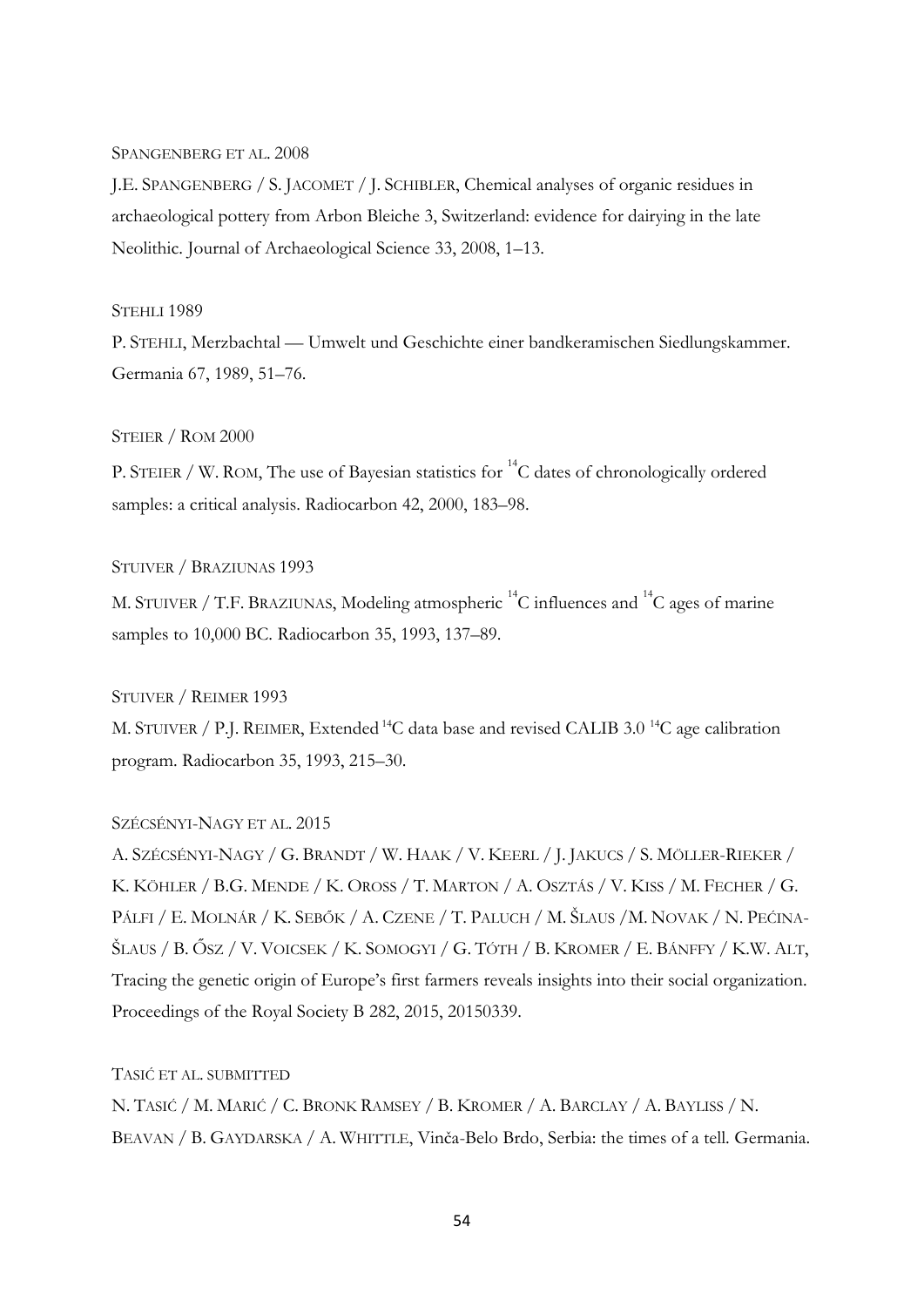## TSUTAYA / YONEDA 2013

T. TSUTAYA / M. YONEDA, Quantitative reconstruction of weaning ages in archaeological human populations using bone collagen nitrogen ratios and approximate Bayesian computation. PLoS ONE, 2013, 1o.1371/journal.pone.00723227

## TAYLOR / BAR-YOSEF 2014

R.E. TAYLOR / O. BAR-YOSEF, Radiocarbon dating: an archaeological perspective (second edition) (Walnut Creek 2014).

## URTON /HOBSON 2005

E.J. URTON / K.A. HOBSON, Intrapopulation variation in gray wolf isotope ( $\delta^{15}N$  and  $\delta^{13}C$ ) profiles: implications for the ecology of individuals. Oecologia 145, 2005, 317–26.

#### WARD / WILSON 1978

G.K. WARD / S.R. WILSON, Procedures for comparing and combining radiocarbon age determinations: a critique. Archaeometry 20, 1978, 19–31.

## VANDEPUTTE ET AL. 1996

K.. VANDEPUTTE / L. MOENS / R. DAMS, Improved sealed-tube combustion of organic samples to CO2 for stable isotope analysis, radiocarbon dating and percent carbon determinations. Analytical Letters 29, 1996, 2761–73.

#### VISY 2003

ZS.VISY (ed.), Hungarian archaeology at the turn of the millennium (Budapest 2003).

#### WATERBOLK 1971

H.T. WATERBOLK, Working with radiocarbon dates. Proceedings of the Prehistoric Society 37, 1971, 15–33.

#### WATERS-RIST / KATZENBERG 2010

A.L. WATERS-RIST / M.A. KATZENBERG, The effect of growth on stable nitrogen isotope ratios in subadult bone collagen. International Journal of Osteoarchaeology 20, 2010, 172–91 doi: 10.1002/oa.1017.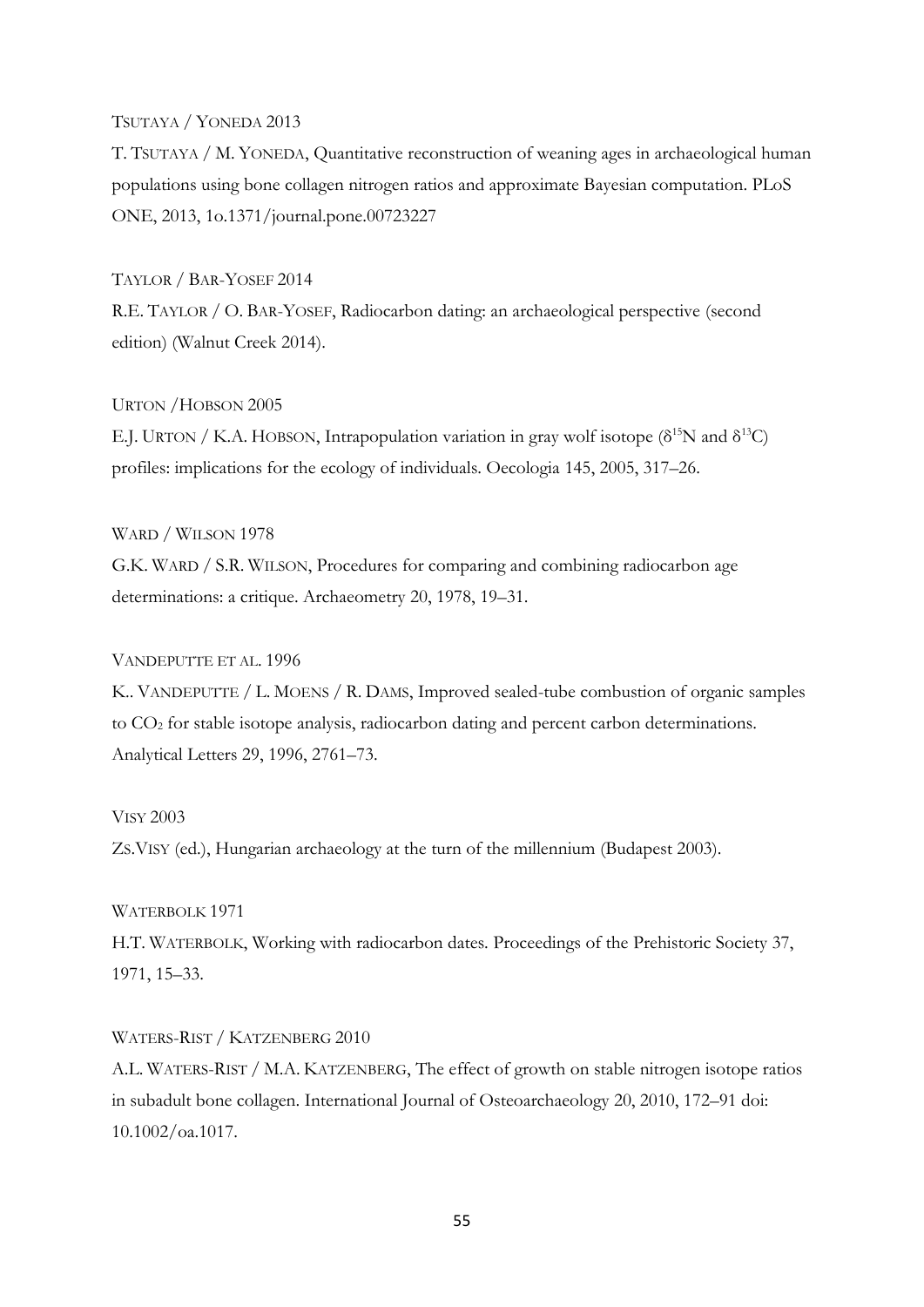#### WHITE /SCHWARCZ 1994

C.D. WHITE / H.P. SCHWARCZ, Temporal trends in stable isotopes for Nubian mummy tissues. American Journal of Physical Anthropology 93, 1994, 165–87.

## WHITTLE ET AL. 2011

A. WHITTLE / F. HEALY / A. BAYLISS, Gathering time: dating the early Neolithic enclosures of southern Britain and Ireland (Oxford: 2011).

## WYLIE 2002

A. WYLIE, Thinking with things: essays in the philosophy of archaeology (Berkeley / Los Angeles 2002).

## ZALAI-GAÁL 2002

I.D. ZALAI-GAÁL, Die neolithische Gräbergruppe B1 von Mórágy-Tűzkődomb. I. Die archäologischen Funde und Befunde (Szekszárd / Saarbrücken 2002).

## ZALAI-GAÁL 2010

I.D. ZALAI-GAÁL, Die soziale Differenzierung in Spätneolithikum Südtransdanubiens: die Funde and Befunde aus den Altgrabungen der Lengyel-Kultur (Budapest 2010)

## ZALAI-GAÁL ET AL. 2014a

I. ZALAI-GAÁL / A. GRISSE / A. OSZTÁS / K. KÖHLER, Die durchbohrten Steingeräte des südtransdanubischen Neolithikums (5. Jahrtausend v. Chr.) (Budapest 2014).

## ZALAI-GAÁL ET AL. 2014b

I. ZALAI-GAÁL / A. OSZTÁS / K. SOMOGYI, Zur relative Chronologie der Lengyel-Kultur im westlichen Karpatenbecken: Präliminarien zur Bayesischen Analyse. Acta Archaeologica Academiae Scientiarum Hungaricae 65, 2014, 285–334.

> Addresses of the authors: Alex Bayliss Historic England 1 Waterhouse Square 138–42 Holborn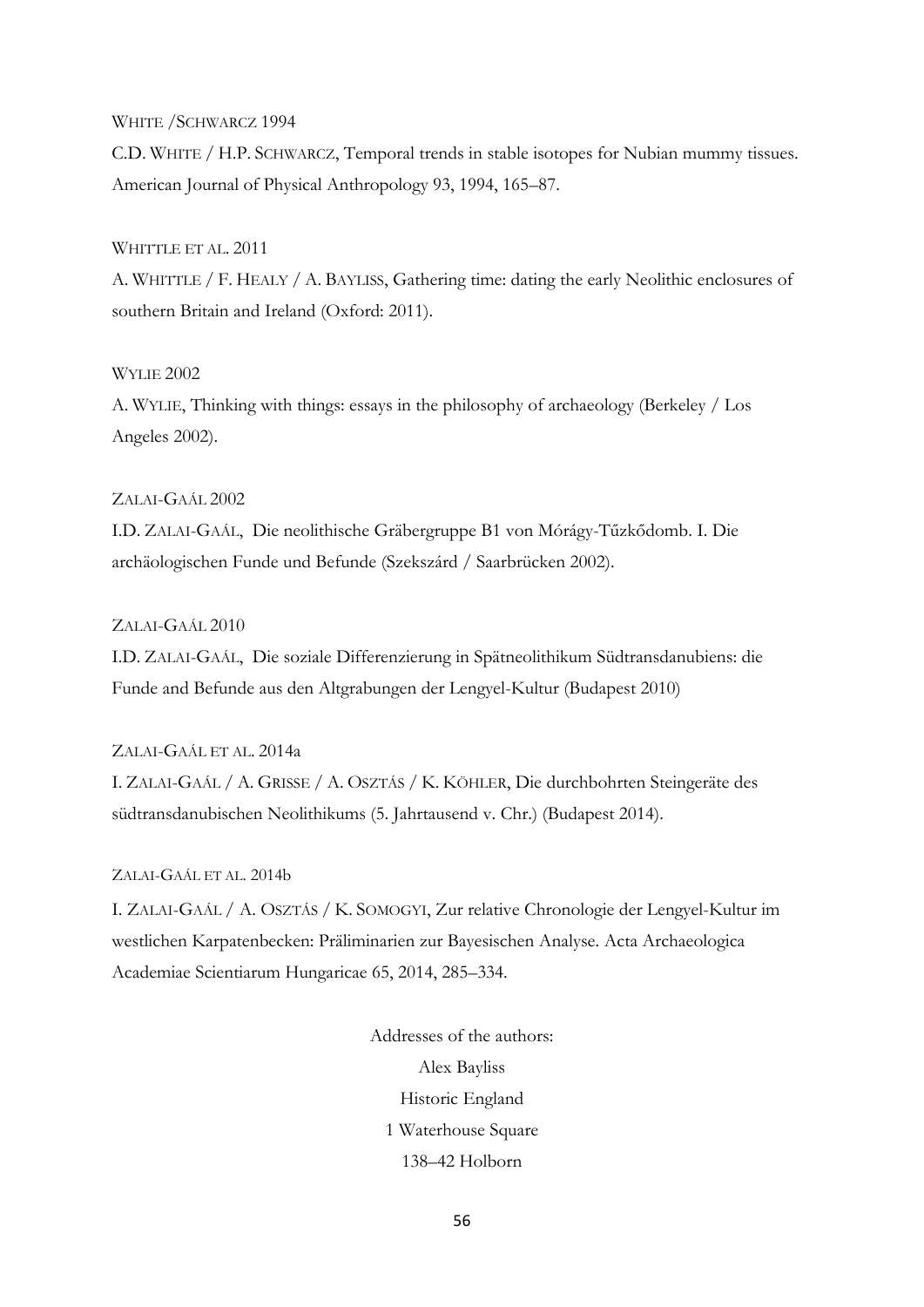#### London EC1N 2ST, UK

Derek Hamilton Elaine Dunbar Scottish Universities Environmental Research Centre Rankine Avenue Scottish Enterprise Technology Park East Kilbride G75 0QF, UK

> Kitti Köhler Éva Ágnes Nyerges Krisztián Oross Anett Osztás Institute of Archaeology Research Centre for the Humanities Hungarian Academy of Sciences Országház utca 30 Budapest 1014, Hungary

Eszter Bánffy Römisch-Germanische Kommission des Deutschen Archäologischen Instituts Palmengartenstr. 10-12 D-60325 Frankfurt/Main, Germany; Institute of Archaeology Research Centre for the Humanities, Hungarian Academy of Sciences H-1014 Budapest Országház u. 30, Hungary

Christopher Bronk Ramsey Oxford Radiocarbon Accelerator Unit Research Laboratory for Archaeology and the History of Art Dyson Perrins Building